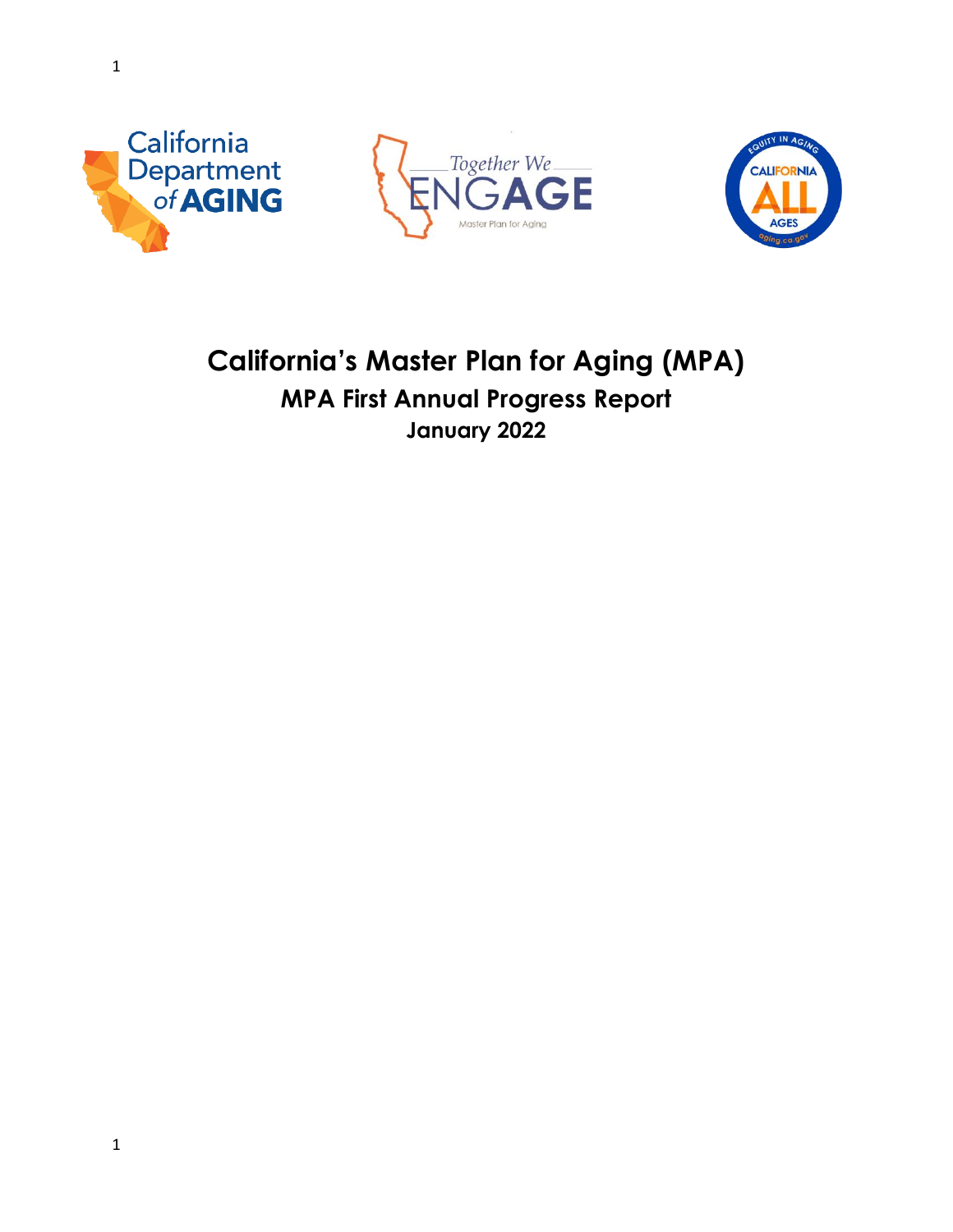

## <span id="page-1-0"></span>OFFICE OF THE GOVERNOR

January 21, 2022

I am proud to release California's first *Annual Master Plan for Aging Progress Report 2022* detailing the efforts that the State - through philanthropic, academic, private and local partnerships - has taken toward becoming the most age- and disability-friendly state in the nation. These efforts confirm that California can advance bold, innovative, and cross-cutting strategies to address issues that we and our families will all confront within our own lifetimes—and do so with a sustained focus on ensuring equity in aging and disability.

After a groundswell of consumer, advocate, and public support for a comprehensive plan to build a California for ALL ages, I activated [Executive Order](https://www.gov.ca.gov/wp-content/uploads/2019/06/6.10.19-Master-Plan-for-Aging-EO.pdf)  [N-14-19,](https://www.gov.ca.gov/wp-content/uploads/2019/06/6.10.19-Master-Plan-for-Aging-EO.pdf) calling for the development of the [Master Plan for Aging](https://mpa.aging.ca.gov/) (MPA). The MPA's *[Together We Engage](https://www.engageca.org/)* campaign harnessed the expertise, wisdom, and lived experiences of thousands of voices across the state. Local, state, and national subject matter experts came together to inform my Administration on the best approaches to developing a roadmap for all ages and stages of life. The goal was to not only improve the lives of today's older Californians and people with disabilities, but to build a better system of care and more inclusive communities for tomorrow.

During this engagement process, COVID-19 reached California, magnifying the urgency behind the Master Plan's development. As we and our partners took time to pivot and adapt to serve and protect our clients, consumers, and our own families, the work on the Master Plan persevered. Not only did California meet the moment, but we built momentum to build back better. The pandemic, disproportionately impacting older Californians, people with disabilities, and communities of color, laid bare for all to see persistent and pervasive systemic inequities, ageism, and ableism. Importantly, it also served as a reminder of how much we can accomplish when we come together to protect the most vulnerable among us.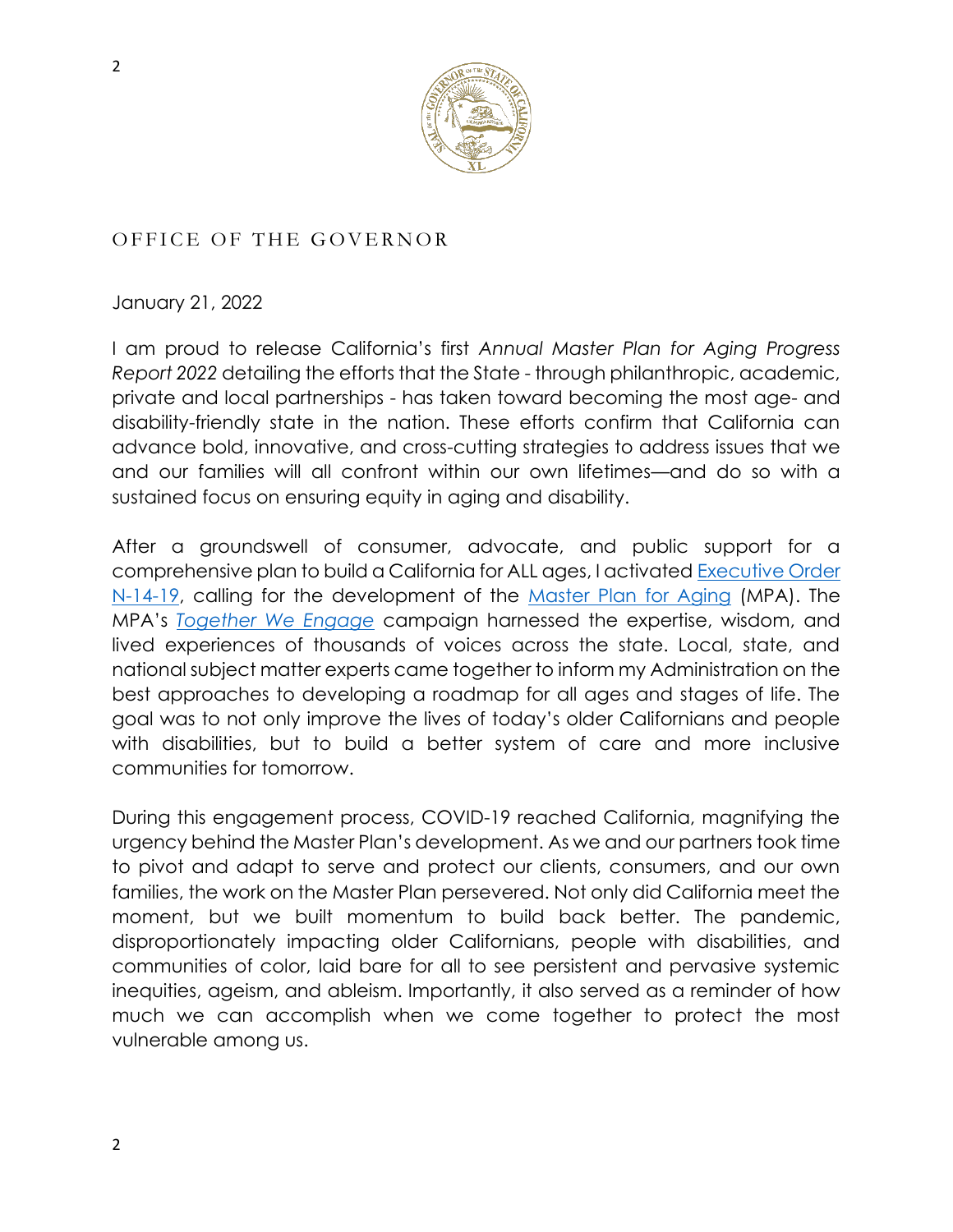As I reflect upon this past year, we have much to be proud of, such as the [2021-](https://aging.ca.gov/download.ashx?lE0rcNUV0zYvPOOR%2f3K2pQ%3d%3d) [2022 State Budget](https://aging.ca.gov/download.ashx?lE0rcNUV0zYvPOOR%2f3K2pQ%3d%3d) with unprecedented investments in aging and disability across housing, healthcare, long-term services and supports, the geriatric workforce, Alzheimer's Disease, family caregiving, and more. In October, I proudly signed a [suite of bills](https://aging.ca.gov/Information_and_Resources/Legislation/) championed by our legislative partners in support of aging and disability and in October I appointed the state's first ever Senior Advisor on Aging, Disability, and Alzheimer's. Since the beginning, we have said that this plan was not written to sit on a shelf, but to serve as a blueprint for action. Over the past year, agencies across my Administration's Cabinet have made good on their commitments to advance over one-hundred initiatives during the first two years of the Master Plan. Through all this, collaboration between and across state and local government partners has flourished and strengthened.

I often say that the future is not something to experience – it is ours to manifest by the decisions and choices we make today. This annual report reflects upon a year of hard work, partnership, and accomplishments, but it is also just the start. For the Master Plan's ten-year vision to succeed, continued engagement will drive the plan forward. Together we will identify and build new models of care; align and leverage resources; and create new opportunities to transform how we age in California. Public and stakeholder engagement always has, and always will, be our guide. I encourage you to renew your commitment or get involved for the first time in this important movement through [mpa.aging.ca.gov.](https://mpa.aging.ca.gov/)

Sincerely,

Gavin Newsom Governor of California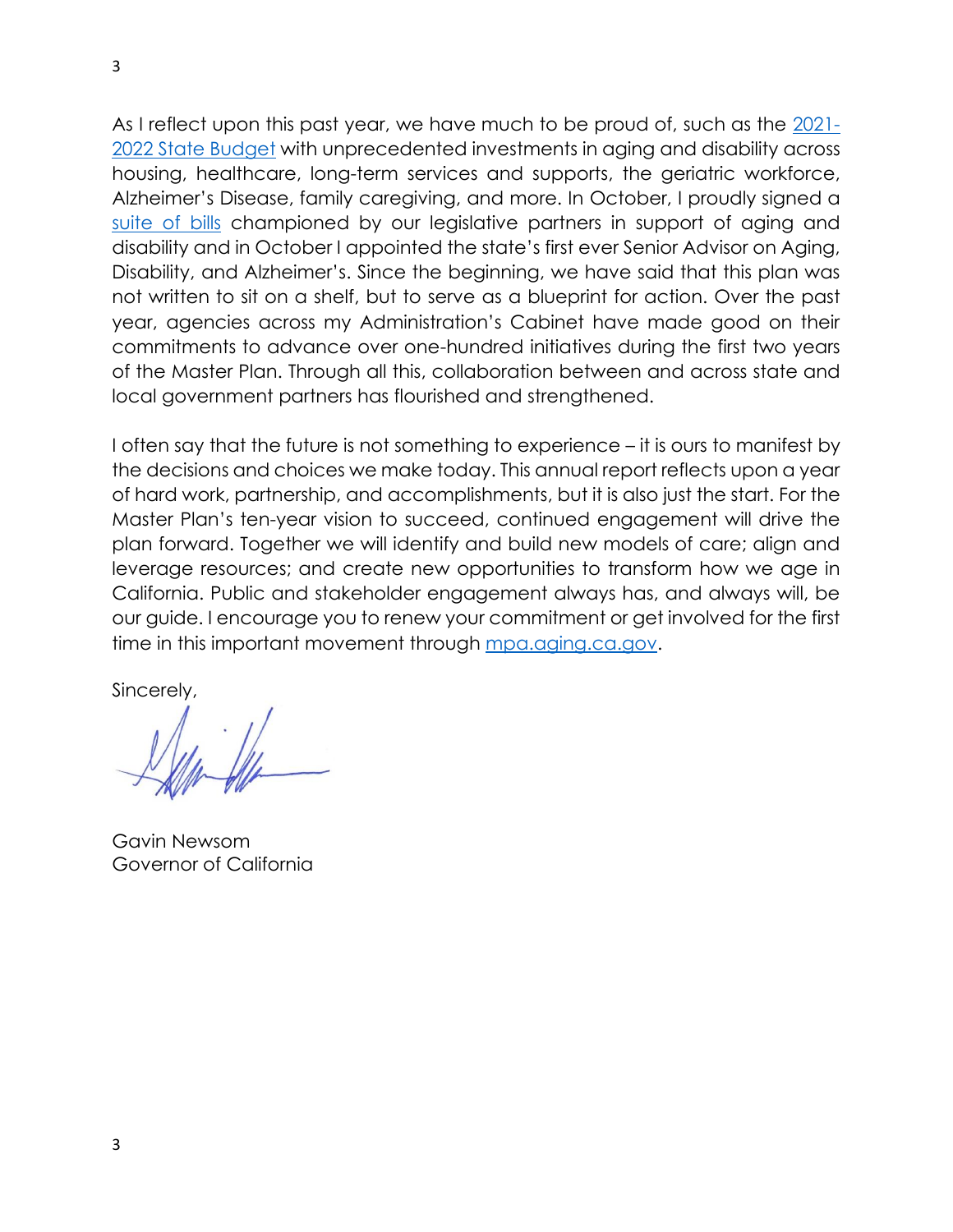## **Table of Contents**

| The Master Plan for Aging: Record Progress in Record Time  6 |  |
|--------------------------------------------------------------|--|
|                                                              |  |
| Master Plan for Aging: LOCAL LEADER PARTNERSHIPS  10         |  |
| Master Plan for Aging: OUTCOMES AND ACCOUNTABILITY  11       |  |
|                                                              |  |
|                                                              |  |
|                                                              |  |
|                                                              |  |
|                                                              |  |
|                                                              |  |
|                                                              |  |
|                                                              |  |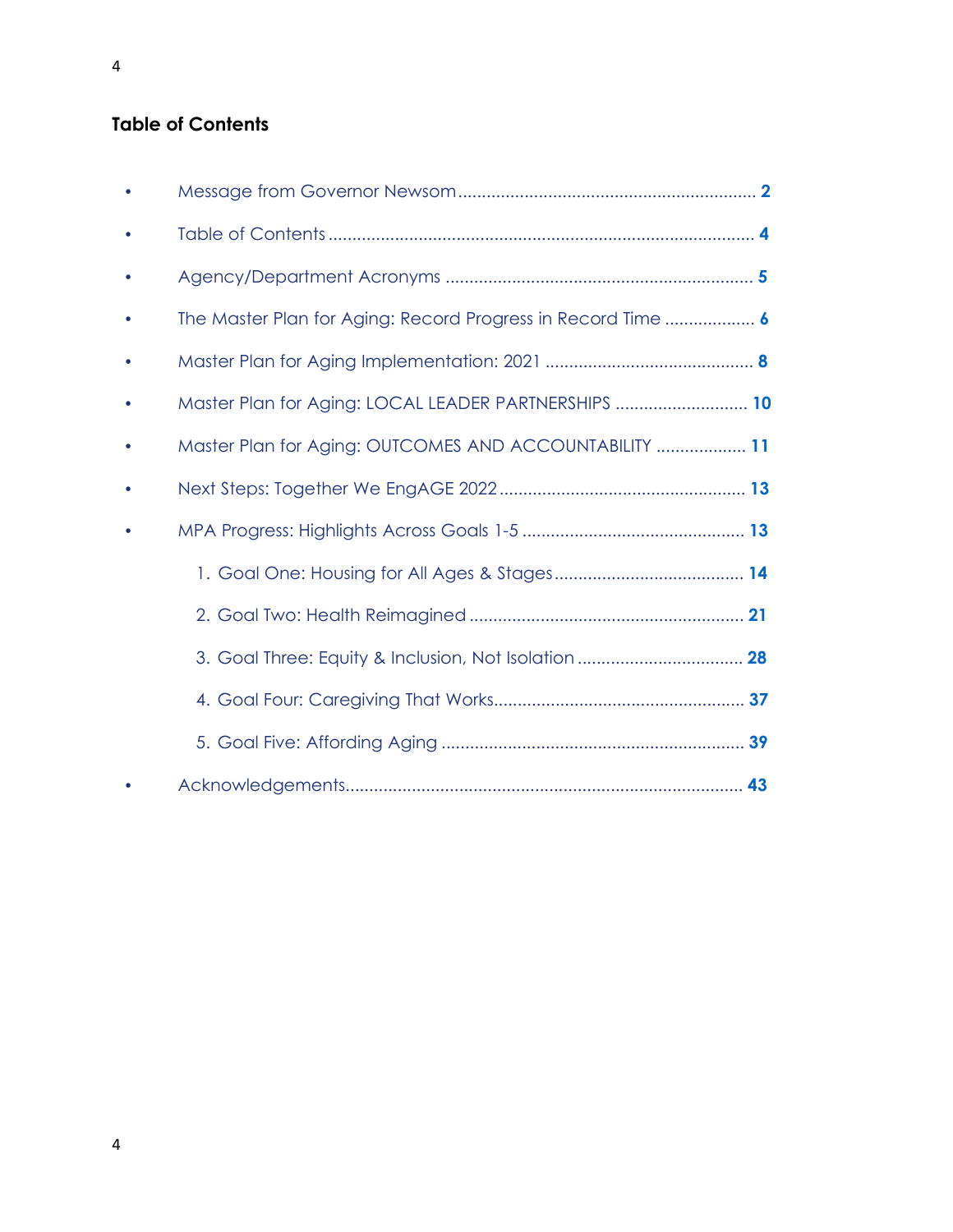# <span id="page-4-0"></span>**Acronym List**

| <b>ACRONYM</b><br><b>BCSH</b> | <b>AGENCY/DEPARTMENT</b><br>Business, Consumer Services & Housing Agency |
|-------------------------------|--------------------------------------------------------------------------|
| CalEPA                        |                                                                          |
|                               | CA Environmental Protection Agency                                       |
| CalOES                        | CA Office of Emergency Services                                          |
| CalSTA                        | CA State Transportation Agency                                           |
| CalVet                        | CA Department of Veteran Affairs                                         |
| CalVols                       | <b>CA Volunteers</b>                                                     |
| <b>CDA</b>                    | CA Department of Aging                                                   |
| <b>CDCR</b>                   | CA Department of Corrections & Rehabilitation                            |
| <b>CDE</b>                    | CA Department of Education                                               |
| <b>CDFA</b>                   | CA Department of Food & Agriculture                                      |
| <b>CDI</b>                    | CA Department of Insurance                                               |
| <b>CDPH</b>                   | CA Department of Public Health                                           |
| CDSS                          | CA Department of Social Services                                         |
| <b>CHHS</b>                   | CA Health & Human Services Agency                                        |
| <b>CNRA</b>                   | CA Natural Resources Agency                                              |
| <b>CSD</b>                    | Department of Community Services and                                     |
|                               | Development                                                              |
| <b>DCA</b>                    | Department of Consumer Affairs                                           |
| <b>DDS</b>                    | Department of Developmental Services                                     |
| <b>DHCS</b>                   | Department of Health Care Services                                       |
| <b>FTB</b>                    | Franchise Tax Board                                                      |
| GO                            | Governor's Office                                                        |
| GovOps                        | Government Operations Agency                                             |
| <b>HCAI</b>                   | Department of Health Care Access & Information                           |
| <b>HCD</b>                    | CA Department of Housing & Community                                     |
|                               | Development                                                              |
| <b>LWDA</b>                   | Labor & Workforce Development Agency                                     |
| <b>OAG</b>                    | Office of the Attorney General                                           |
| ODI                           | Office of Digital Innovation                                             |
| SCO                           | <b>State Controller's Office</b>                                         |
| SGC                           | <b>Strategic Growth Council</b>                                          |
| <b>STO</b>                    | <b>State Treasurer's Office</b>                                          |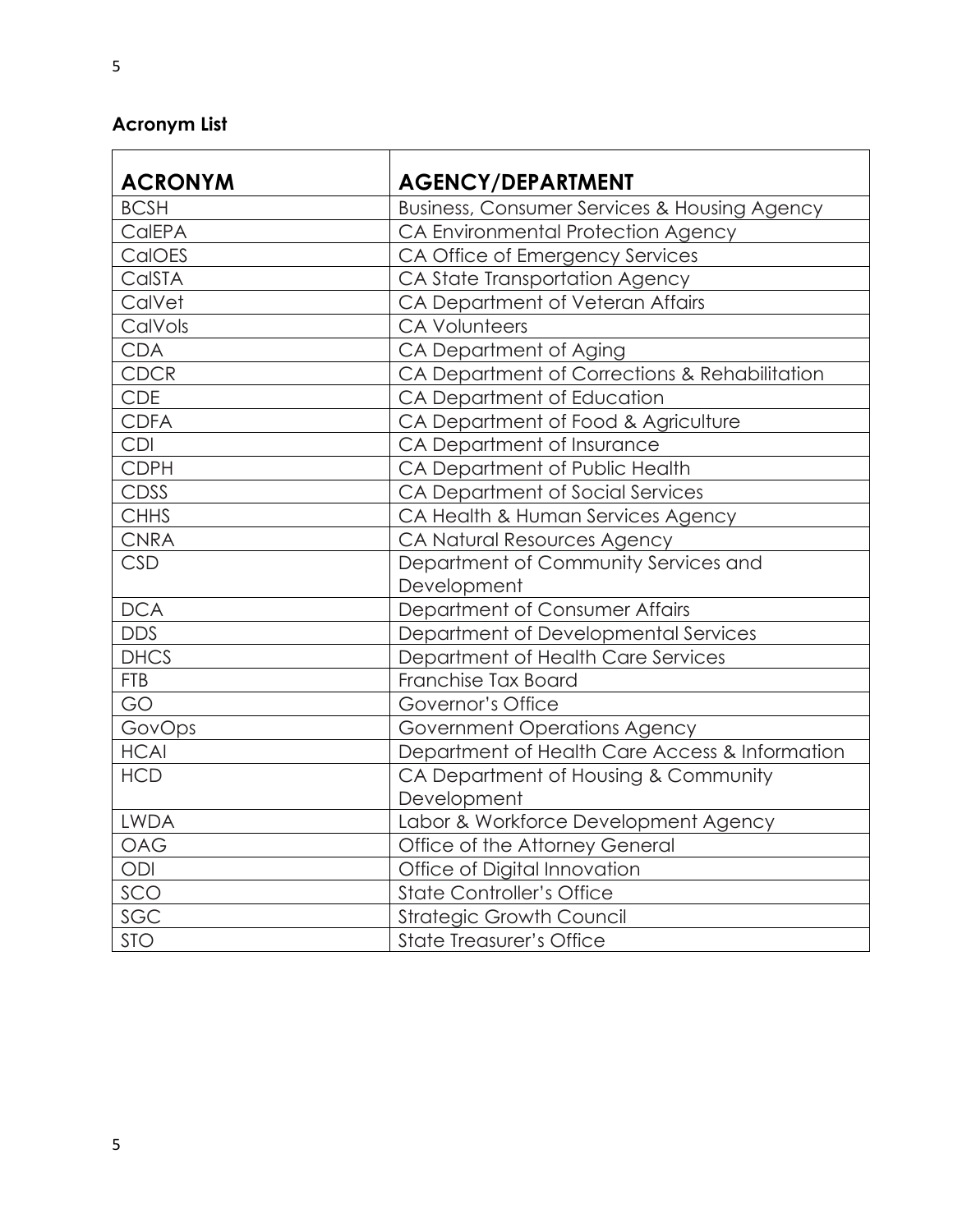"We are inspired and motivated by the critical work being done by our partners in the field to advance the Master Plan for Aging in this first year. This blueprint, which is flexible and responsive to shifting social and economic realities, is our strategy for creating a truly age- and disabilityfriendly state, a California for All."

- Dr. Mark Ghaly, MD, MPH, CalHHS Agency Secretary

# <span id="page-5-0"></span>**[The Master Plan for Aging: Record Progress in Record Time](https://mpa.aging.ca.gov/StakeholderProcess/)**

Amid a groundswell of advocacy throughout the state, Governor Gavin Newsom called for the creation of a State Master Plan for Aging via **[Executive Order N-14-19](https://www.gov.ca.gov/wp-content/uploads/2019/06/6.10.19-Master-Plan-for-Aging-EO.pdf)** in June 2019. The Executive Order affirmed the priority of the health and well-being of older Californians, including adults living with a disability, and the need for policies that promote healthy aging. It also called for a "blueprint" for state and local government, the private sector, and philanthropy to prepare for the coming demographic changes to build on California's leadership in aging, disability, and equity. Together, California can create communities where people of all ages and abilities are engaged, valued, and afforded equitable opportunities to thrive, how and where we choose.

### **Public, Stakeholder & Legislative Engagement**

In the summer of 2019, CalHHS launched the [Together We EngAGE \(TWE\) campaign,](https://www.engageca.org/) a statewide effort to gather public and stakeholder input on aging and disability priorities for action. Driven by the [Guiding Principles of CalHHS,](https://www.chhs.ca.gov/guiding-principles-strategic-priorities/) including *Focus on Equity, Actively Listen, Use Data to Drive Action,* and *See the Whole Person*, the campaign included public surveys, a nine-part Webinar Wednesday, focused conversations on Ageism, and a series of Legislative Roundtables across the state. More information regarding these activities, including their recordings, are available [online.](https://www.chhs.ca.gov/home/master-plan-for-aging/master-plan-for-aging-engagement-activities/) In total, more than 100 organizational letters and over 1000 individual comments were received offering substantive policy recommendations.

#### **Stakeholder Committees**

TWE also included the creation of formal stakeholder advisory bodies. The **Stakeholder** [Advisory Committee](https://www.chhs.ca.gov/master-plan-for-aging-stakeholder-advisory-committees-page/#final-stakeholder-recommendations-reports) (SAC) and its [Long-Term Services & Supports](https://www.chhs.ca.gov/master-plan-for-aging-stakeholder-advisory-committees-page/#about-the-ltss-subcommittee) (LTSS) and [Research](https://www.chhs.ca.gov/master-plan-for-aging-stakeholder-advisory-committees-page/#about-the-research-subcommittee) Subcommittees-- comprised of subject matter experts, providers, and consumers-- were announced in September 2019 and immediately began collaborating to identify strategic priorities and recommendations for the Master Plan.

*Equity in Aging: Recognizing the diversity of California's population – both the strong* and varied cultural traditions around aging, as well as the need to address life-long disparities and inequities that are experienced disproportionately by minority racial and ethnic groups, people with disabilities, and Lesbian, Gay, Bisexual, Transgender, Queer (LGBTQ+) communities-- the SAC formed an [Equity Work Group i](https://www.chhs.ca.gov/home/master-plan-for-aging/subcommittees/equity-work-group/)n December 2019 tasked with ensuring that equity is fully "baked in" to the Master Plan. The Equity Work Group developed its own recommendations and equity lens, as well as advised the work of the SAC and its subcommittees.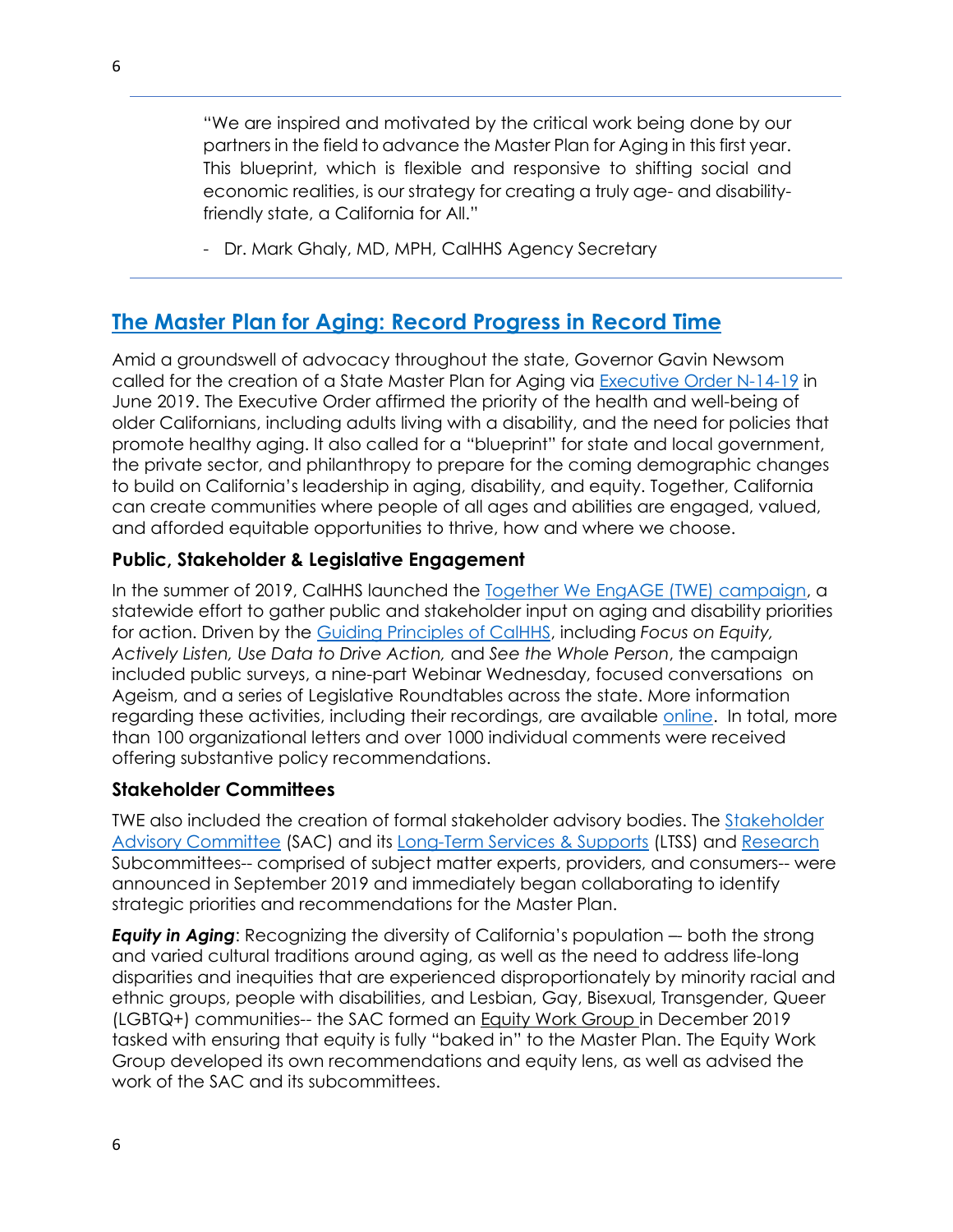In March of 2020, the LTSS Subcommittee released its [report with recommendations](https://cdn-west-prod-chhs-01.dsh.ca.gov/chhs/uploads/2020/05/MPA-LTSS-Subcommittee-Report_FINAL-May-2020.pdf) to the Newsom Administration, with an updated version in May to reflect the devastating impacts of Covid-19. In October of 2020, the remaining stakeholder committees and work groups submitted their [final recommendations.](https://www.chhs.ca.gov/master-plan-for-aging-stakeholder-advisory-committees-page/) In total, over 800 recommendations were submitted to the Administration.

## **Cabinet Work Group on Aging**

The Governor's Cabinet Workgroup on Aging, representing all ten Cabinet departments and other Executive offices, met throughout the Master Plan process to consider public and stakeholder input and to provide expertise and strategic direction to the Governor.

#### **Alignment with the Governor's Task Force on Alzheimer's Prevention, Preparedness & Path Forward**

In early 2020, the [Governor's Task Force on Alzheimer's Prevention, Preparedness & Path](http://caalztaskforce.org/#:~:text=The%20mission%20of%20the%20Task,for%20an%20aging%20state%20and)  [Forward,](http://caalztaskforce.org/#:~:text=The%20mission%20of%20the%20Task,for%20an%20aging%20state%20and) led by former First Lady Maria Shriver, aligned its efforts with the Master Plan for Aging to build a well-integrated plan for California, including a dementia-friendly workforce, culturally competent diagnoses and treatments, affordable care, and targeted research. The Task Force submitted its report, [Our Path Forward,](http://caalztaskforce.org/wp-content/uploads/2020/11/2020-Alzheimers-Report_201118.pdf) with 10 bold recommendations to the Governor in November 2020.

### **One Year of Progress**

In January 2021, the Administration released [The Master Plan for Aging.](https://mpa.aging.ca.gov/) Driven by Five Bold Goals and twenty-three accompanying strategies, the MPA calls on all of California's communities to build a California for All Ages: for older Californians currently living through the many different stages of the second half of life; for younger generations who can expect to live longer lives than their elders; and for family, friends, neighbors, coworkers, and caregivers supporting older adults and people with disabilities. The MPA's Five Bold Goals for 2030 are:

[Goal One: Housing for All Ages & Stages](https://mpa.aging.ca.gov/Goals/1#goal-header)

[Goal Two: Health Reimagined](https://mpa.aging.ca.gov/Goals/2#goal-header)

[Goal Three: Inclusion & Equity, Not Isolation](https://mpa.aging.ca.gov/Goals/3#goal-header)

[Goal Four: Caregiving That Works](https://mpa.aging.ca.gov/Goals/4#goal-header)

[Goal Five: Affording Aging](https://mpa.aging.ca.gov/Goals/5#goal-header)

The MPA now has one year of incredible progress to report to stakeholders, public and private partners, and to the Legislature as required in statute by [Senate Bill](https://leginfo.legislature.ca.gov/faces/billNavClient.xhtml?bill_id=201920200SB228) 228, which was introduced by State Senator Hannah-Beth Jackson. The momentum continues with still further action proposed in the Governor's FY 2022-23 state budget released at the start of MPA year two. This report provides comprehensive updates and next steps in three MPA areas: 1) implementation of policies and programs, 2) partnerships, and 3) accountability and transparency for ensuring success in the years to come. Previous updates may be found in the MPA's mid[-year progress report.](https://aging.ca.gov/download.ashx?lE0rcNUV0zais6DigSXF6w%3d%3d)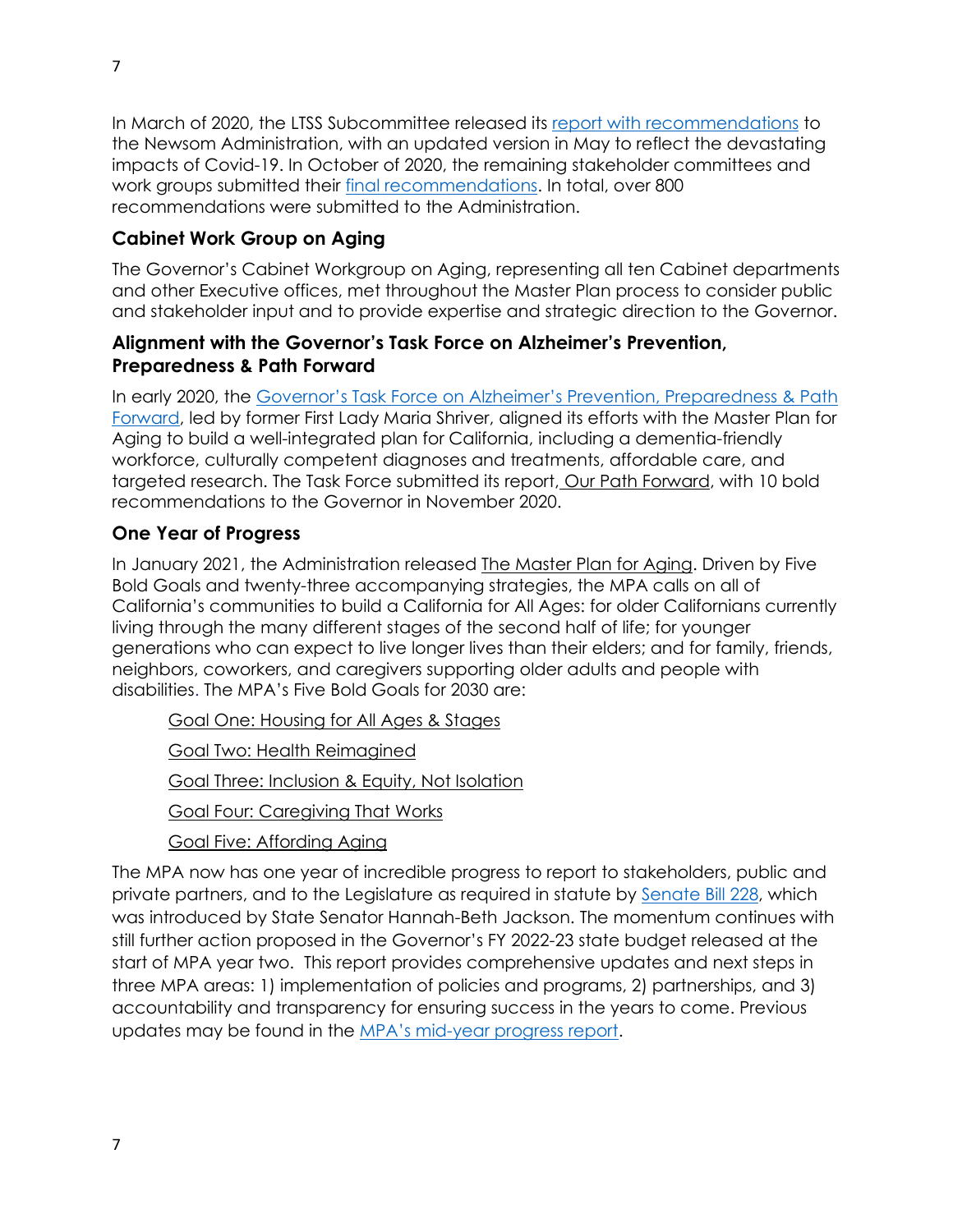<span id="page-7-0"></span>In just one year, historic shifts have occurred in California's aging and disability network, dramatically improving its capacity to serve older adults and people with disabilities, as well as their families, caregivers, and communities. With the Master Plan for Aging as a powerful guide, the Governor and lawmakers invested billions of new state and federal dollars in housing choices and affordability, as well as in vital programs that matter in the lives of older Californians and adults with disabilities. These significant "downpayments" build toward a reimagined system that puts equity at the center, expanding home and community care choices by strengthening Medi-Cal to provide more care coordination, community services, and Medicare integration; to expand access to undocumented people over 50; to eliminate the asset test; and significantly boosting the SSI/SSP basic needs grant for the first time in well over a decade. What's more, California took critical first steps toward creating a "No Wrong Door" system that is easy to navigate and responsive to older adults and people with disabilities.

Whether living at home, in the community or in a long-term care setting, the Governor and Legislature recognized the importance of the direct care workforce as valued partners in access, quality, and choice. Unprecedented levels of funding were dedicated to front-line staff and family caregivers who provide the vast majority of services and supports in California. And, as the state with the highest population living with Alzheimer's disease, a series of dementia-focused recommendations from the Governor's Prevention and Preparedness Task Force were immediately adopted to focus on healthy aging, early intervention, public awareness, research, health equity and the critical role of health care providers in high quality dementia care.

**One-hundred thirty-two Initiatives**: The MPA has been jump started by over onehundred initiatives targeted for implementation during the first two years of this ten-year plan. Each of these initiatives represents key commitments made by Agencies and Departments across the Governor's Administration. Progress on these initiatives is summarized throughout this report. Over the course of 2022, a renewed public and stakeholder engagement campaign will shape the top priorities and initiatives for 2023- 2024.

> "We have a role in the legislature to champion this remarkable work. We must use this roadmap to develop sound policies for aging Californians and ensure we champion all budget efforts impacting older Californians and adults with disabilities. The tireless efforts made by the Department of Aging along with countless stakeholders has enlightened us through the Master Plan for Aging. We can be a state where we can thrive as we age."

> Adrin Nazarian, CA State Assemblymember, 46<sup>th</sup> District and Chair of the Aging & Long-Term Care Committee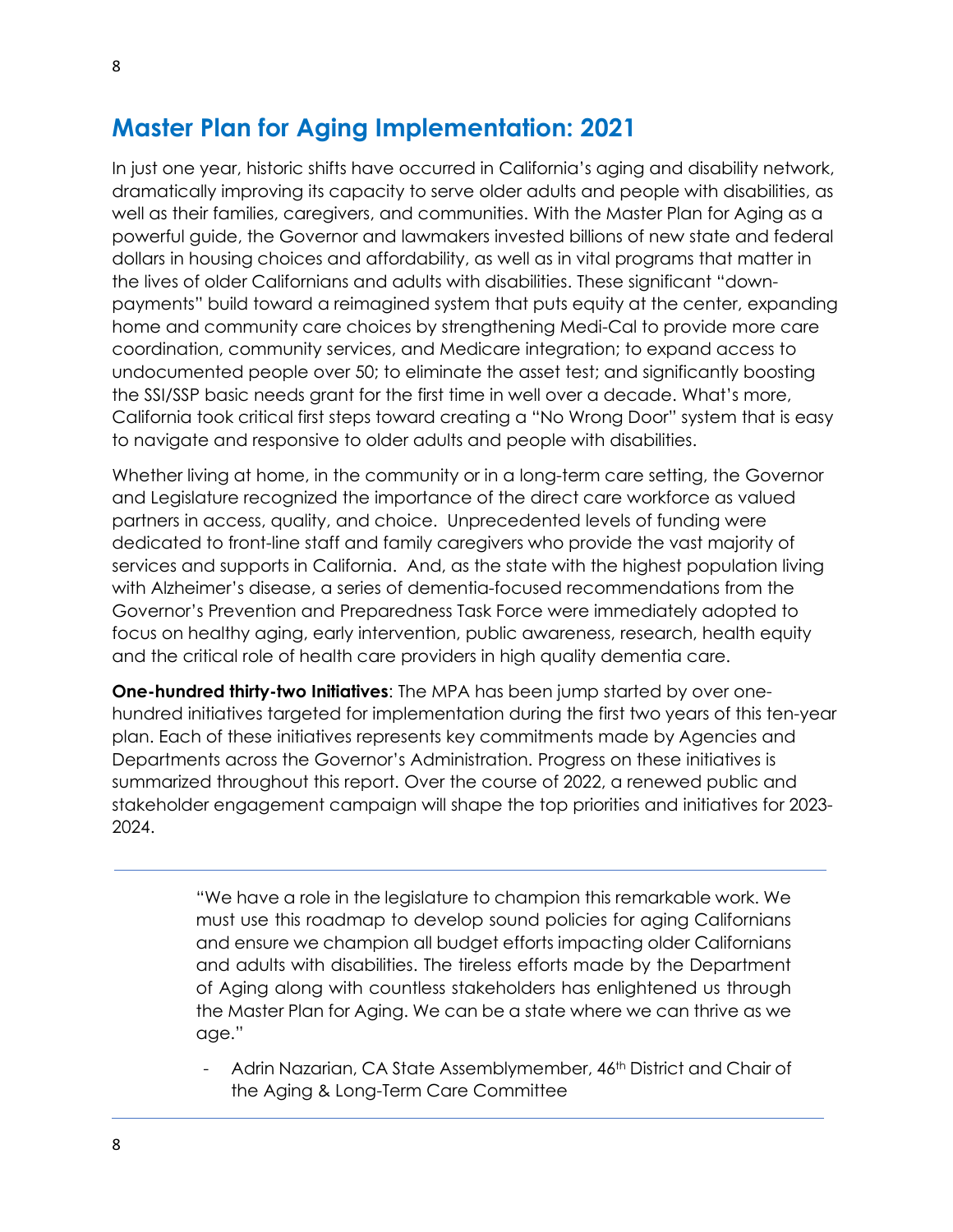**Age & Disability-Friendly Legislation**: Several bills passed by the Legislature and signed into law by the Governor take key actions to address aging and improve the lives and well-being of older adults, people with disabilities, families, and caregivers. New policies take effect this year to increase affordable housing, improve access to health care, expand long-term care services and supports, strengthen the direct care workforce, and more. A full summary of these legislative actions is included in this report and can be found on the California Department of Aging's [website.](https://aging.ca.gov/Information_and_Resources/Legislation/)

**2021 State Budget Investments in Aging & Disability**: California saw historic investments in the aging and disability population through the 2021-2022 state budget act and the accompanying Medicaid Home and Community-Based Spending Plan. The Governor and Legislature, working in partnership, prioritized equity while laying a foundation for systemic change. Budget actions are highlighted throughout the report and a summary can be found on the California Department of Aging's [website.](https://aging.ca.gov/download.ashx?lE0rcNUV0zYvPOOR%2f3K2pQ%3d%3d)

> "Housing, healthcare, social supports, and financial security should be a reality for Californians of ALL ages and abilities. The Master Plan for Aging, with its focus on coordination across state and local agencies, partners, and networks, provides a catalyst for reinventing outdated systems, ensuring that they are integrated, person-centered, and rooted in principles of equity and inclusion."

Kevin Prindiville, Executive Director, Justice in Aging and Equity in Aging Advisory Committee member

**Building Strength Through Cabinet and Stakeholder Partnership Across All Sectors:** All ten of the Governor's Cabinet Agencies, along with strong partnerships with the Legislature, local leaders, private sector, federal government, and stakeholders, are collaborating to implement the Master Plan's one hundred and thirty-two 2021-2022 initiatives. These first two years are foundational to achieving the Five Bold Goals for building a California for All Ages by 2030.

> "The development of the Master Plan for Aging both at the state and local levels has provided a critical opportunity to identify the unmet needs of the populations we serve. We now better understand the gaps in resources for individuals living with a disability, and there is no denying the exponential growth in the population of those 60 and older, particularly in Ventura County. We are committed to the development and improvement of all programs and services related to optimizing the lives of these communities."

- Victoria Jump, Director, Ventura County Area Agency on Aging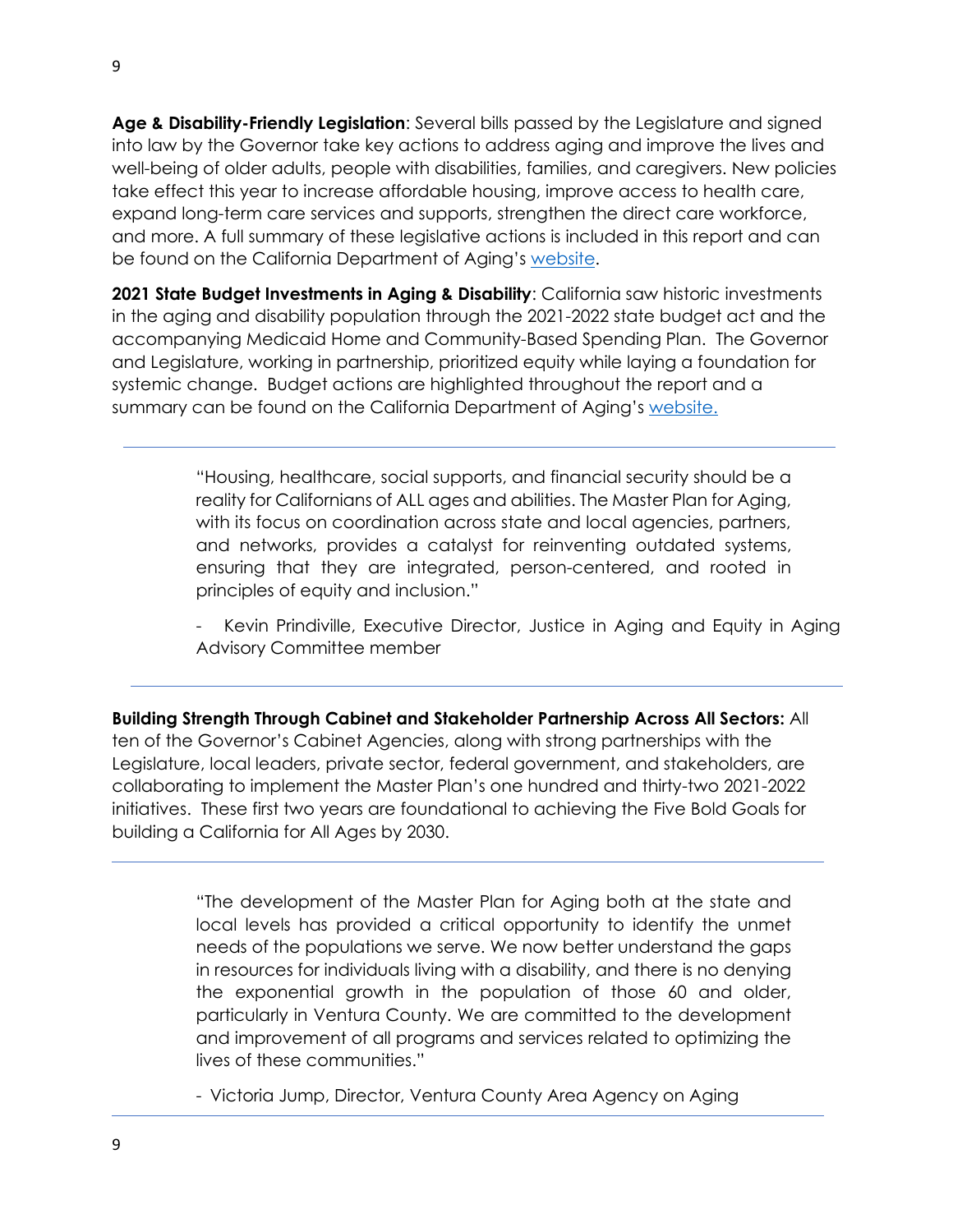# <span id="page-9-0"></span>**Master Plan for Aging: LOCAL LEADER PARTNERSHIPS**

#### **[The Local Playbook in Action](https://mpa.aging.ca.gov/LocalPlaybook/)**

The Master Plan for Aging, with its Five Bold Goals and twenty-three supporting strategies is a framework for leaders and advocates throughout the state to advance age- and disability-friendly planning. The MPA Local Playbook was developed to help guide these efforts at the local and regional levels, providing a practical, step-by-step approach for communities to engage local leaders, explore local data, consider innovative models, and select priority initiatives for local implementation.

Local partnerships have flourished in 2021 as cities, counties and regions have come together to build their own communities for all ages and abilities. Since its launch in January 2021, CDA, community-based and philanthropic organizations, and **more than 20 local and regional communities** have convened **more than 50 informational events and local forums** designed to educate local leaders and the interested public about the Master Plan for Aging. These events, drawing more than **3,000 participants** from across the state, have created a groundswell of interest in identifying and prioritizing key MPA focus areas to address locally. The MPA team participated in several local MPA events, including those hosted by local leadership in the following counties: Contra Costa, Kern, Los Angeles, Nevada, Orange, San Benito, San Bernardino, San Diego, San Mateo, Santa Clara, Santa Cruz, Riverside , and Ventura; as well as the counties that comprise the [Diversability Advocacy Network:](https://danatdac.org/dan/) Butte, Glenn, Lassen, Modoc, Plumas, Shasta, Siskiyou, Tehama, and Trinity.

"California succeeds when communities lead. The Master Plan emphasizes the importance of coordinating with local communities to ensure equitable, inclusive, and age-friendly planning. Local leaders across the state are embracing the MPA Local Playbook and Data Dashboard for Aging to collectively develop action plans based on their own strengths, challenges, and priorities."

- Sarita Mohanty, MD, MPH, MBA President & CEO, The SCAN Foundation and IMPACT Stakeholder Committee Member

Many local coalitions and work groups are in the process of developing strategic plans for implementation. Some highlights of this local work include:

• The [California Collaborative](https://www.ccltss.org/) for Long Term Services and Supports (CCLTSS), with support from The [SCAN Foundation,](https://www.thescanfoundation.org/) has been a driving force in aligning consensus around LTSS policies and practices. In 2021, the CCLTSS convened 23 local forums on the MPA across the state, bringing together advocates, policymakers and community leaders to discuss how they plan to incorporate the goals of the Master Plan for Aging in their communities.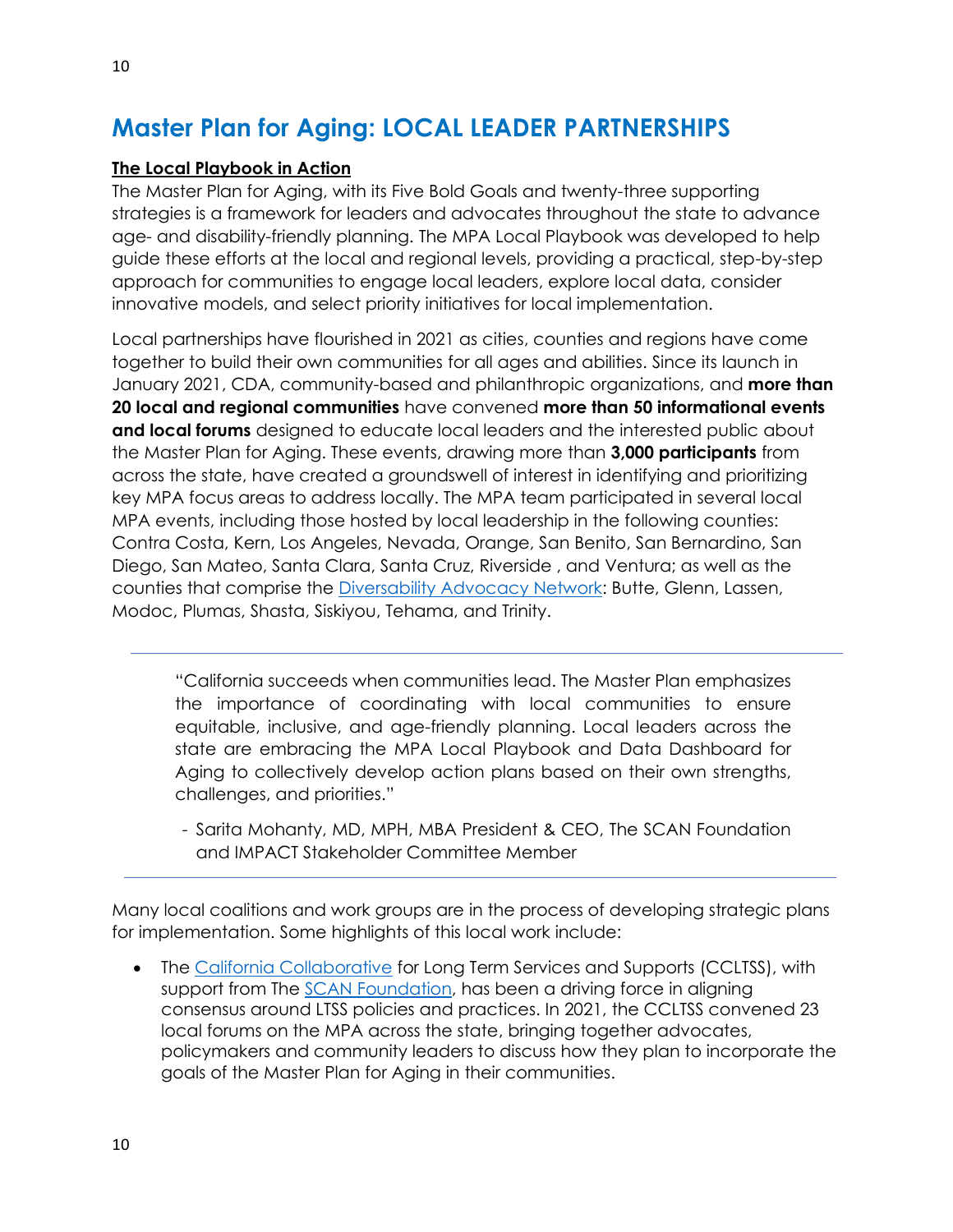- The [San Francisco Long-Term Care Coordinating Council](https://www.sfhsa.org/about/commissions-committees/long-term-care-coordinating-council-ltccc) has identified homelessness as a major challenge and focused their local event on addressing housing issues. The Council is exploring a zero-tolerance policy for older adults and people with disabilities experiencing homelessness.
- The Los Angeles Aging Advocacy Coalition will focus on the "Caregiving That Works" goal area within LA's [Purposeful Aging age-friendly initiative.](https://www.purposefulagingla.com/)
- The County of Ventura has drafted its own localized [Master Plan for Aging.](https://s29358.pcdn.co/wp-content/uploads/COUNTY-OF-VENTURA-Master-Plan-for-Aging-for-Public-Comment-1.pdf) This Plan was shared for public comment in October 2021. The final version is expected to reflect community priorities for federal, state, and county budget investments in 2021-2022 and beyond.
- The [Hospital to Home Alliance of Ventura County](http://www.hospitaltohomealliance.org/) will be focusing on the "Health Reimagined" and "Caregiving That Works" goal areas in the upcoming year. Their [Caregiver Navigator Project](https://vccf.org/wp-content/uploads/2019/09/caregiver-navigation-toolkit-july-2019.pdf) is under consideration as a model for expansion.
- In Monterey County, the Monterey Bay Aging and Disability Resource Center Coalition members worked with local legislators to build relationships and begin a discussion around the aging community challenges and needs. Follow-up events are planned with community members to discuss universal design ordinances, as well as affordable housing options for older adults.
- The [Orange County Strategic Plan for Aging](https://www.ocagingplan.org/) Leadership Council and Orange County (OC) Aging Services Collaborative held in-person and virtual events to introduce the Master Plan for Aging and inform the process of developing a local MPA Playbook for the county. Co-hosted by the OC Office on Aging, events included in-person participation from five OC senior centers in San Clemente, Garden Grove, Buena Park, Irvine and Tustin.
- The [Diversability Advocacy Network,](https://danatdac.org/dan/) a regional coalition of consumers, advocates, and service providers serving the northeastern part of the state, initiated a series of public forums to identify and prioritize the most critical needs of these rural communities. The network is now forming a steering committee to help develop, oversee, and implement this work in 2022.

Many more local MPA events are already scheduled for 2022 as communities across the state leverage the Master Plan for Aging's framework and the Local Playbook to identify, prioritize, and address barriers to achieving their vision of equitable, inclusive, and age- and disability-friendly communities. Local organizations and coalitions who are engaged with local age- and disability- friendly planning are encouraged to [share](https://mpa.aging.ca.gov/LocalPlayBook/ShareYourStory)  [their story](https://mpa.aging.ca.gov/LocalPlayBook/ShareYourStory) with the MPA Local Playbook.

# <span id="page-10-0"></span>**Master Plan for Aging: OUTCOMES AND ACCOUNTABILITY**

The MPA is an agenda for action. California's Master Plan for Aging is not a "report sitting on a shelf," as veteran advocates warned against at the outset, but instead is focused on outcomes and accountability for an age- and disability-friendly state. Through renewed state leadership, deep stakeholder partnership, continuous public engagement, and the new Data Dashboard for Aging, California is committed to driving progress, identifying challenges, and charting a successful course to 2030.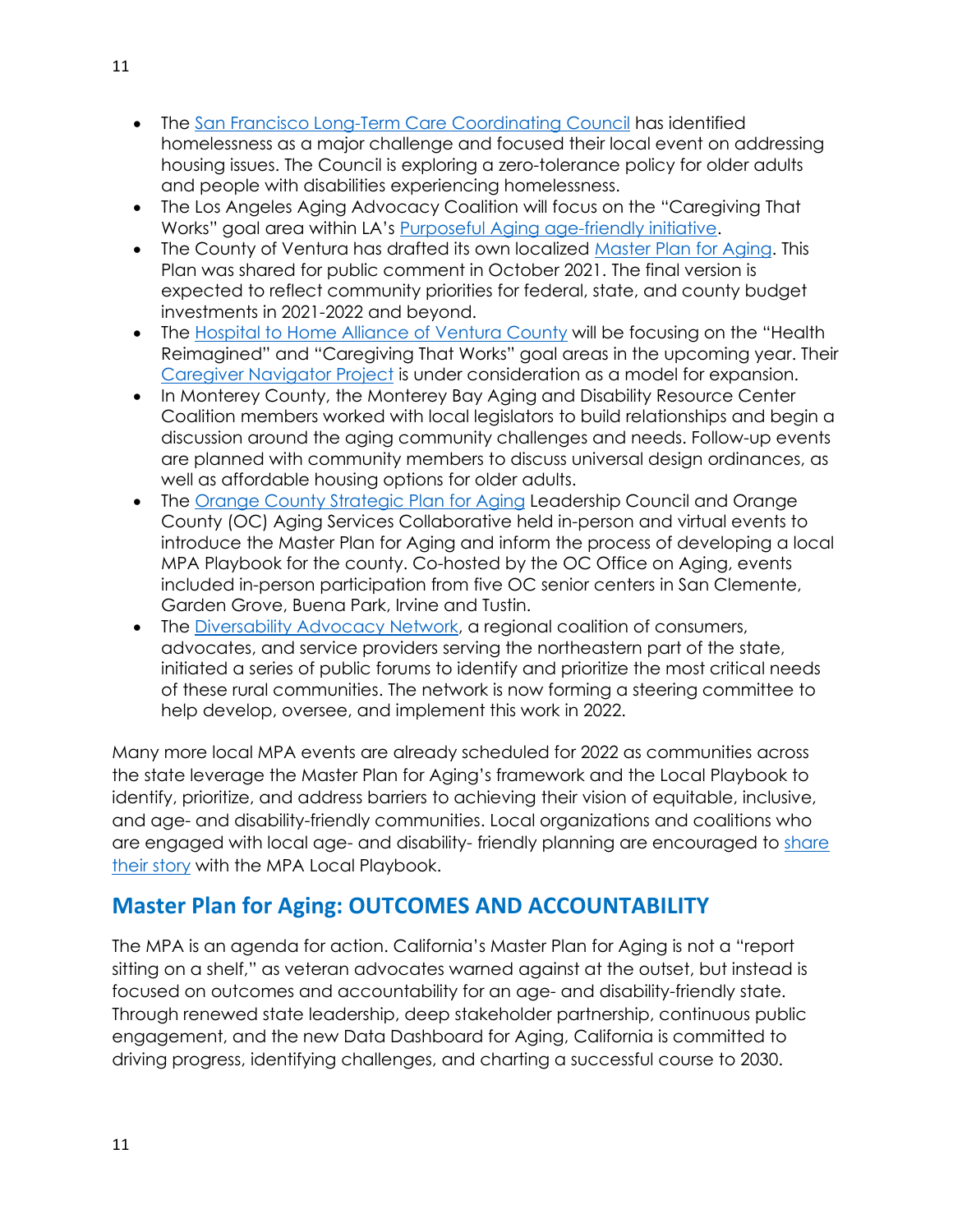**Progress Reports**: This is the second MPA progress report, and is the first annual report, as required by [Senate Bill 228](https://leginfo.legislature.ca.gov/faces/billNavClient.xhtml?bill_id=201920200SB228) (2019). The [first progress report](https://aging.ca.gov/download.ashx?lE0rcNUV0zais6DigSXF6w%3d%3d) was released in July 2021. Reports to the Legislature will be released annually and regular updates can be accessed via the [Together We Engage newsletter.](https://aging.us4.list-manage.com/subscribe?id=173d0260aa&u=885fd0fb81501c74e82ac45b1)

**IMPACT Stakeholder Committee**: The Master Plan for Aging's initiative #104 called for the creation of the [Implementing the MPA in California Together \(IMPACT\) Stakeholder](https://www.chhs.ca.gov/home/master-plan-for-aging/#impact-stakeholder-committee-meeting-information)  [Committee.](https://www.chhs.ca.gov/home/master-plan-for-aging/#impact-stakeholder-committee-meeting-information) This committee advises CalHHS and the Cabinet Workgroup on the implementation of the MPA. The IMPACT Stakeholder Committee's announcement, member biographies and meeting materials and recordings can be accessed [online.](https://www.chhs.ca.gov/home/master-plan-for-aging/#overview) IMPACT Stakeholder Committee members include:

- **Elizabeth Edgerly**, Executive Director, Alzheimer's Association Northern California & Northern Nevada Chapter
- **Andy Imparato**, Executive Director, Disability Rights California
- **Nancy McPherson**, State Director, AARP
- **Sarita Mohanty**, President & CEO, The SCAN Foundation
- **Doug Moore**, Executive Director, United Domestic Workers of America
- **Sharon Nevins**, Director, Department of Aging & Adult Services, San Bernardino **County**
- **Kevin Prindiville**, Executive Director, Justice in Aging
- **Kiran Savage-Sangwan**, Executive Director, California Pan-Ethnic Health Network
- **Fernando Torres-Gil**, Professor of Social Work & Public Policy and Director of the Center for Policy Research on Aging at University of California-Los Angeles

**[Equity in Aging Advisory Committee](https://aging.ca.gov/equity_in_aging_resource_center/#implementation-meetings):** The [Equity in Aging Advisory Committee](https://aging.ca.gov/equity_in_aging_resource_center/#implementation-meetings) (EAAC) advises on the implementation of the MPA, as well as CDA on the planning and implementation of aging and disability programs, services, data collection, and staff development. The EAAC met four times in 2021 focusing on topics such as affordable housing and homelessness, vaccine distribution, the state's COVID-19 dashboard and Sexual Orientation and Gender Identity (SOGI) data collection. Meeting recordings and materials are available at CDA's [Equity in Aging Resource Center.](https://aging.ca.gov/equity_in_aging_resource_center/#welcome)

**State & Local Data for Action:** [Check Out the Data Dashboard for Aging \(DDA\):](https://gcc02.safelinks.protection.outlook.com/?url=https%3A%2F%2Fletsgethealthy.ca.gov%2Fmpa-data-dashboard-for-aging%2F&data=04%7C01%7Camanda.lawrence%40aging.ca.gov%7C59cbc77f0da84ff5474708d9dab92a84%7Ccc1525417fca4553885c4c3ac7328bb6%7C0%7C0%7C637781311112579379%7CUnknown%7CTWFpbGZsb3d8eyJWIjoiMC4wLjAwMDAiLCJQIjoiV2luMzIiLCJBTiI6Ik1haWwiLCJXVCI6Mn0%3D%7C3000&sdata=viaIoxakHrzqgqhscRf7pF5K%2BHikDq0TEgLqn9ChLT4%3D&reserved=0) The [Data Dashboard for Aging \(DDA\)](https://gcc02.safelinks.protection.outlook.com/?url=https%3A%2F%2Fletsgethealthy.ca.gov%2Fmpa-data-dashboard-for-aging%2F&data=04%7C01%7Camanda.lawrence%40aging.ca.gov%7C59cbc77f0da84ff5474708d9dab92a84%7Ccc1525417fca4553885c4c3ac7328bb6%7C0%7C0%7C637781311112579379%7CUnknown%7CTWFpbGZsb3d8eyJWIjoiMC4wLjAwMDAiLCJQIjoiV2luMzIiLCJBTiI6Ik1haWwiLCJXVCI6Mn0%3D%7C3000&sdata=viaIoxakHrzqgqhscRf7pF5K%2BHikDq0TEgLqn9ChLT4%3D&reserved=0) will measure progress across the Five Bold Goals over the next ten years, as well as provide local and state data for policy and program planners. This year's data updates include more recent data for the entire [demographics dashboard](https://gcc02.safelinks.protection.outlook.com/?url=https%3A%2F%2Fletsgethealthy.ca.gov%2Fmpa-data-dashboard-for-aging%2F%23demographics-dashboard&data=04%7C01%7Camanda.lawrence%40aging.ca.gov%7C59cbc77f0da84ff5474708d9dab92a84%7Ccc1525417fca4553885c4c3ac7328bb6%7C0%7C0%7C637781311112579379%7CUnknown%7CTWFpbGZsb3d8eyJWIjoiMC4wLjAwMDAiLCJQIjoiV2luMzIiLCJBTiI6Ik1haWwiLCJXVCI6Mn0%3D%7C3000&sdata=wFl6dZotr7JkHSl8fjEl4poHvoTreu7fHXG%2Fl2qN%2BQU%3D&reserved=0) and for the following indicators: [usual source of care,](https://gcc02.safelinks.protection.outlook.com/?url=https%3A%2F%2Fletsgethealthy.ca.gov%2Fmpa-data-dashboard-for-aging%2Fhealth-reimagined%2F%23health-care-as-we-age&data=04%7C01%7Camanda.lawrence%40aging.ca.gov%7C59cbc77f0da84ff5474708d9dab92a84%7Ccc1525417fca4553885c4c3ac7328bb6%7C0%7C0%7C637781311112579379%7CUnknown%7CTWFpbGZsb3d8eyJWIjoiMC4wLjAwMDAiLCJQIjoiV2luMzIiLCJBTiI6Ik1haWwiLCJXVCI6Mn0%3D%7C3000&sdata=n%2F8jIJSDuzkMIYsdHMddSZwrB5L5Zomh3ox0hvd5TOA%3D&reserved=0) [psychological distress,](https://gcc02.safelinks.protection.outlook.com/?url=https%3A%2F%2Fletsgethealthy.ca.gov%2Fmpa-data-dashboard-for-aging%2Fhealth-reimagined%2F%23lifelong-healthy-aging&data=04%7C01%7Camanda.lawrence%40aging.ca.gov%7C59cbc77f0da84ff5474708d9dab92a84%7Ccc1525417fca4553885c4c3ac7328bb6%7C0%7C0%7C637781311112579379%7CUnknown%7CTWFpbGZsb3d8eyJWIjoiMC4wLjAwMDAiLCJQIjoiV2luMzIiLCJBTiI6Ik1haWwiLCJXVCI6Mn0%3D%7C3000&sdata=jsM5x486gyhrXmPlH7hqvrmQmgmDk3nGw%2B8M08nCp%2B4%3D&reserved=0) [community support,](https://gcc02.safelinks.protection.outlook.com/?url=https%3A%2F%2Fletsgethealthy.ca.gov%2Fmpa-data-dashboard-for-aging%2Finclusion-and-equity-not-isolation%2F%23inclusion-and-equity-in-aging&data=04%7C01%7Camanda.lawrence%40aging.ca.gov%7C59cbc77f0da84ff5474708d9dab92a84%7Ccc1525417fca4553885c4c3ac7328bb6%7C0%7C0%7C637781311112579379%7CUnknown%7CTWFpbGZsb3d8eyJWIjoiMC4wLjAwMDAiLCJQIjoiV2luMzIiLCJBTiI6Ik1haWwiLCJXVCI6Mn0%3D%7C3000&sdata=vcy5mAUrlCRblznVbLlmg05f1MHX0S%2FA50aySjiubwc%3D&reserved=0) [California LifeLine program participation,](https://gcc02.safelinks.protection.outlook.com/?url=https%3A%2F%2Fletsgethealthy.ca.gov%2Fmpa-data-dashboard-for-aging%2Finclusion-and-equity-not-isolation%2F%23closing-the-digital-divide&data=04%7C01%7Camanda.lawrence%40aging.ca.gov%7C59cbc77f0da84ff5474708d9dab92a84%7Ccc1525417fca4553885c4c3ac7328bb6%7C0%7C0%7C637781311112579379%7CUnknown%7CTWFpbGZsb3d8eyJWIjoiMC4wLjAwMDAiLCJQIjoiV2luMzIiLCJBTiI6Ik1haWwiLCJXVCI6Mn0%3D%7C3000&sdata=GN1dVr2xnP7sUUNrTbWt3z5nleItRalIq5dF2%2F83h3w%3D&reserved=0) [volunteering,](https://gcc02.safelinks.protection.outlook.com/?url=https%3A%2F%2Fletsgethealthy.ca.gov%2Fmpa-data-dashboard-for-aging%2Finclusion-and-equity-not-isolation%2F%23opportunities-to-volunteer-and-engage-across-generations&data=04%7C01%7Camanda.lawrence%40aging.ca.gov%7C59cbc77f0da84ff5474708d9dab92a84%7Ccc1525417fca4553885c4c3ac7328bb6%7C0%7C0%7C637781311112579379%7CUnknown%7CTWFpbGZsb3d8eyJWIjoiMC4wLjAwMDAiLCJQIjoiV2luMzIiLCJBTiI6Ik1haWwiLCJXVCI6Mn0%3D%7C3000&sdata=OlPK1SNcBO%2FDGEsiges9hJTd1vnrlwjDXWDF1aIpB3Q%3D&reserved=0) [Adult Protective Services caseloads](https://gcc02.safelinks.protection.outlook.com/?url=https%3A%2F%2Fletsgethealthy.ca.gov%2Fmpa-data-dashboard-for-aging%2Finclusion-and-equity-not-isolation%2F%23protections-from-abuse-neglect-and-exploitation&data=04%7C01%7Camanda.lawrence%40aging.ca.gov%7C59cbc77f0da84ff5474708d9dab92a84%7Ccc1525417fca4553885c4c3ac7328bb6%7C0%7C0%7C637781311112579379%7CUnknown%7CTWFpbGZsb3d8eyJWIjoiMC4wLjAwMDAiLCJQIjoiV2luMzIiLCJBTiI6Ik1haWwiLCJXVCI6Mn0%3D%7C3000&sdata=1F82oIKCXokGbCEFPMaPjQRFEauEwcSoXtK0pO9wnvw%3D&reserved=0), [housing cost burden,](https://gcc02.safelinks.protection.outlook.com/?url=https%3A%2F%2Fletsgethealthy.ca.gov%2Fmpa-data-dashboard-for-aging%2Faffording-aging%2F%23end-homelessness-for-older-adults&data=04%7C01%7Camanda.lawrence%40aging.ca.gov%7C59cbc77f0da84ff5474708d9dab92a84%7Ccc1525417fca4553885c4c3ac7328bb6%7C0%7C0%7C637781311112579379%7CUnknown%7CTWFpbGZsb3d8eyJWIjoiMC4wLjAwMDAiLCJQIjoiV2luMzIiLCJBTiI6Ik1haWwiLCJXVCI6Mn0%3D%7C3000&sdata=FSQRjYByD5xlxkhzEWlkXlQ%2FrWFPtkqyPsCm91%2Fw2aY%3D&reserved=0) [food insecurity,](https://gcc02.safelinks.protection.outlook.com/?url=https%3A%2F%2Fletsgethealthy.ca.gov%2Fmpa-data-dashboard-for-aging%2Faffording-aging%2F%23protection-from-poverty-and-hunger&data=04%7C01%7Camanda.lawrence%40aging.ca.gov%7C59cbc77f0da84ff5474708d9dab92a84%7Ccc1525417fca4553885c4c3ac7328bb6%7C0%7C0%7C637781311112579379%7CUnknown%7CTWFpbGZsb3d8eyJWIjoiMC4wLjAwMDAiLCJQIjoiV2luMzIiLCJBTiI6Ik1haWwiLCJXVCI6Mn0%3D%7C3000&sdata=gGwkiwIpwlJ8QfYWK5JdFJHirTlmMjYC35waH%2F7gaAg%3D&reserved=0) and [CalFresh participation.](https://gcc02.safelinks.protection.outlook.com/?url=https%3A%2F%2Fletsgethealthy.ca.gov%2Fmpa-data-dashboard-for-aging%2Faffording-aging%2F%23protection-from-poverty-and-hunger&data=04%7C01%7Camanda.lawrence%40aging.ca.gov%7C59cbc77f0da84ff5474708d9dab92a84%7Ccc1525417fca4553885c4c3ac7328bb6%7C0%7C0%7C637781311112579379%7CUnknown%7CTWFpbGZsb3d8eyJWIjoiMC4wLjAwMDAiLCJQIjoiV2luMzIiLCJBTiI6Ik1haWwiLCJXVCI6Mn0%3D%7C3000&sdata=gGwkiwIpwlJ8QfYWK5JdFJHirTlmMjYC35waH%2F7gaAg%3D&reserved=0) In addition, the Dashboard now includes sexual orientation and gender identity (SOGI) demographic data and new indicators for [income security](https://gcc02.safelinks.protection.outlook.com/?url=https%3A%2F%2Fletsgethealthy.ca.gov%2Fmpa-data-dashboard-for-aging%2Faffording-aging%2F%23income-security-as-we-age&data=04%7C01%7Camanda.lawrence%40aging.ca.gov%7C59cbc77f0da84ff5474708d9dab92a84%7Ccc1525417fca4553885c4c3ac7328bb6%7C0%7C0%7C637781311112579379%7CUnknown%7CTWFpbGZsb3d8eyJWIjoiMC4wLjAwMDAiLCJQIjoiV2luMzIiLCJBTiI6Ik1haWwiLCJXVCI6Mn0%3D%7C3000&sdata=dJdrMzhe%2FZulUGlGWo66MLqMcrxFbNlrhe9B8yXrcek%3D&reserved=0)  [& poverty](https://gcc02.safelinks.protection.outlook.com/?url=https%3A%2F%2Fletsgethealthy.ca.gov%2Fmpa-data-dashboard-for-aging%2Faffording-aging%2F%23income-security-as-we-age&data=04%7C01%7Camanda.lawrence%40aging.ca.gov%7C59cbc77f0da84ff5474708d9dab92a84%7Ccc1525417fca4553885c4c3ac7328bb6%7C0%7C0%7C637781311112579379%7CUnknown%7CTWFpbGZsb3d8eyJWIjoiMC4wLjAwMDAiLCJQIjoiV2luMzIiLCJBTiI6Ik1haWwiLCJXVCI6Mn0%3D%7C3000&sdata=dJdrMzhe%2FZulUGlGWo66MLqMcrxFbNlrhe9B8yXrcek%3D&reserved=0) and [internet access.](https://gcc02.safelinks.protection.outlook.com/?url=https%3A%2F%2Fletsgethealthy.ca.gov%2Fmpa-data-dashboard-for-aging%2Finclusion-and-equity-not-isolation%2F%23closing-the-digital-divide&data=04%7C01%7Camanda.lawrence%40aging.ca.gov%7C59cbc77f0da84ff5474708d9dab92a84%7Ccc1525417fca4553885c4c3ac7328bb6%7C0%7C0%7C637781311112579379%7CUnknown%7CTWFpbGZsb3d8eyJWIjoiMC4wLjAwMDAiLCJQIjoiV2luMzIiLCJBTiI6Ik1haWwiLCJXVCI6Mn0%3D%7C3000&sdata=GN1dVr2xnP7sUUNrTbWt3z5nleItRalIq5dF2%2F83h3w%3D&reserved=0) In the coming months, measures for disability status, unmet needs for Long-Term Services and Supports, and caregiving will be added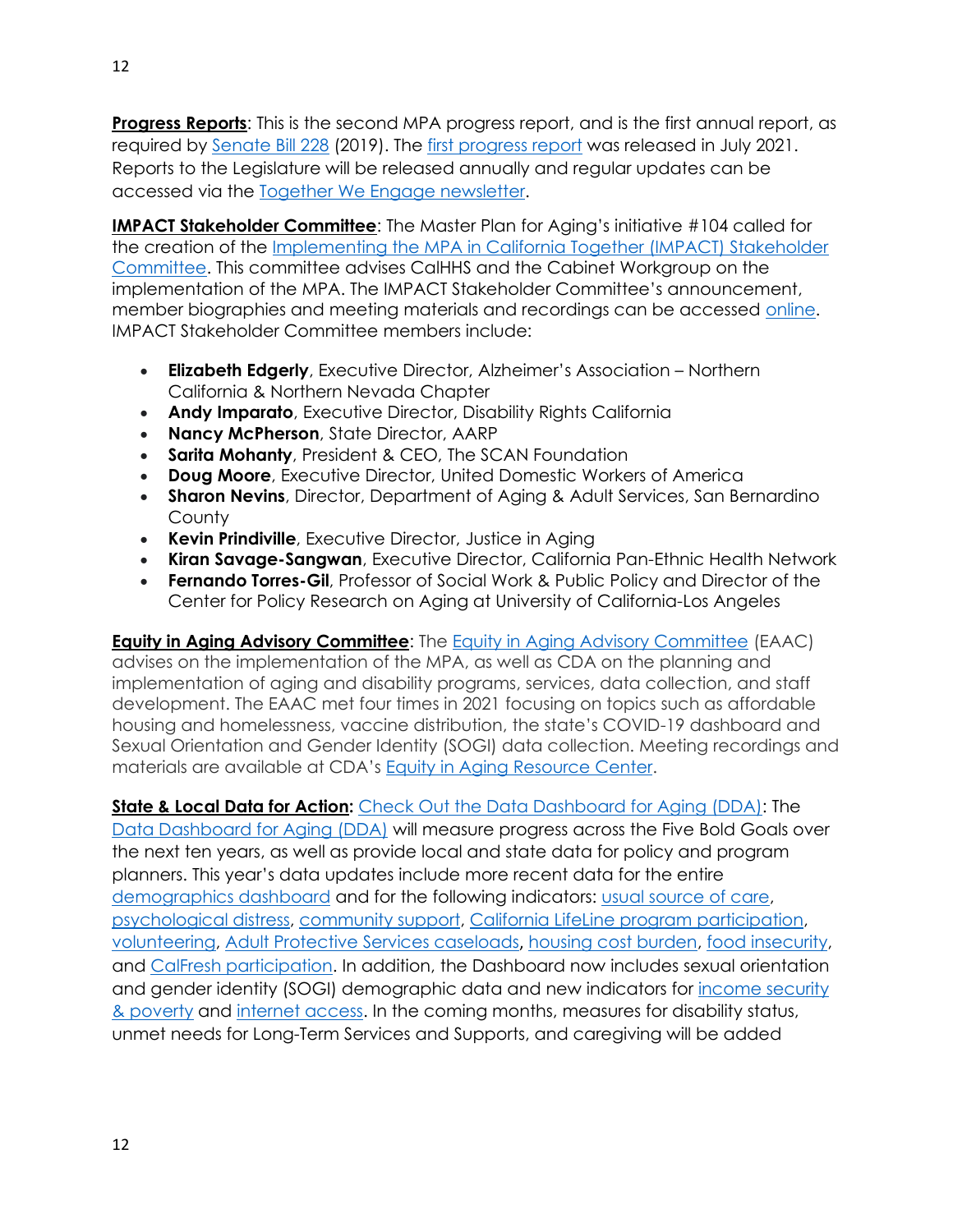"We're just getting started on the 10-year blueprint that envisions a new way of serving and supporting older Californians, people with disabilities and caregivers. To deliver on the California for All promise, we need to hear from all voices, perspectives and lived experiences; we invite you to participate locally, regionally and statewide as, together, we drive implementation of the Master Plan for Aging."

- Susan DeMarois, Director, CA Department of Aging

# <span id="page-12-0"></span>**Next Steps: Together We EngAGE 2022**

The Master Plan for Aging would not be where it is today without the voices of advocates, stakeholders, and members of the public. Driven by CalHHS's [Guiding](https://www.chhs.ca.gov/guiding-principles-strategic-priorities/#actively-listen)  [Principles](https://www.chhs.ca.gov/guiding-principles-strategic-priorities/#actively-listen) [and Strategic Priorities,](https://www.chhs.ca.gov/guiding-principles-strategic-priorities/) the MPA is committed to proactively listening to the voices and stories of individuals and communities across the state to ensure that policies, programs, services, and systems are designed to truly meet the needs of all Californians.

You are invited to share your comments, ideas, and recommendations with the MPA in 2022 via the [Together We EngAGE campaign](https://www.engageca.org/) to inform the Plan's priorities for 2023-2024. The campaign will include an 8-part Webinar Wednesday series focused on the MPA's goals and strategies, public surveys, and targeted Community Town Halls and Legislative Roundtables throughout the state. Visit the [MPA In Action](https://mpa.aging.ca.gov/NewsAndEvents/Index) webpage and subscribe to the [Together We EngAGE](https://aging.us4.list-manage.com/subscribe?id=173d0260aa&u=885fd0fb81501c74e82ac45b1) newsletter for the schedule of events and engagement opportunities. Additionally, the public is always welcome to attend and provide comment at CalHHS's and CDA's stakeholder committees, which meet on a quarterly basis. The schedules and additional information may be found on their webpages:

- [Implementing the Master Plan for Aging in CA Together \(IMPACT\) Stakeholder](https://www.chhs.ca.gov/home/master-plan-for-aging/#impact-stakeholder-committee-meeting-information)  **[Committee](https://www.chhs.ca.gov/home/master-plan-for-aging/#impact-stakeholder-committee-meeting-information)**
- [Equity in Aging Advisory Committee](https://aging.ca.gov/equity_in_aging_resource_center/#implementation-meetings)
- [Elder and Disability Justice Coordinating Council](https://www.chhs.ca.gov/home/committees/elder-and-disability-justice-coordinating-council/)
- [Disability and Aging Community Living Advisory Committee](https://www.chhs.ca.gov/home/committees/disability-and-aging-community-living-advisory-committee/)
- [Alzheimer's Disease & Related Disorders Advisory Committee](https://www.chhs.ca.gov/home/committees/alzheimers-disease-and-related-disorders-advisory-committee/)

# <span id="page-12-1"></span>**MPA Progress: Highlights Across Goals 1-5**

To work toward achieving the Five Bold Goals of the Master Plan for Aging, there are 132 initiatives launching during the first two years of the Master Plan. Highlights and updates from MPA partners across the Administration are summarized below.

[Goal One: Housing for All Ages & Stages](#page-13-0)

[Goal Two: Health Reimagined](#page-20-0)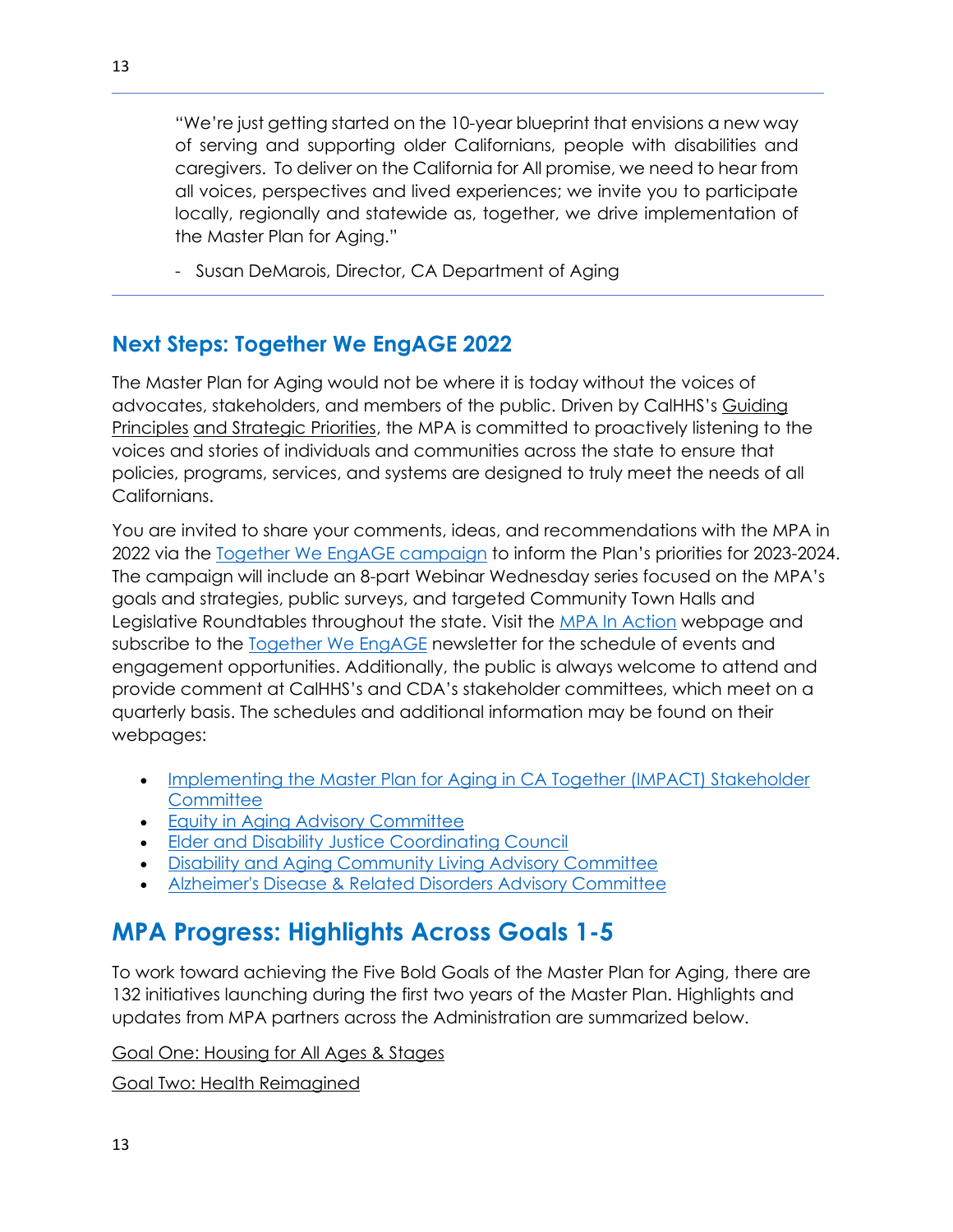[Goal Three: Inclusion & Equity, Not Isolation](#page-27-0) [Goal Four: Caregiving That Works](#page-36-0) [Goal Five: Affording Aging](#page-38-0)

# <span id="page-13-0"></span>**Goal One: Housing for All Ages & Stages**

*"We will live where we choose as we age in communities that are age-, disability-, and dementia-friendly and climate- and disaster-ready."*

## **Strategy A: More Housing Options**

• **Initiative 1: Identify ways to bolster production of more housing options to age well in all California suburban, rural, and urban communities - such as Accessory Dwelling Units that are affordable - to support aging well, caregiving, and affordable housing. (BCSH)** The Department of Housing and Community Development (HCD) provides robust technical assistance on Accessory Dwelling Units (ADUs) to local governments, homeowners, builders, and other interested parties who need information about state laws that enable this housing type. HCD's Annual Progress Report Dashboard shows that ADU permitting and development statewide has increased by many thousands of units in the past few years, showing strong momentum in this area. To support low-income homeowners in developing ADUs, the California Housing Finance Agency (CalHFA) will be launching an ADU grant program in 2022. The \$25,000 grant can help reduce the cost burden for homeowners interested in ADUs.

"California's aging population deserves to live in safe, dignified and affordable housing. Our agency is making ambitious short- and long-term investments to address the housing needs of older adults and people with disabilities through rental and mortgage assistance, housing production efforts, and by strengthening housing, health and social connections."

- Lourdes M. Castro Ramirez, Secretary, Business, Consumer Services and Housing Agency
- **Initiative 2**: **Tax credits and other strategies to prioritize the types of housing units that are not being produced by the market, especially those serving people who are Extremely, Very, and Low Income. (BCSH & STO)** The Department of Housing and Community Development (HCD) and the State Treasurer's Office made its first round of [California Debt Limit Allocation Committee](https://www.treasurer.ca.gov/cdlac/) (CDLAC) awards for housing bond capital. HCD and other state agencies are collaborating with the State Treasurer's office to revise the 2022 regulations for the CDLAC. Discussions about updates to the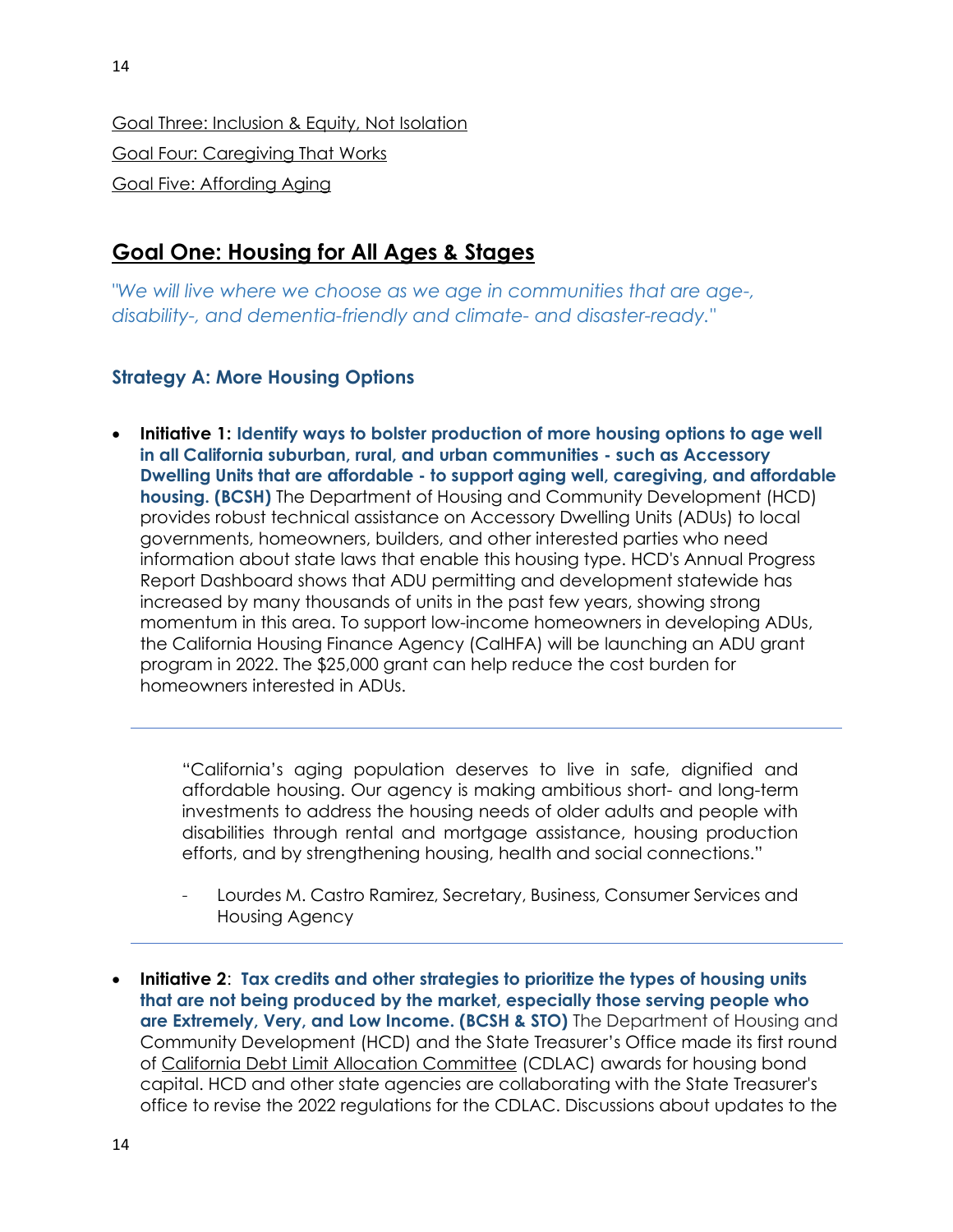Regulations continue to prioritize housing for very low- and extremely low-income households and creating housing in areas of opportunity.

The California Department of Social Services (CDSS) is establishing the Community Care Expansion (CCE) program which will fund the acquisition, construction, and rehabilitation of adult and senior care facilities that serve applicants and recipients of Social Security Income (SSI) or Cash Assistance Program for Immigrants (CAPI) who are at risk of or experiencing homelessness. CDSS is working in close collaboration with the Department of Health Care Services to implement CCE alongside the Behavioral Health Continuum Infrastructure Program. Together, these two programs will further expand the residential care continuum serving seniors and adults with disabilities to avoid the cycle of homelessness and unnecessary institutionalization. CDSS continues to gather stakeholder feedback, including hosting a listening session in November 2021, and Request for Applications will be released in early 2022.

• **Initiative 3**: **Further facilitate affordable housing production by using monitoring, technical assistance, and enforcement strategies of existing housing production laws. (BCSH)** The Department of Housing & Community Development (HCD) launched its publicly accessible **Annual Performance Report Dashboard**, which tracks jurisdictions' zoning, entitlement, and production at the Annual Median Income listed in their Housing Element/Housing Assessment.

In October 2021, HCD expanded the Housing Accountability Unit that will play a critical role in ensuring that local leaders fulfill their legal responsibility to plan, zone for, and permit their share of the state's housing needs.

• **Initiative 4**: **Advance fair housing & equity by conducting outreach, education, surveys, and prosecuting violations of anti-housing discrimination laws. (BCSH)** After publishing guidance on [Affirmatively Furthering Fair Housing](https://www.hcd.ca.gov/community-development/affh/index.shtml) (AFFH) in April 2021, HCD continues providing technical assistance to local governments on this topic. Currently, most cities and counties in California are updating their Housing Elements and including an analysis of AFFH in these documents.

In 2021, California Debt Limit Allocation Committee Regulations were revised to include the Administration's priority of AFFH in housing investments by adding a related incentive. This has produced strong results in expanding access to high resource communities for low-income families with children. Prior to the inclusion of AFFH incentives in the program in 2021, only 12% of units were built in high resource areas and 8% in highest resource areas. After the additional point was included, the number of projects funded in the first year increased to 41% and 30%, respectively.

• **Initiative 5: Review housing planning and data indicators with Strategic Growth Council (SGC) for older adult demographics and characteristics. (SGC, BCSH)** HCD is currently drafting the Statewide Housing Plan (SHP) which will include analysis on seniors and other populations and highlight equity goals. HCD led public outreach and interagency consultation with CDA and other entities, to inform the update to the SHP.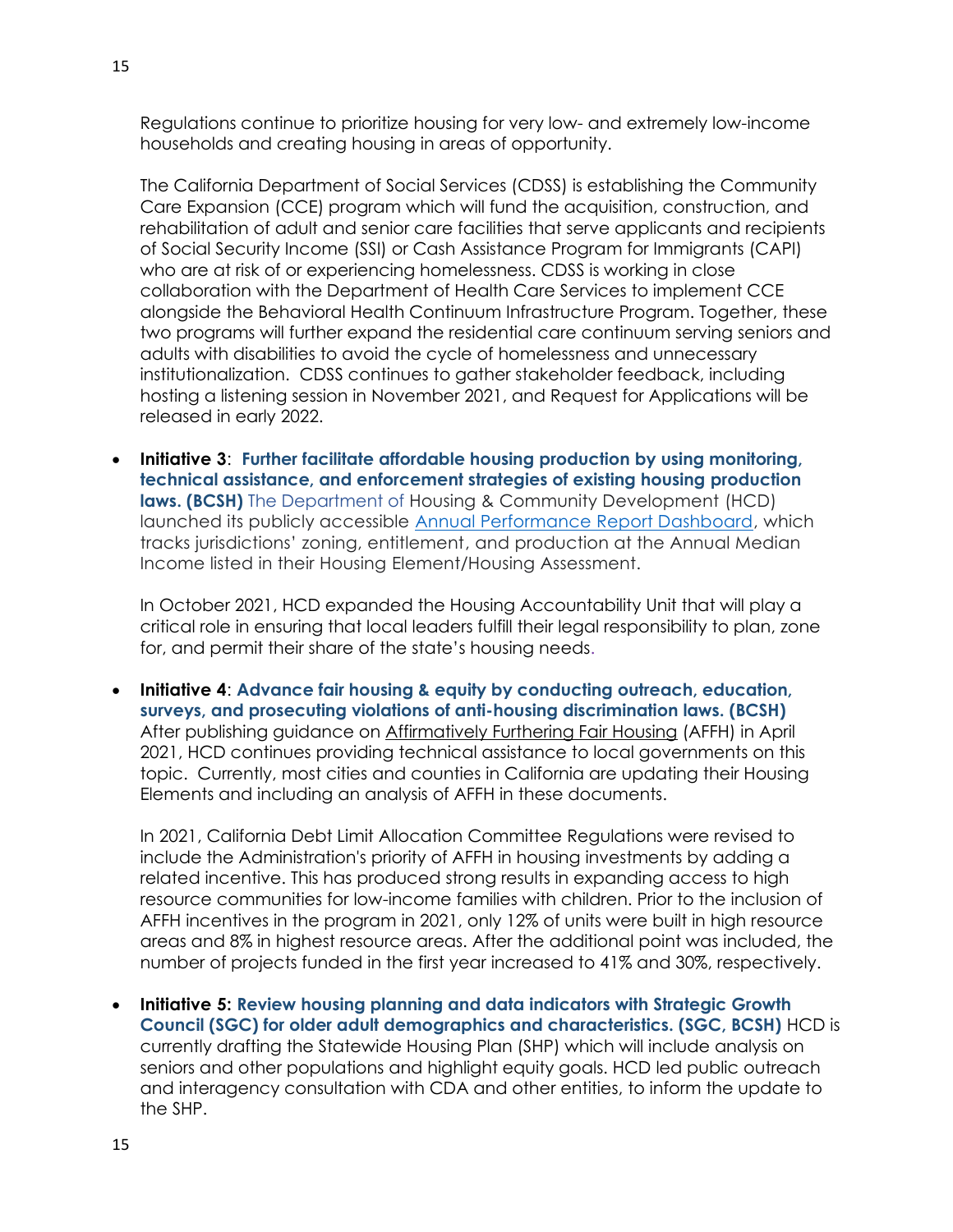• **Initiative 6**: **Review current housing program definitions with SGC for inclusion of older adults and advancement of equity. (SGC, BCSH, CalEPA)** In April 2021, CDA provided a presentation on data opportunities to advance housing for older adults to the Strategic Growth Council. CDA also gave a presentation on CDA initiatives and opportunities to the Housing and Transportation Working Group, a working group of 10 departments led by BCSH and CalSTA.

The Department of Housing and Community Development programs create space for several project types, including those that provide support for residents with special needs, those who have experienced homelessness, and seniors. HCD works in partnership with other state housing finance program staff to align program definitions and the state's focus on equity.

- **Initiative 7: Explore increasing the Veterans Housing and Homelessness Prevention Program (VHHP). (CalVet)** In November 2021, VHHP released \$125 million for Round 6 funding in support of 16 projects throughout the state. The projects will add 542 units for homeless veterans. In prior Rounds 1-5, VHHP funded 72 projects, creating 3,058 units for homeless veterans. The total award amount for Rounds 1-5 is \$358 million.
- **Initiative 8: Assess the feasibility of expanding the Adult Family Homes model to more aging adults, including with dementia. (CalHHS)** The California Department of Aging, with support from the Department of Developmental Services, has designed and will launch the Adult Family Homes Pilot in 2022. This year's state budget included \$9 million in enhanced federal funding and \$2.6 million in ongoing funding. CDA is actively recruiting for a dedicated staff lead for this program.
- **Initiative 9: Explore opportunities to increase availability of housing options with "housing for health" strategies**. **(CalHHS)** DHCS is in the early stages of implementation of both [CalAIM](https://www.dhcs.ca.gov/CalAIM/Pages/calaim.aspx) and the [California's Home & Community Based](https://www.dhcs.ca.gov/Documents/DHCS-HCBS-Spending-Plan-Web-Package-7-12-21.pdf)  [Services Spending Plan,](https://www.dhcs.ca.gov/Documents/DHCS-HCBS-Spending-Plan-Web-Package-7-12-21.pdf) which both were approved by CMS in January 2022. CMS approval distinguishes California as a national leader at the forefront of integrating housing with health and community supports for all Medi-Cal beneficiaries. The CDSS Community Care Expansion is just one of many examples of innovative investments to support the whole person. Others include provisions in the newly approved Medicaid 1915(b) waiver to cover housing transition navigation services, housing deposits and housing tenancy and sustaining services.
- **Initiative 10: Identify innovative models and solutions to enhance technology in housing options for aging well. (GovOps, BCSH)** HCD's Multifamily Housing Program (MHP) issued draft guidelines for public comment in December 2021. The guidelines include broadband access in the proposed general MHP scoring system.
- **Initiative 11: Assess need for housing modifications for aging. (CalHHS)** CDA has maintained its Dignity at Home Program which continues to support Area Agencies on Aging in developing information resources, education, assessments, and other supports on injury prevention. The Falls Prevention initiative has served 2,739 participants as of September 30, 2021. The services supported by the Fall Prevention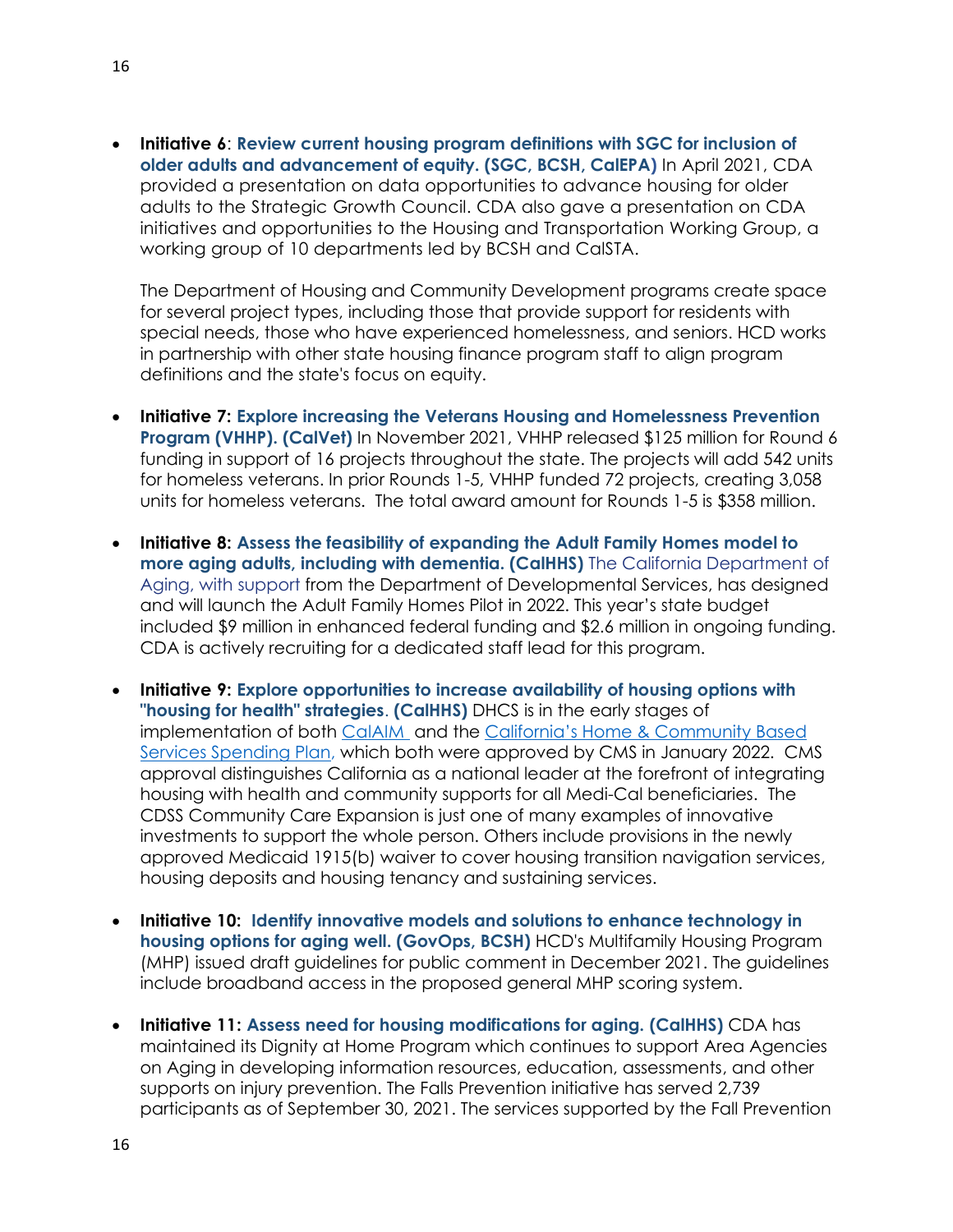initiative include, but are not limited to, in-home assessments and home modifications (e.g., grab bars, ramps, etc.). Further, California's Medi-Cal CalAIM waiver approval allows coverage for environmental accessibility adaptations as a community support.

#### **Strategy B: Transportation Beyond Cars**

• **Initiative 12**: **Promote within existing resources ways to improve community walkability for older adults and people with disabilities. (CalSTA)** CalSTA released its [Climate Action Plan for Transportation Infrastructure](https://calsta.ca.gov/subject-areas/climate-action-plan#:~:text=On%20March%2010%2C%202021%2C%20the,for%20Transportation%20Infrastructure%20(CAPTI).&text=CalSTA%20expects%20to%20adopt%20a,later%20than%20July%2015%2C%202021.) on July 15, 2021, which prioritizes investments in transit, passenger rail, active transportation, *Complete Streets*, and micromobility to expand mobility options and help meet the State's ambitious climate goals.

Caltrans' new Complete Streets policy states that "[Complete Streets](https://dot.ca.gov/news-releases/news-release-2021-039)" projects should prioritize underserved communities that have been historically harmed and segmented by the transportation network and should serve "people of all ages and abilities." The document defines "all ages and abilities" as a concept that strives to serve all users -- regardless of age, gender, race, or ability, and inclusive of the mobility needs of children, older adults, and people with disabilities -- by embodying national and international best practices related to traffic calming, speed reduction, universal design, and roadway design to increase user safety and comfort, as well as accessibility for people with disabilities.

- **Initiative 13: Promote within existing resources safer transportation for older adults using multiple transportation modes. (CalSTA)** California's updated [Strategic](https://dot.ca.gov/programs/safety-programs/shsp)  [Highway Safety Plan](https://dot.ca.gov/programs/safety-programs/shsp) was released in 2021. It provides a comprehensive framework for reducing roadway fatalities and serious injuries on California's public roads. Priority areas include aging drivers, pedestrians, and bicyclists.
- **Initiative 14**: **Promote within existing resources free bus/transit (including using digital ID solutions to streamline access) and transit rider education. (CalSTA)** In December 2021, the [California Integrated Travel Project](https://www.calitp.org/) (Cal-ITP), in partnership with the California DMV, launched the [Cal-ITP Benefits tool with Monterey-Salinas Transit](https://mst.org/fares/contactless-payment/benefits/) (MST) as the first supported public transportation agency. Cal-ITP Benefits allows any older adult age 65+ with a California DMV–issued identification card to have their eligibility for MST's Senior fare discount both instantly verified and instantly linked to their contactless-enabled Visa or Mastercard via a secure, mobile-friendly web application. MST is the first public transportation agency in the United States to enable its riders to verify their eligibility for discount transit fares online and to instantly add that discount benefit to a contactless open-loop debit or credit card. Cal-ITP Benefits has already enrolled a number of users in the first week of operation and will soon expand to cover additional California transportation agencies in early 2022. (Note: the tool will not work unless you are over 65.)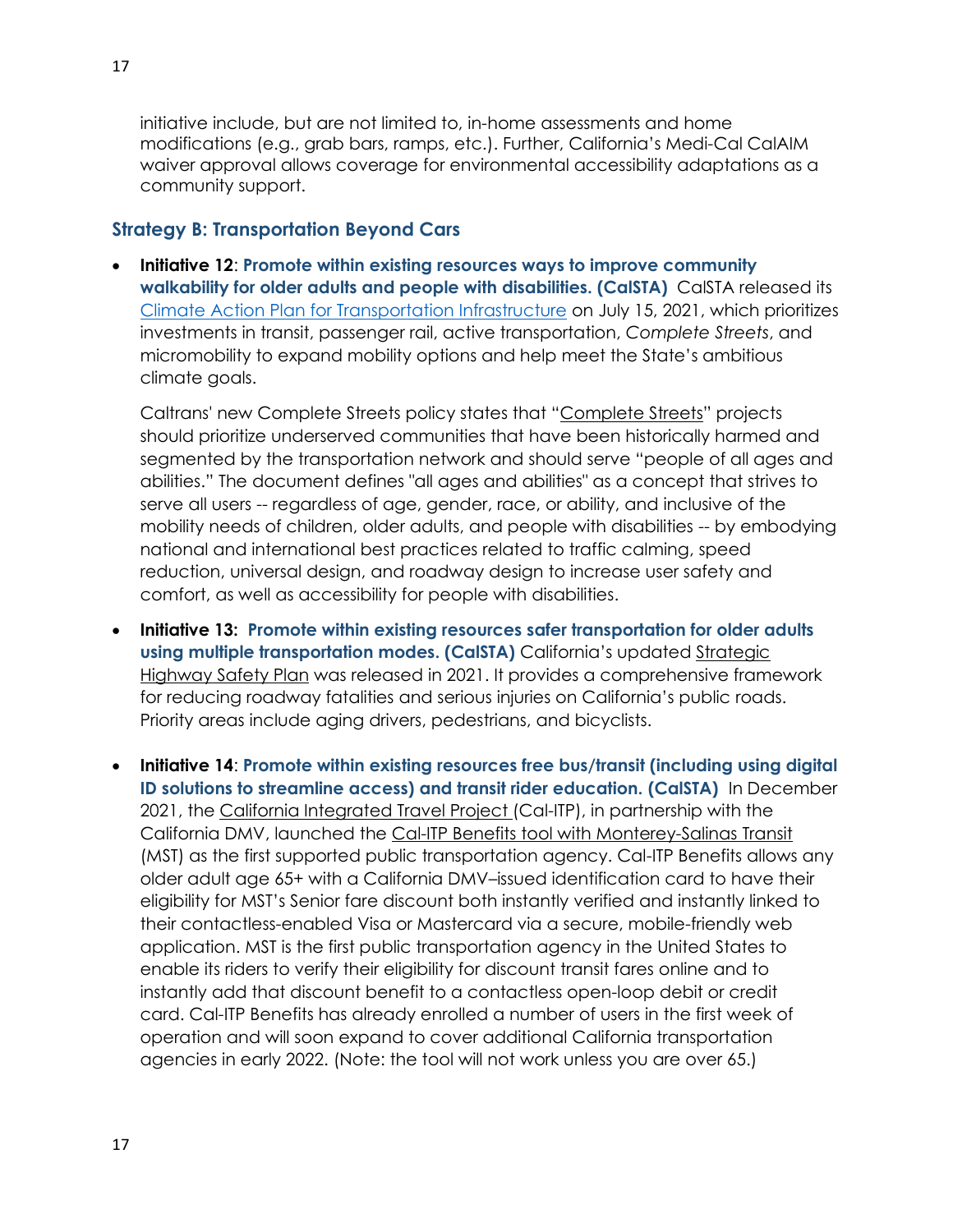- **Initiative 15: Promote expansion of bus/transit stops that are age- and disabilityfriendly. (CalSTA)** See Initiative 12.
- **Initiative 16: Establish person-centered MOU's between transit districts to allow paratransit to cross transit district lines to meet rider needs. (CalSTA)** See Initiative 14.
- **Initiative 17: Encourage innovation in flexible transit options. (CalSTA)** The Department of Rehabilitation and Department of Aging provided feedback on autonomous vehicles strategies, affecting older adults and people with disabilities.
- **Initiative 18: Provide older driver safety education training to meet needs as funds allow. (CalSTA)** The Department of Motor Vehicles operates a Senior Ombudsman Program to provide older driver safety education, as well as alternative transportation/mobility options to California aging drivers. The [DMV's Senior Drivers](https://www.dmv.ca.gov/portal/driver-education-and-safety/special-interest-driver-guides/senior-drivers/)  [web page](https://www.dmv.ca.gov/portal/driver-education-and-safety/special-interest-driver-guides/senior-drivers/) includes information regarding mature driver improvement programs and safety information and resources for not only aging drivers, but also family, caregivers, friends, interested medical personnel, and other stakeholders.

The Federal Transit Administration's Section 5310 program (Enhanced Mobility of Seniors & Individuals with Disabilities) provides funding for local operators to conduct travel training and encourage options other than driving. A call for projects will be released in January 2022.

• **Initiative 19: Review community walkability scores and Vehicle Miles Traveled data for opportunities to analyze with aging demographics and to include in Data Dashboard for Aging. (SGC, CalSTA)** Caltrans is actively working to procure and implement use of an accessibility tool for project-level analyses and to enhance decision-making to achieve a variety of state policy objectives—from climate and equity, to health and supporting age-friendly communities. In this context, accessibility refers to the ease by which travelers can reach – or access – desired destinations such as work, shopping and other retail, school, health care, and recreation. Accessibility reflects the number and proximity of destinations, as well as the directness and condition of walking, biking, and transit facilities. As part of mainstreaming accessibility-based analyses in the department, Caltrans will also explore integrating demographic dimensions into these analyses, including but not limited to age, disability, race/ethnicity, educational attainment levels, and median household income.

In addition, Caltrans is planning to include walkability scores and accessibility indicators into its [Equity Index](https://catc.ca.gov/-/media/ctc-media/documents/ctc-meetings/2021/2021-10/equity-roundtable/tab-7-pres-a11y.pdf) and Toolset.

#### **Strategy C: Outdoor Spaces for All Ages**

• **Initiative 20**: **Explore targeting public and private park funds to age- and disabilityfriendly activities for all ages. (CNRA)** California State Parks and the Department of Social Services are collaborating on a [Golden Bear Pass](https://www.parks.ca.gov/?page_id=30277) pre-qualification process for CalWORKs recipients, including older adults raising young children, in 2022. Additionally, legislation waived the \$5 application fee for all applicants. These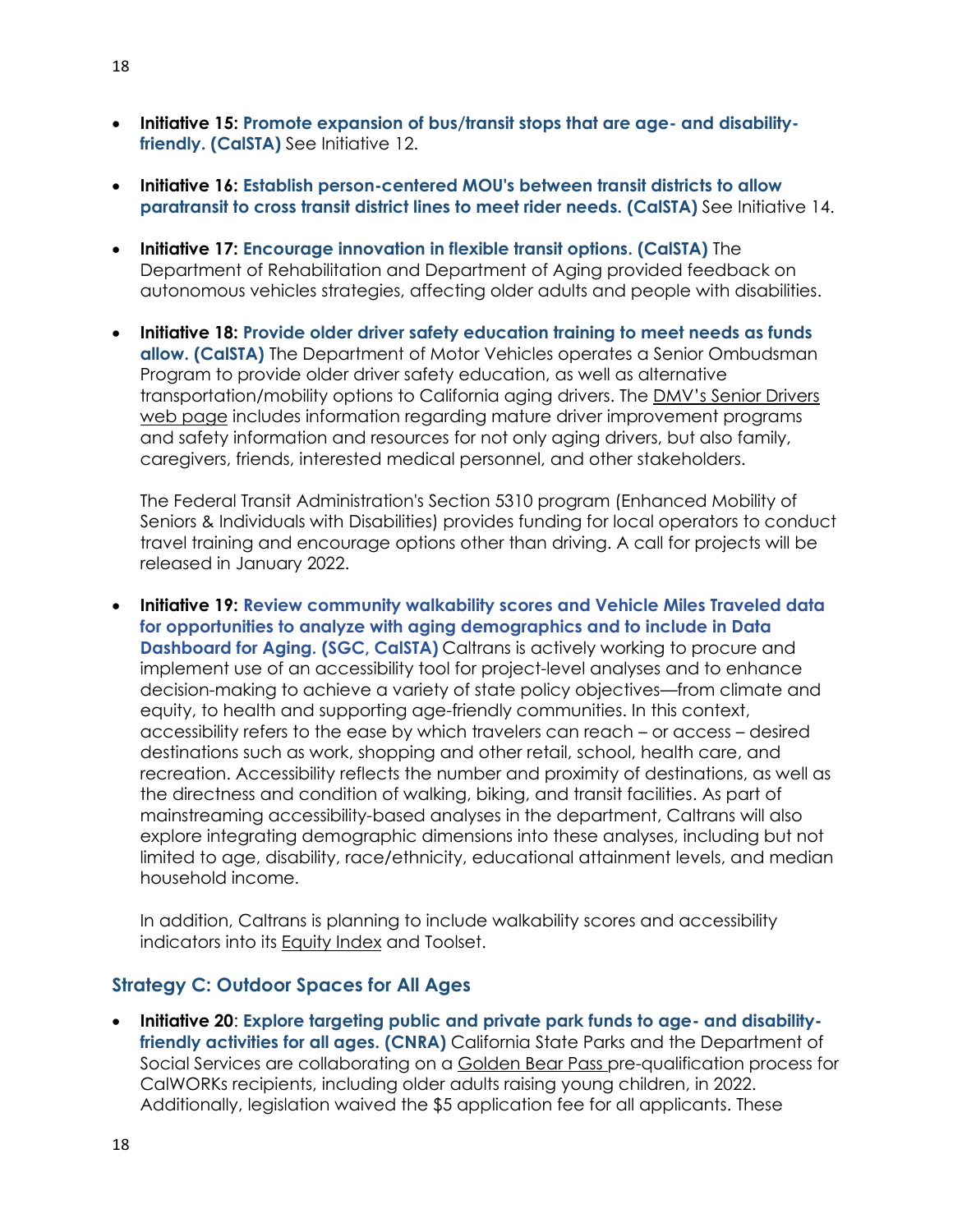improvements will streamline the application and approval process. This streamlining could potentially be replicated for those adults pre-qualified for a free pass because of SSI/SSP participation or those eligible for a discounted pass because they are older.

- **Initiative 21: Explore targeting new public and private park funds to communities that are more than a 10-minute walk from a park. (CNRA)**. California State Parks [announced](https://www.parks.ca.gov/NewsRelease/1053) \$548.3 million in grant funding to deliver new parks to more than 100 communities via [The Statewide Park Development and Community Revitalization](https://www.parks.ca.gov/?page_id=29939)  [Program](https://www.parks.ca.gov/?page_id=29939) and to advance the Newsom Administration's "Outdoors for All" initiative to enable all Californians, regardless of zip code or income, to access parks and open space. The grants represent the single-largest investment in state history in expanding access to parks in underserved communities, with new or enhanced parks funded in every region of California.
- **Initiative 23**: **Promote Blue Zones for dementia-friendly communities, especially in cities and counties with higher proportions of racial groups with disparate rates of dementia. (CalHHS)** The [California Healthy Brain Initiative](https://www.cdph.ca.gov/Programs/CCDPHP/DCDIC/CDCB/Pages/CA-Healthy-Brain-Initiative-RFA.aspx) (HBI) Local Health [Jurisdictions \(LHJs\) Pilot Program,](https://www.cdph.ca.gov/Programs/CCDPHP/DCDIC/CDCB/Pages/CA-Healthy-Brain-Initiative-RFA.aspx) coordinated by the CA Department of Public Health, is currently taking place within six counties to advance cognitive health as an integral component of public health by implementing activities consistent with the [Centers for Disease Control and Prevention HBI Road Map.](https://www.cdc.gov/aging/pdf/2018-2023-Road-Map-508.pdf)

The CA Department of Public Health is developing a proposal for the Dementia Friendly Communities project with an anticipated release date of Fall 2022. Using the CA HBI LHJ Pilot Program as a model, the goal is to locally improve cognitive health through place-based interventions. This will be done through the allocation of grants to California cities or LHJs to address dementia in communities most at-risk for Alzheimer's disease and related dementias.

#### **Strategy D: Emergency Preparedness & Response**

- **Initiative 24**: **Consider improvements in online emergency tools for older, disabled, and at-risk adults and caregivers, in multiple languages, to meet needs. (ODI & CalHHS)** The Governor's Office of Digital Innovation, in collaboration with CalHHS, CalOES, CDSS, and CDA conducted discovery of Sonoma and Butte counties' emergency tools for older, disabled, and at-risk adults and caregivers.
- **Initiative 25**: **Develop online and other tools to coordinate mutual aid for residents by Residential Living and Nursing Home facilities during emergencies. (CalHHS)** In early 2021, [LeadingAge California](https://www.leadingageca.org/) facilitated a demonstration of digital tools to coordinate mutual aid for long-term care residents for CDSS, CDPH, CDA and CalOES. These Departments participated in a second demonstration in December 2021 on the California Long Term Care Mutual Aid Plan web-based management platform. CDSS is assembling pros/cons and communicating with CalHHS on next steps. CDSS currently works closely with its licensees, as well as with LeadingAge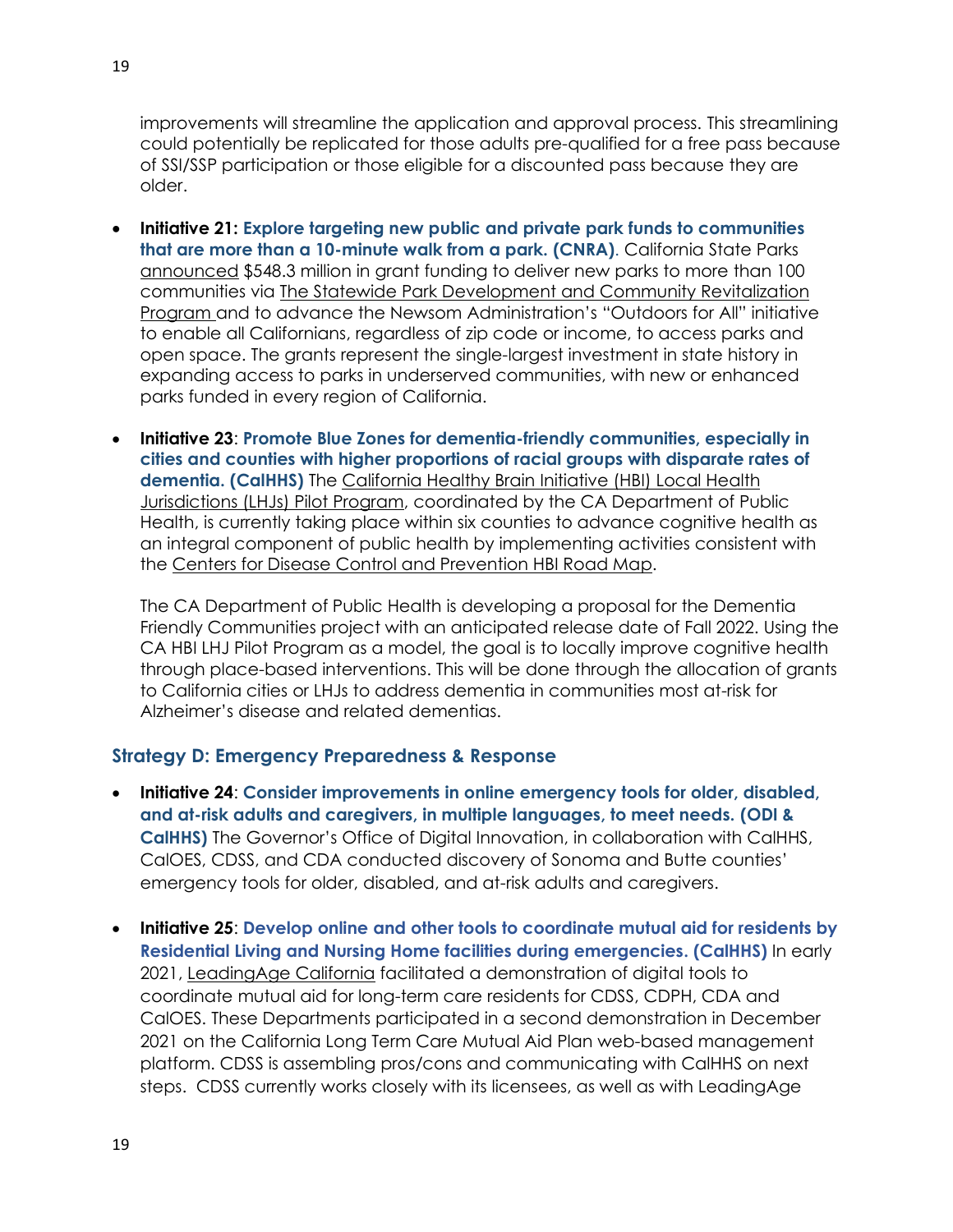California and other stakeholder groups to ensure that facilities evacuating during disasters are able to transfer to nearby facilities that have excess capacity.

- **Initiative 26**: **Continue LISTOS CA "Check in" telephone calls begun during COVID-19, as well as other disaster preparedness work, with isolated and harder to reach older adults, in multiple languages, to meet needs within existing funding. (CalOES)** CalOES's *[Listos](https://www.listoscalifornia.org/community-projects/social-bridging-project/) California's Social Bridging Project*, concluded after conducting a cumulative total of more than 165,000 wellness conversations with vulnerable Californians in 27 counties during the pandemic, as well as helping more than 8,000 households register for emergency alerts and sending out nearly 30,000 Disaster Ready Guides to help more Californians prepare now for wildfires and other natural disasters.
- **Initiative 27: Conduct after-action analyses of COVID-19, including the impact on older, disabled, and at-risk adults, as one way to identify strategies to prevent future pandemic, emergency, and disaster-related deaths and disparities in deaths by age, ability, income, race, language, and other equity measures. (CalHHS)** As of this writing, California and the entire nation are in the grips of an omicron COVID-19 variant surge 22 months into a global pandemic. CDPH continues to track and provide daily testing, case rate, death and vaccine statistics by age, race, ethnicity and other data points on its public [website.](http://www.covid19.ca.gov/) It is premature to conduct after-action analyses at this time.

### **Strategy E: Climate-Friendly Aging**

• **Initiative 28**: **Gradually factor in climate impact and safety, including disaster resiliency, in new (and rebuilt) Residential Living and other age- and disabilityfriendly housing, by considering infill opportunities and wildland urban interface issues. (BCSH)** The Department of Housing & Community Development (HCD) continued working on the 2022 CALGreen Code and received approval by the Building Standards Commission. The Code update includes standards related to climate, disaster resiliency, and sustainability to support people of all ages.

HCD's [Multifamily Housing Program](https://www.hcd.ca.gov/grants-funding/active-funding/mhp.shtml) (MHP) issued draft guidelines for public comment. The guidelines include several factors in the proposed general MHP scoring system, such as proximity to amenities, infill, and alignment with the [Affordable Housing and Sustainable Communities](https://sgc.ca.gov/programs/ahsc/) (AHSC) program in sustainable buildings and energy efficiency.

• **Initiative 29: Advocate for the new federal administration to increase support for housing modifications for climate, via weatherization services reaching older adults and people with disabilities, to meet need and as funds available. (CalHHS)**  California's Department of Community Services and Development received a \$25M funding augmentation to support weatherization for low-income farmworkers in select counties.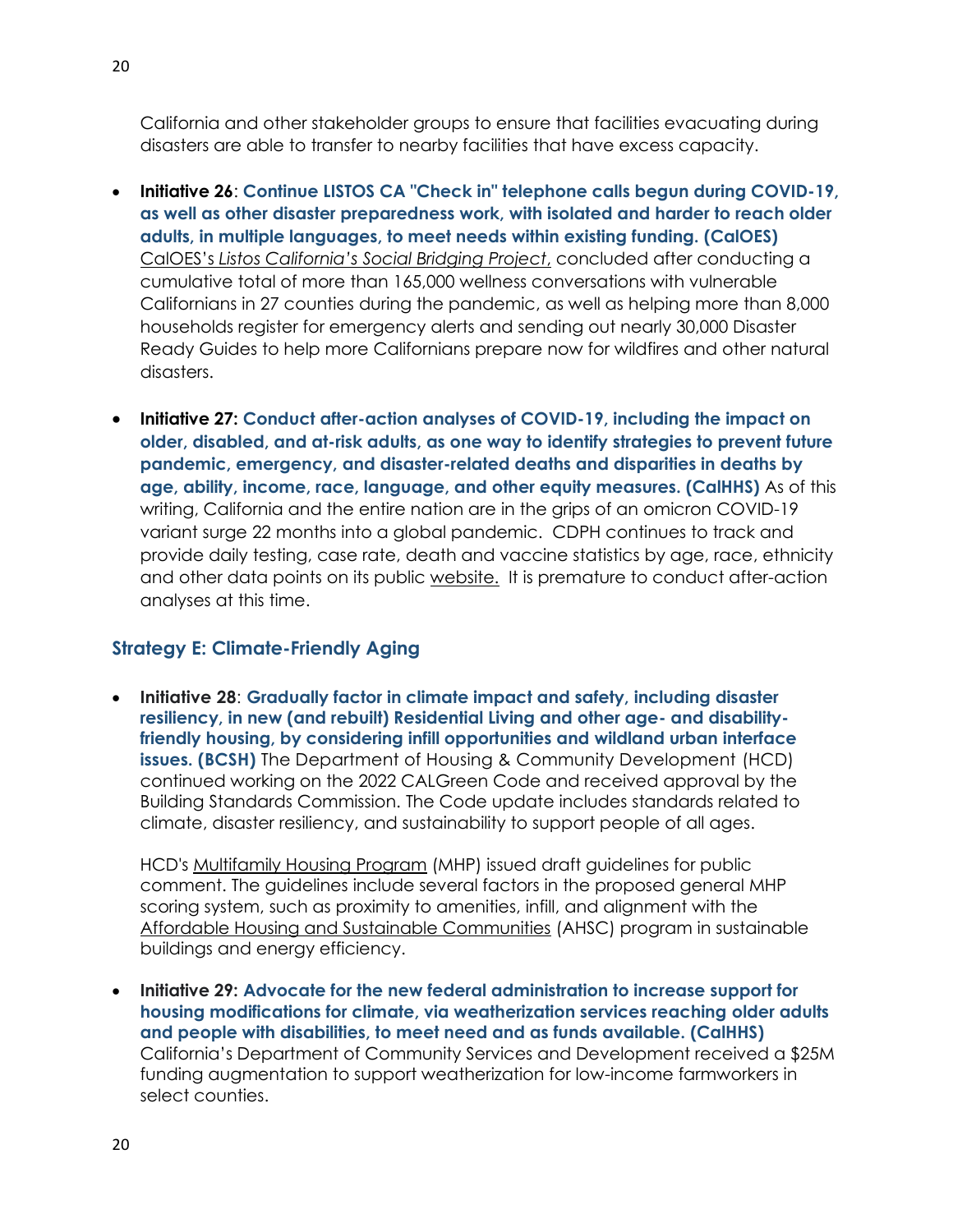- **Initiative 30: Set targets and develop strategies to include older adults and people with disabilities, of all races and ethnicities, in California Climate Action Corps. (CalVols)** California Volunteers launched the Neighbor 2 Neighbor (N2N) campaign to recruit individuals from diverse communities to provide leadership and engagement opportunities within their neighborhoods. The focus of N2N is organizing climate activity and disaster preparedness with specific focus on including those with access and functional needs and older adults to determine what systems and resources are available to assist during a disaster. Upcoming activities will focus on climate action based on the climate goals of the jurisdiction and community interests. Additionally, in the upcoming year, more Climate Action Corps members will define and manage a larger set of volunteer opportunities to reach older adults, people with disabilities, and diverse communities. For [Operation](https://www.californiavolunteers.ca.gov/operationfeedca/)  [Feed California,](https://www.californiavolunteers.ca.gov/operationfeedca/) various retirement groups were active in volunteering at food banks as part of their club activities. CalVols continues reaching out to specialty groups to engage in all volunteer opportunities.
- **Initiative 32**: **Reduce Vehicle Miles Traveled and overall climate impact by aging and disability services at state and local levels. (CalHHS)**. CalHHS is committed to telework policies to reduce emissions without impacting access to public services.

## <span id="page-20-0"></span>**Goal Two: Health Reimagined**

*"We will have access to the services we need to live at home in our communities and to optimize our health and quality of life."*

#### **Strategy A: Bridging Health Care with Home**

- **Initiative 33: Advocate with the new federal Administration to create a universal Long-Term Services and Supports benefit (CalHHS)** The State Commissioner of Insurance convenes the [Long-Term Care Insurance Task Force](http://www.insurance.ca.gov/0500-about-us/03-appointments/ltcitf.cfm) with CDA, DHCS, and stakeholder members from AARP, On-Lok, WISE & Healthy Aging, SEIU, and others to explore the feasibility of developing and implementing a culturally competent statewide insurance program for long-term services and supports.
- **Initiatives 34: Plan and develop innovative models to increase access to long-term services and supports for people receiving Medicare only and for people receiving both Medicare & Medi-Cal ("duals"). (CalHHS)** In August 2021, DHCS announced establishment of its new Office of Medicare Innovation and Integration, which will provide focused leadership and expertise to lead innovative models for Medicare beneficiaries in California, including Medicare-only beneficiaries and individuals dually eligible for Medicare and Medi-Cal.

DHCS, in partnership with [The SCAN Foundation,](https://www.thescanfoundation.org/) [NORC,](https://www.norc.org/Pages/default.aspx) Center for Health Care [Strategies](https://www.chcs.org/) and [ATI,](https://atiadvisory.com/) is conducting targeted research and analysis to review potential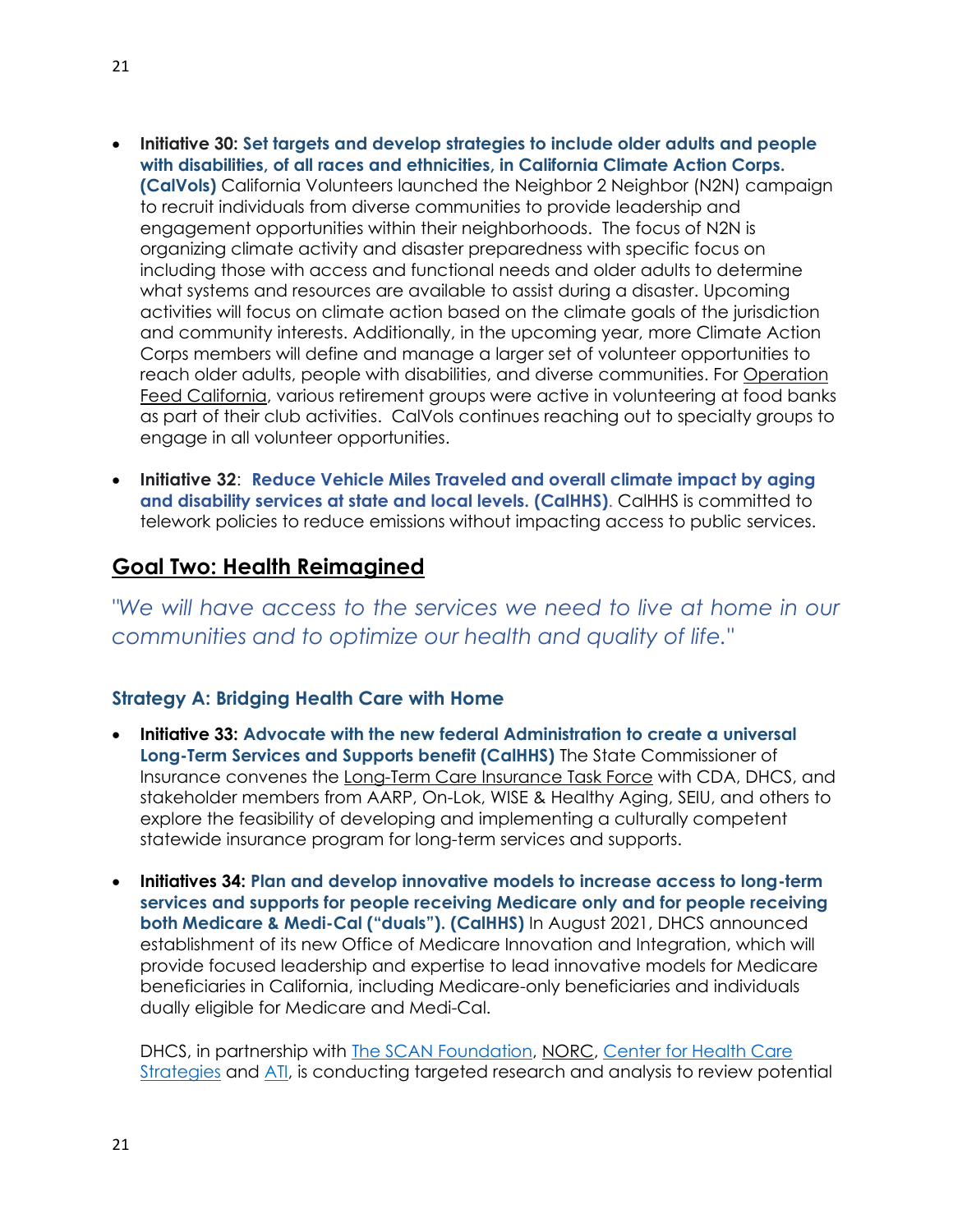models to increase access to integrated care for both dual eligible and Medicareonly populations.

- **Initiative 35**: **Plan and develop innovative models to increase access to long-term services and supports and integrated health care for people receiving both Medicare & Medi-Cal ("duals") by implementing statewide Managed Long-Term Services and Supports (MLTSS) and Dual Eligible Special Needs Plan (D-SNP) structure, in partnership with stakeholders. (CalHHS)** DHCS continues to plan and implement the CalAIM provisions to enroll all dual eligibles into Medi-Cal managed care, incorporate long-term care into Medi-Cal managed care statewide, and transition Cal MediConnect to a D-SNP aligned enrollment model. DHCS is actively engaged with stakeholders through the CalAIM MLTSS and duals integration workgroup.
- **Initiative 36**: **Expand access to home and community-based services for people receiving Medi-Cal: via CalAIM, by implementing "In Lieu of Services" and "Enhanced Care Management." (CalHHS)** DHCS is implementing this CalAIM initiative in 2022. Note that "In Lieu of Services" has been renamed to "Community Supports." Information about the various Community Supports and proposed start dates is [available online.](https://www.dhcs.ca.gov/Documents/MCQMD/Community-Supports-Elections-by-MCP-and-County.pdf)
- **Initiative 37**: **Consider home and community alternatives to short-term nursing home stays for participants in Medi-Cal managed care through utilization of combination of the home health benefit, in lieu of services, and proposed expanded telehealth benefit, including remote patient monitoring. (CalHHS)** DHCS is implementing this initiative in 2022 through a combination of CalAIM, home health, and telehealth programs authorized for Medi-Cal managed care plans. DHCS Medi-Cal began covering remote patient monitoring, effective July 1, 2021, pending approval by CMS.
- **Initiative 38**: **Explore options within existing authority and new state plan authority for community health workers to conduct isolation checks/home visits for older and other adults, to meet need and as funds available. (CalHHS)** DHCS is in the process of developing policy guidance for Medi-Cal community health workers in California. DHCS is working with stakeholders to develop a Medicaid State Plan Amendment for Community Health Workers; exploration is underway to determine if isolation checks would be federally allowable.
- **Initiative 39**: **Explore opportunities to increase stability for IHSS beneficiaries through back-up provider systems and registries. (CalHHS)** CDSS continues to work with stakeholders to establish and sustain a back-up provider system for IHSS recipients.
- **Initiative 40**: **Apply for federal funding to assess and plan for home and communitybased services in all counties, with diversity of providers, via the anticipated federal planning grant to develop a Medi-Cal Home and Community Based Services Roadmap, in partnership with Stakeholder process beginning 2020. (CalHHS)** In July 2021, CMS approved DHCS' [Money Follows the Person Supplemental Funding](https://www.dhcs.ca.gov/services/ltc/Pages/-MFP-Supplemental-Funding-Opportunity.aspx)  [Opportunity](https://www.dhcs.ca.gov/services/ltc/Pages/-MFP-Supplemental-Funding-Opportunity.aspx) application to conduct a statewide Gap Analysis and Multiyear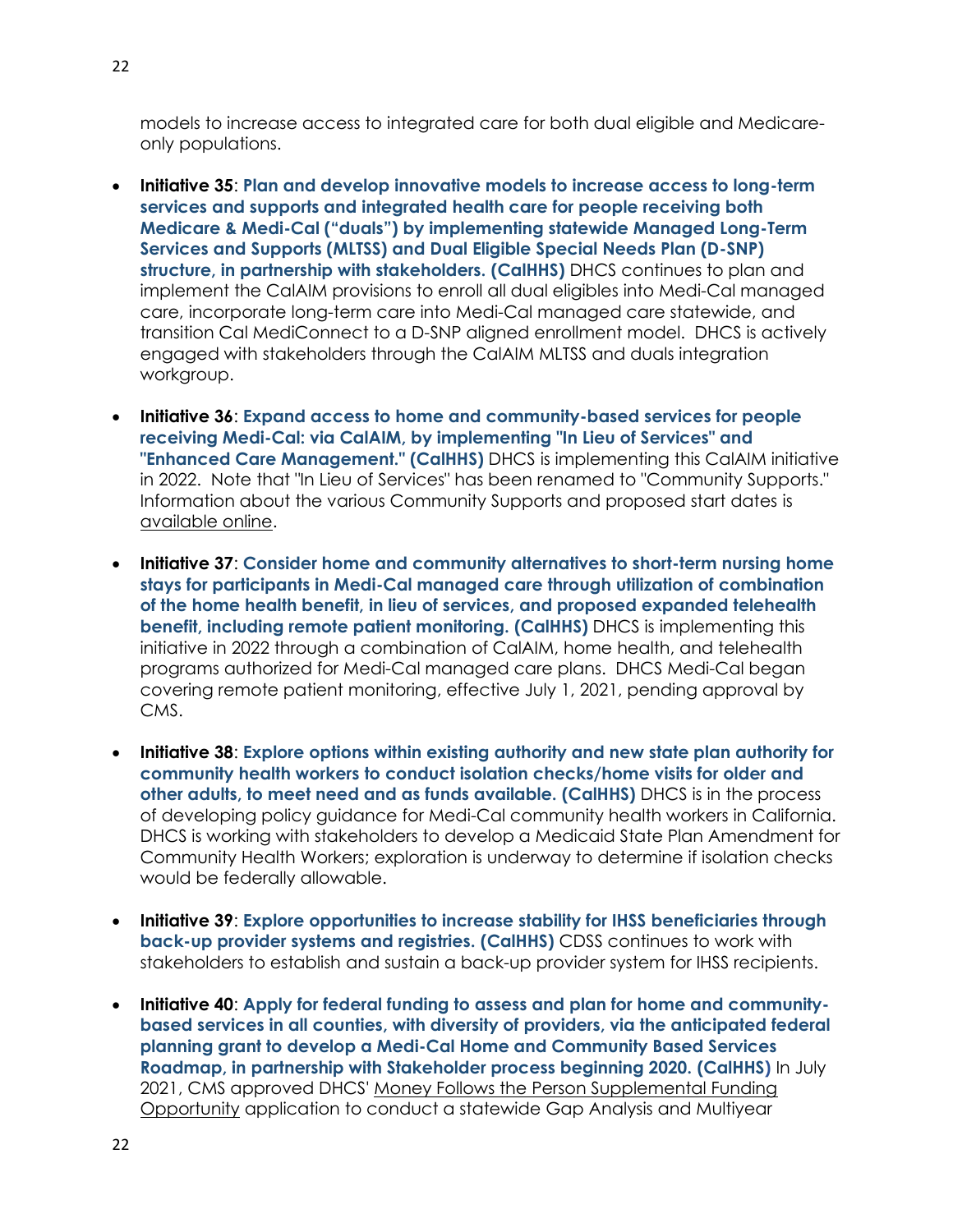Roadmap of its Home and Community-Based Services (HCBS) and Managed Medi-Cal Long-Term Supports and Services (MLTSS) programs and networks. DHCS is currently in the process of procuring a contractor for this effort.

- **Initiative 41: Assess need and opportunities to expand community-based aging and disability networks' "business acumen" for health partnerships. (CalHHS)** CDA hosted a three-part [Leadership in Aging webinar series](https://aging.ca.gov/Statewide_Aging_Hubs_Initiative/) in collaboration with the CA Association for Area Agencies on Aging (C4A) which will hire a consultant to assist with expanding and improving health and managed care partnerships in 2022.
- **Initiative 42: Assess need and opportunities to modernize regulatory and licensing barriers for CBAS and MSSP. (CalHHS)** CDA meets regularly with CBAS and MSSP providers to strategize on their critical role during the COVID-19 pandemic and to explore streamlined oversight as participant and community needs evolve.
- **Initiative 43**: **Reformulate an LTSS aging and disability stakeholder group to advise on long-term services and supports for all older adults and people with disabilities, drawing on stakeholders with experience on MPA LTSS Subcommittee and Olmstead Advisory, as well as new members, with increased diversity and continued participation by older adults, people with disabilities, and care providers. (CalHHS)** The [Disability & Aging Community Living Advisory Committee,](https://www.chhs.ca.gov/home/committees/disability-and-aging-community-living-advisory-committee/) announced in Spring 2021, advances community living, inclusion, and integration in California. It ensures the involvement of people with disabilities, older adults, and other partners and stakeholders in advising CalHHS on community living policy and programs – including, but not limited to, long term services and supports, employment opportunities, transportation, and housing. This committee builds on the foundational work of the state's Olmstead Committee. Membership can be viewed [here.](https://chhs-data-prod.s3.us-west-2.amazonaws.com/uploads/2021/04/29131259/Disability-and-Aging-Community-Living-Advisory-Committee-Member-List-April-2021.pdf) The [first meeting](https://www.chhs.ca.gov/home/committees/disability-and-aging-community-living-advisory-committee/#april-30-2021) was held on April 30th and the committee continues to meet quarterly.

#### **Strategy B: Health Care as We Age**

- **Initiative 44: Modernize Medicare counseling services (HICAP) to serve more beneficiaries, continually improving cultural competency and language access, within existing resources. (CalHHS)** CDA's support from philanthropy partners has produced the report, [Modernizing California's Health Insurance Counseling &](https://atiadvisory.com/modernizing-californias-hicap-strategy-recommendations/)  [Advocacy Program \(HICAP\): Strategy Recommendations.](https://atiadvisory.com/modernizing-californias-hicap-strategy-recommendations/) This report explores strategies CDA can consider to modernize HICAP. CDA is looking at opportunities to strengthen the HICAP program across the network, internally, and across programs.
- **Initiative 45**: **Assess opportunities to modernize enrollment process for Medicare Savings programs. (CalHHS)** DHCS is partnering with CMS on beneficiary outreach for Medicare Savings programs, and is reviewing local outreach partnership opportunities.
- **Initiative 46: Consistent with AB 80 (2020) when the DOF projects that the budget can accommodate the associated costs over a multiyear period, prioritize for inclusion**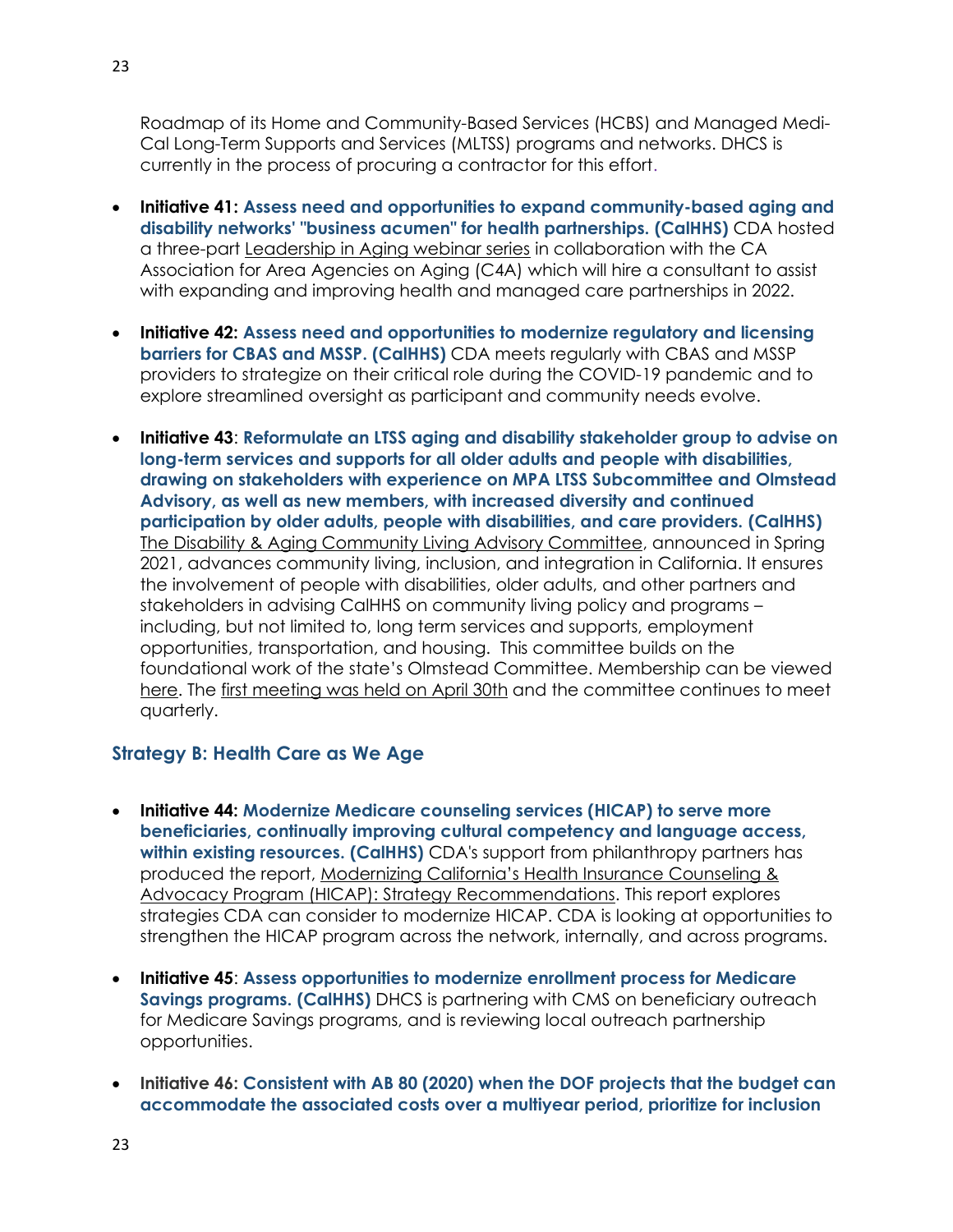**in the budget the expansion of Medi-Cal to older adults who are undocumented. (CalHHS)** The 2021-2022 state budget invested \$68 million (one-time) and \$1 billion dollars (ongoing) to expand access to full-scope Medi-Cal benefits for adults aged 50 and over regardless of immigration status (no sooner than May 1st). Coverage will include access to In-Home Supportive Services (IHSS) if the person has need for the services, as well as all other covered benefits. An additional 235,000 Californians will have access to health care.

- **Initiative 47: Include older adult behavioral health needs and geri-expertise in Behavioral Health Task Force planning, beginning with CDA joining the Task Force. (CalHHS)** CDA was added to CalHHS's Behavioral Health Task Force, joining MPA Stakeholder Advisory Committee member Dr. LeOndra Clark Harvey.
- **Initiative 49: Highlight to Medi-Cal plans and providers the value of palliative care to improve patient outcomes and support patient and family choices for care. (CalHHS)** DHCS is reviewing opportunities to implement in 2022.
- **Initiative 50: Identify ways to promote care wishes – such as Advanced Planning Directives and Physician Orders for Life Sustaining Treatment – for all ages. (CalHHS)** The 2021-2022 state budget includes a \$10 million investment to establish a statewide electronic registry for Physicians Orders for Life Sustaining Treatment (POLST). The Emergency Medical Services Authority, in collaboration with the Department of Technology and Office of Systems Integration has been advancing the development of the ePOLST registry.

#### **Strategy C: Lifelong Healthy Aging**

• **Initiative 51: Share a series of public health/public education tools, with culturally competent and equity-targeted approaches, that promote brain health and address other healthy aging priorities. (CalHHS)** CDPH is developing the Request for Proposal for an Alzheimer's and related dementias (ADRDs) Public Awareness Campaign with an anticipated proposal release date of Spring 2022. The campaign will: 1) Focus on educating the public, 2) Focus on signs and symptoms of ADRDs. 3) Target populations at risk, and 3) Be multilingual, multicultural, and intergenerational.

CDPH's Office of Communications has developed an [Alzheimer's Awareness](https://www.cdph.ca.gov/Programs/OPA/CDPH%20Document%20Library/Toolkits/alz_messaging_toolkit.pdf) Social [Media Toolkit.](https://www.cdph.ca.gov/Programs/OPA/CDPH%20Document%20Library/Toolkits/alz_messaging_toolkit.pdf)

Embedded in the six Healthy Brain Initiative locations (Los Angeles, Placer, Sacramento, San Diego, Santa Clara, and Shasta counties) are robust public awareness and community engagement strategies targeting diverse populations.

• **Initiative 52: Continue to seek federal funding for a friendship warmline for older adults to address isolation and loneliness needs, and partner with state departments who host crisis lines and access lines. (CalHHS)** CDA continues to maintain the Friendship Line, California's behavioral health warmline, which is an accredited 24 hour toll-free phone line to provide emotional support for people aged 60 years and older, and adults living with disabilities. Altogether, 152,378 calls have been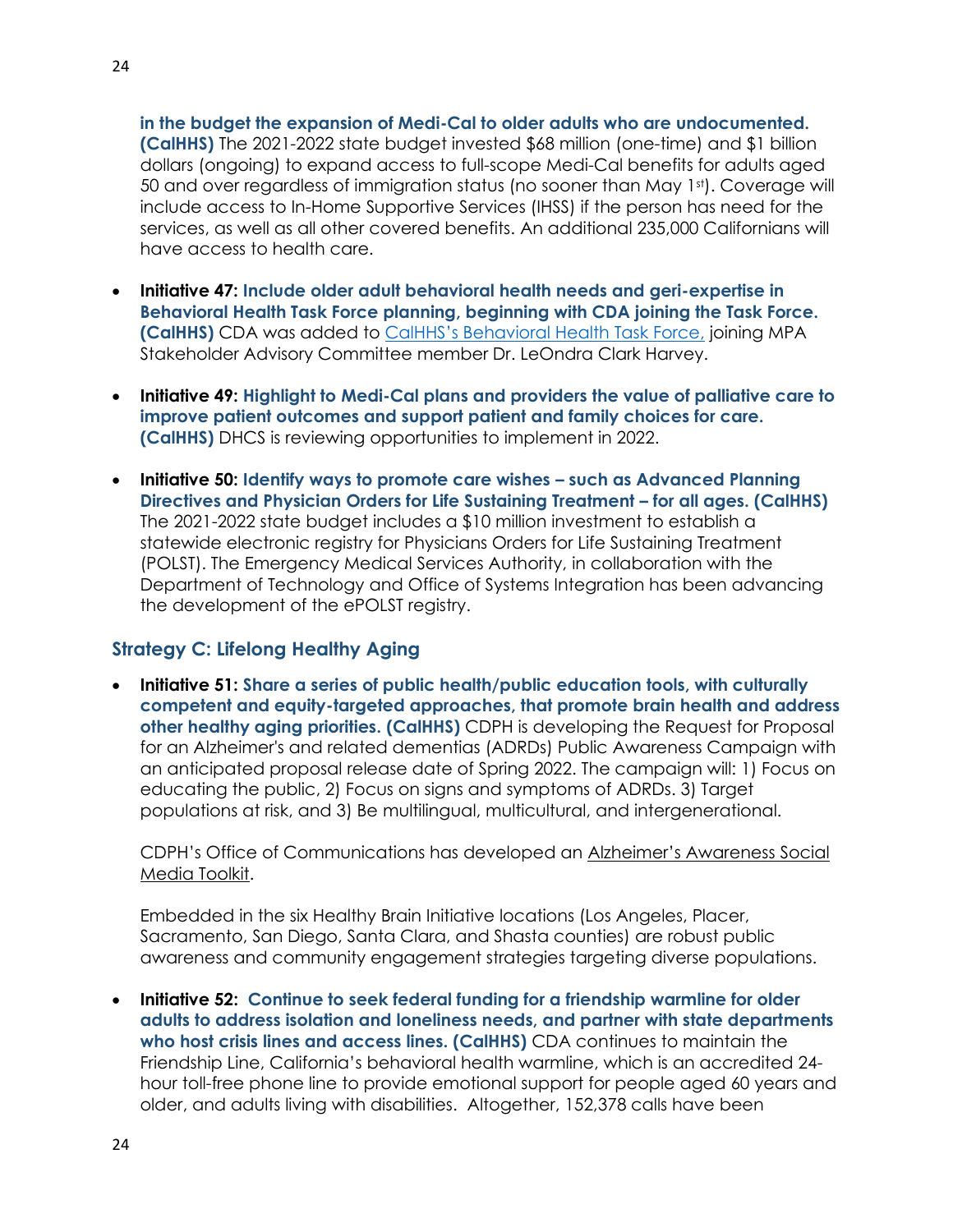answered from April 2020 – December 2021. This program is currently extended through October 2022, and CDA expects to extend the program with additional funding supports.

- **Initiative 53: Build in older adult focus to existing Suicide Prevention Programs. (CalHHS)** The California Department of Public Health's CDC-funded [Comprehensive](https://www.cdph.ca.gov/Programs/CCDPHP/DCDIC/SACB/Pages/SuicidePreventionProgram.aspx)  [Suicide Prevention Program](https://www.cdph.ca.gov/Programs/CCDPHP/DCDIC/SACB/Pages/SuicidePreventionProgram.aspx) focuses on strategies that will impact older adults. One of the program's three chosen strategies is to focus on reducing access to lethal means (including firearms and medications). According to the program's "[Overview of Homicide and Suicide Deaths in CA Data Brief](https://www.cdph.ca.gov/Programs/CCDPHP/DCDIC/SACB/Pages/Healthy%20Aging%20Initiative/HealthyAgingDataandEducationalMaterials.aspx)," firearm suicide rates generally increase with age and firearms are the leading mechanism for suicides among all ages 50 and above. Additionally, CDPH's Comprehensive Suicide Prevention Program and Healthy Aging Initiative released an "Older Adult Suicide in [California, 2018" data fact sheet](https://www.cdph.ca.gov/Programs/CCDPHP/DCDIC/SACB/Pages/Healthy%20Aging%20Initiative/HealthyAgingDataandEducationalMaterials.aspx).
- **Initiative 54: Diversify and align with aging demographics the pipeline of residents in clinical geriatrics, primary care, and geriatric psychiatry, including dementia care, through career incentive strategies such as workforce shortage and loan forgiveness programs. (CalHHS)** The Office of Health Care Access and Information awarded over \$700,000 in loan repayment awards to forty primary care providers serving the older adult population.

### **Strategy D: Geriatric Care Expansion**

- **Initiative 57: Support expansion of geriatric emergency department certifications statewide. (CalHHS)** Private, philanthropic partner West Health Institute has convened key stakeholders including California Hospital Association, American College of Emergency Medicine and UC San Diego Health system to advance a statewide initiative of Geriatric Emergency Departments (GED) in CA. Implementation planning is underway, including identification of subject matter experts, contractual mechanisms, and training resources. Upcoming priorities are to roadmap integration of GEDs with key MPA areas of focus, such as dementia awareness, geriatric workforce, and HCBS resource connection and toolkits.
- **Initiative 58: Assess opportunities for advance practice providers trained in geriatrics to fill gaps in geriatrics and primary care and Initiative 59: Consider opportunities for gerontologists and geriatric social workers to participate in inter- disciplinary teams. (CalHHS)** The 2021-2022 state budget invested \$8M for the Office of Health Care Access and Information to grow and diversify the pipeline for the geriatric medicine workforce.
- **Initiative 59: Consider opportunities for gerontologists and geriatric social workers to participate in inter- disciplinary teams. (CalHHS)** DHCS is reviewing opportunities to implement in 2022 or 2023 as part of [CalAIM Population Health Management.](https://www.dhcs.ca.gov/provgovpart/Pages/phm_planenrollment.aspx)
- **Initiative 61: Continue COVID-19 ad hoc geriatrics advisory group and broaden scope and participants in 2021 to include geriatric care expansion initiatives. (CalHHS)** An ad hoc geriatrics advisory group, consisting of leading geriatric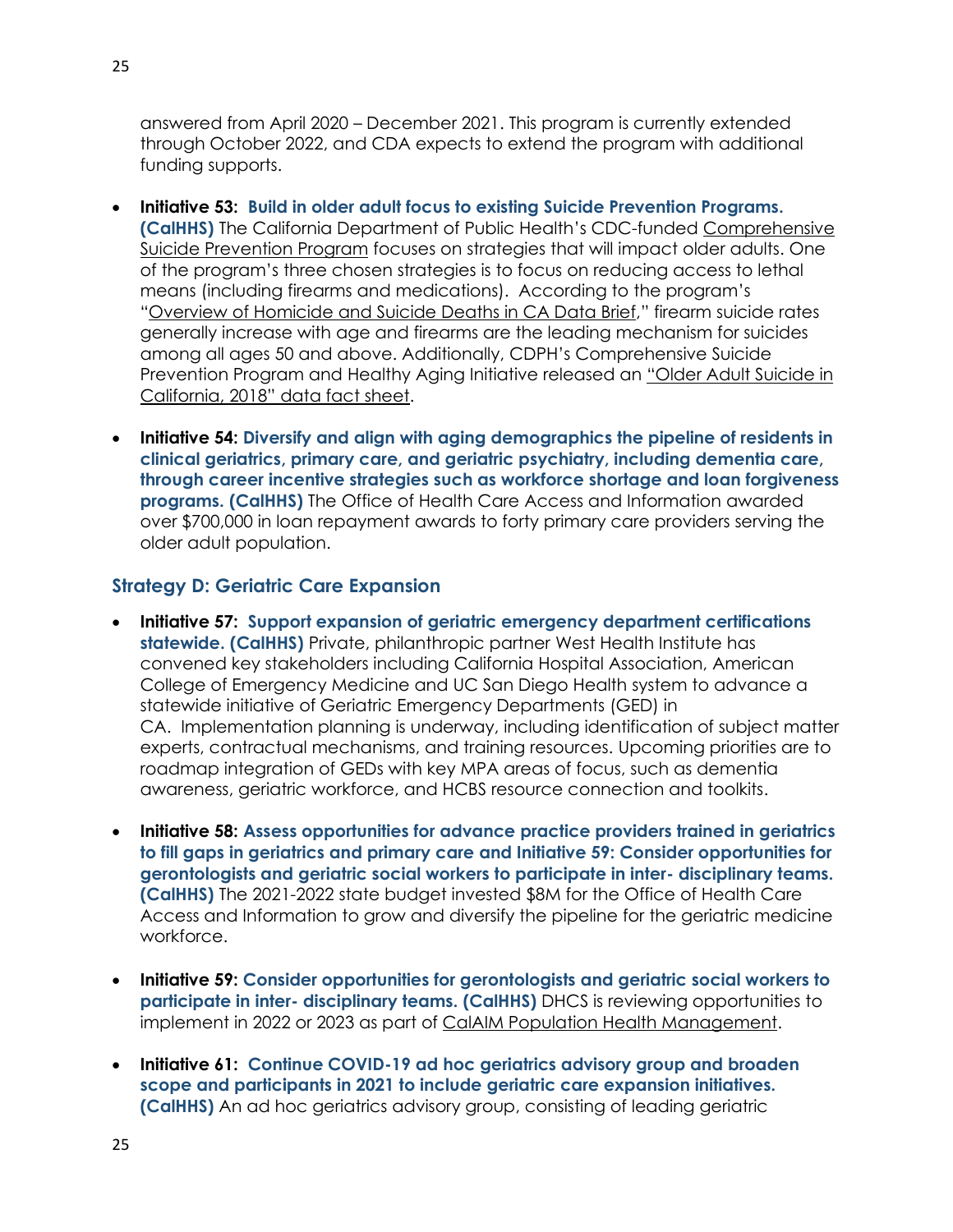medicine experts from UCSF and USC continues to meet and has briefed CalHHS, LWDA, and CalVet leadership on opportunities to innovate in skilled nursing homes emerging from COVID-19 pandemic.

#### **Strategy E: Dementia in Focus**

• **Initiative 62**: **Continue California's leadership commitment to target clinical research into Alzheimer's on gender and racial disparities. (CalHHS)** CDPH is developing the Request for Application for solicitation to allocate and administer research grants in connection to Alzheimer's disease and related dementias with a focus on women, communities of color, and populations historically underrepresented in research including the lesbian, gay, bisexual, transgender, queer/questioning (LGBTQ+) community. The proposal has an anticipated release date of Spring 2022

> "California is strategically positioned to lead the nation in the fight against Alzheimer's Disease. The Master Plan and the Governor's Task Force on Alzheimer's Disease Prevention, Preparedness and a Path Forward are advancing a bold set of recommendations to help people with Alzheimer's and dementia, as well as their families and caregivers. Over the past year, we've seen incredible multi-pronged investments in public awareness campaigns, research, dementia-friendly communities, early intervention, geriatric training, Alzheimer's Day Care Resource Centers, and more."

> - Maria Shriver, Chair, Governor's Task for Alzheimer's Disease Prevention, Preparedness, and Path Forward

• **Initiative 63: Develop plan for an equity-focused dementia-prevention public health campaign, to meet needs as funds are available. (CalHHS)** CDPH includes campaign activities in six local health jurisdictions to advance equity in cognitive health. Activities include a health education curricula on brain health and cognitive aging that is linguistically and culturally tailored for Latino and African American communities; a healthcare provider curriculum focused on brain health/ dementia risk reduction and early diagnosis and treatment with emphasis working with priority populations (e.g., African American, Latino); a Caregiver Handbook with an enhanced dementia chapter containing dementia resources and tips, translated in multiple languages and disseminated through community partners; and more.

A key cornerstone of this work is CDPH's 2021 [Alzheimer's Disease](https://www.cdph.ca.gov/Programs/CCDPHP/DCDIC/CDCB/CDPH%20Document%20Library/Alzheimers) and Related Dementias [Facts & Figures in California report](https://www.cdph.ca.gov/Programs/CCDPHP/DCDIC/CDCB/CDPH%20Document%20Library/Alzheimers) with county-by-county statistics and a special focus on race, ethnicity, gender and sexual orientation.

See **Initiative 51** for additional related activities.

• **Initiative 64: Promote screening, diagnosis, and care planning by health care providers for patients and families with Alzheimer's and related dementias, through**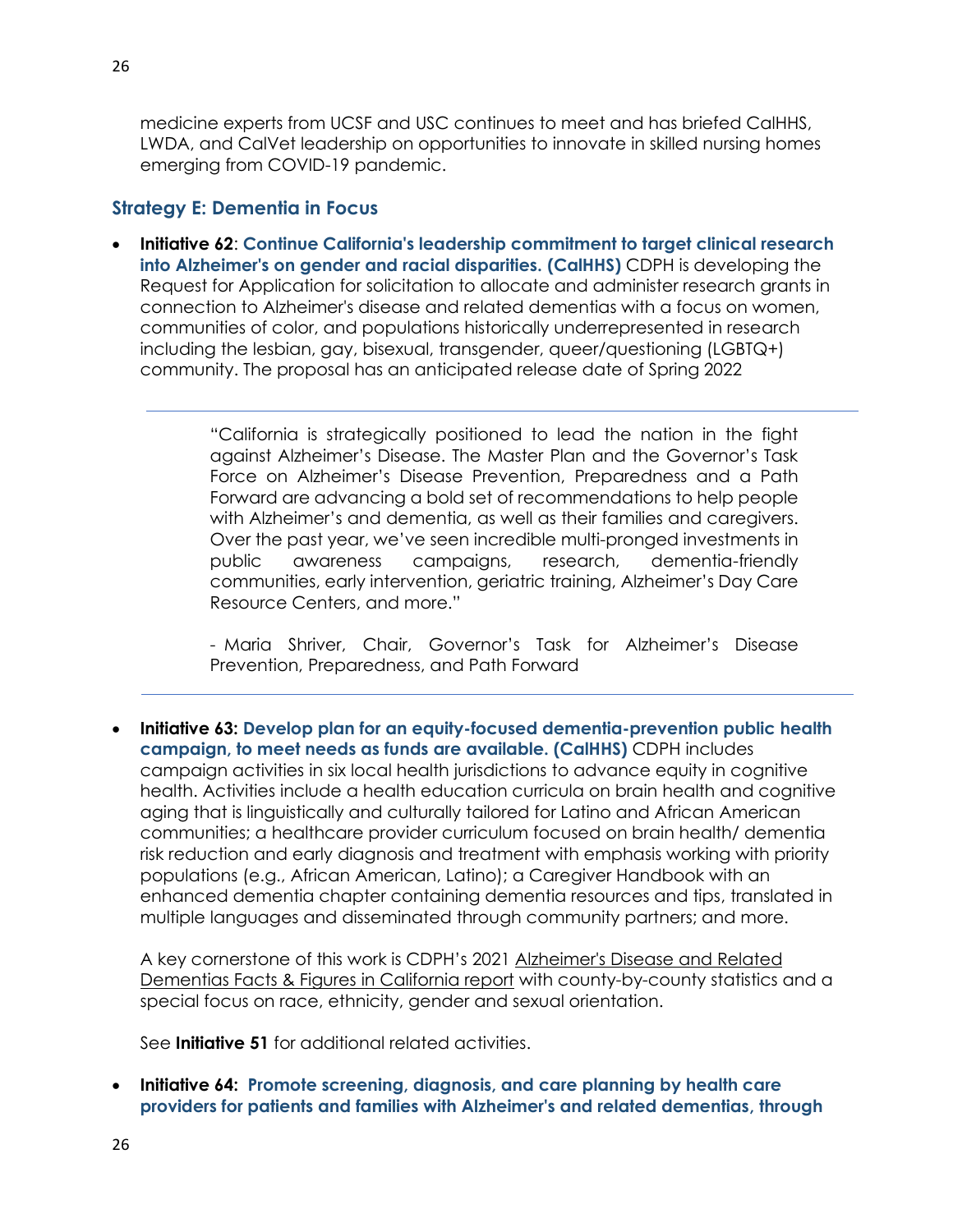**hub and spoke training model of health care providers; direct caregiver training opportunities; and consideration of how dementia standards of care could be further incorporated in Medi-Cal and Medicare managed care. (CalHHS)** CDPH continues to promote the Assessment of Cognitive Complaints Toolkit for Alzheimer's Disease (ACCT-AD) that was developed by the California Alzheimer's Disease Centers to provide primary care providers with the tools necessary to recognize normal cognition, diagnose Alzheimer's disease, and identify other cognitive problems requiring specialty referral. The ACCT-AD includes the following companion pieces**:**  the [ACCT-AD Manual,](https://www.cdph.ca.gov/Programs/CCDPHP/DCDIC/CDCB/CDPH%20Document%20Library/Alzheimers) [ACCT-AD Provider Wellness Visit/Screening Tool Pocket](https://www.cdph.ca.gov/Programs/CCDPHP/DCDIC/CDCB/CDPH%20Document%20Library/Alzheimers)  [Guide](https://www.cdph.ca.gov/Programs/CCDPHP/DCDIC/CDCB/CDPH%20Document%20Library/Alzheimers) and the [ACCT-AD Provider Wellness Visit/Screening Tool Flow Sheet.](https://www.cdph.ca.gov/Programs/CCDPHP/DCDIC/CDCB/CDPH%20Document%20Library/Alzheimers) The pocket guide and flow sheet are the take-along tools for providers to use to help screen for Alzheimer's disease and other related dementias during patient wellness visits.

DHCS will launch Dementia Aware, which is part of the Home- and Community-Based Services Spending Plan, to further work on the establishment of a statewide standard for dementia screening through an equity-focused, culturally competent provider training. DHCS continues to solicit input from stakeholders on this initiative. DHCS is working to implement a new Medi-Cal benefit for cognitive health assessments, under Senate Bill [48 \(Limón\).](https://leginfo.legislature.ca.gov/faces/billNavClient.xhtml?bill_id=202120220SB48)

- **Initiative 65: Seek stakeholder feedback on models of care coordination for IHSS participants with dementia or cognitive impairment. (CalHHS)** DSS, with funding to offer specialized upskilling for IHSS workers, will focus on dementia training. CDPH also plays a leadership role in seeking stakeholder feedback (e.g., California Alzheimer's Disease Centers) and evaluating information collected regarding models of care coordination for IHSS participants with dementia or cognitive impairment.
- **Initiative 66: Assess options to increase Adult Day Services, especially for people with dementia (CalHHS)** The 2021-2022 state budget allocated \$5 million to CDA to re-establish and modernize the community-based Alzheimer's Day Care Resource Centers model of care. CDA and stakeholders meet regularly to develop a pilot program, which will launch in 2022.
- **Initiative 67**: **Strategically plan and lead the growing number of California's pioneering Alzheimer's and all dementia initiatives with renewed leadership and partnership for the CalHHS Alzheimer's Advisory Committee beginning 2021. (CalHHS)** The CalHHS Alzheimer's Advisory Committee began the new year selecting a new chair, welcoming new members, and working on several priorities outlined in the MPA and by the Governor's Task Force of Alzheimer's Disease Prevention, Preparedness and Path Forward. CalHHS departments serving people with Alzheimer's are also participating in a new cross-Department work group, coordinated by CalHHS and CDPH.

#### **Strategy F: Nursing Home Innovation**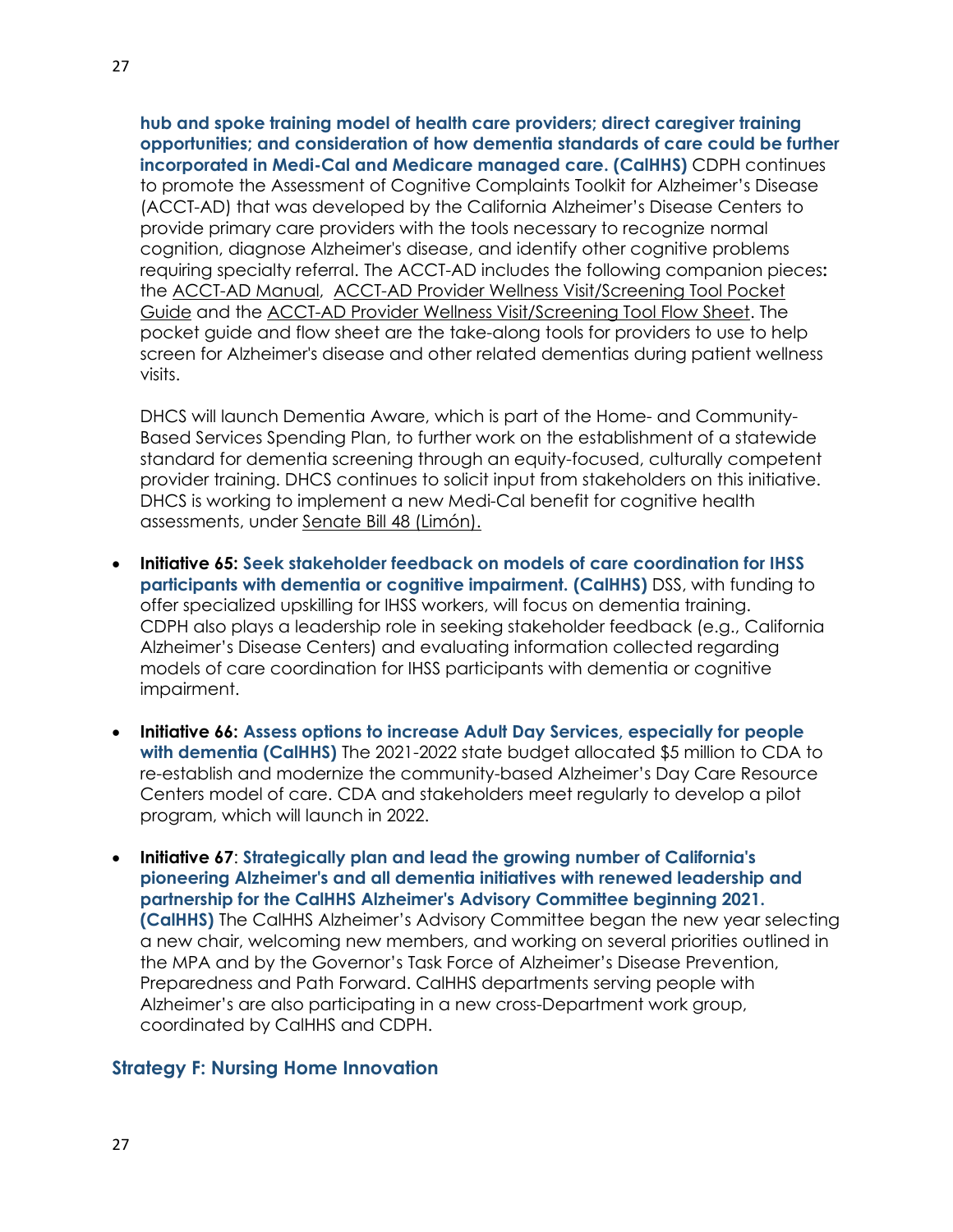- **Initiative 69: Continue to expand transparency on state data on nursing homes, including quality, staffing, financing, both in COVID-19 and ongoing. (CalHHS)** [The](https://www.dhcs.ca.gov/Documents/DHCS-HCBS-Spending-Plan-Web-Package-7-12-21.pdf)  [Home and Community-Based Services Spending Plan](https://www.dhcs.ca.gov/Documents/DHCS-HCBS-Spending-Plan-Web-Package-7-12-21.pdf) includes resources to develop a Long Term Services & Supports Data Dashboard, which will include statewide nursing home and HCBS utilization, quality, demographic, and cost data.
- **Initiative 72: Begin planning for growing skilled nursing and mental health needs in veterans' homes, per the Veterans Home Master Plan of Jan 2020. (CalVet)** Construction will soon begin on a new skilled nursing facility at the Yountville Veterans Home. In addition, CalVet is continuing to explore other opportunities to best serve aging veterans' skilled nursing and mental health needs.
- **Initiative 74: Develop approach for patient representatives for residents of skilled nursing facilities without capacity, representatives, or written care wishes. (CalHHS)**  The 2021-2022 State Budget included funding for the creation of a Long-Term Care Office of the Patient Representative. The Office will provide representation on skilled nursing facilities' (SNF) and intermediate care facilities' (ICF) medical decisionmaking interdisciplinary teams on behalf of patients who lack capacity to make their own health care decisions, who do not have a legally authorized decisionmaker, and who do not have a family member or friend who can act as a patient representative. CDA hired an executive to lead the implementation of the Office of the Long-Term Care Patient Representative Program beginning in January 2022.

# <span id="page-27-0"></span>**Goal Three Equity & Inclusion, Not Isolation**

*"We will have lifelong opportunities for work, volunteering, engagement, and leadership and will be protected from isolation, discrimination, abuse, neglect, and exploitation."*

### **Strategy A: Inclusion & Equity in Aging**

- **Initiative 75: Continue to expand culturally and linguistically competent communications to older adults, people with disabilities, and families. (CalHHS)** The 2021-22 state budget invested \$10 million in CalHHS for ongoing General Fund for Language Access and Cultural Competency Orientations and Translations for regional center consumers and their families. CalHHS has been expanding and improving culturally and linguistically competent communication. Examples include the following:
	- o The Department of Rehabilitation (DOR), in partnership with the California Public Utilities Commission's Deaf and Disabled Telecommunications Program (DDTP), administers the Voice Options program which provides eligible Californians who are unable to speak, or who have difficulty speaking, with a free iPad speech-generating device.
	- o CDSS is implementing electronic forms and signatures for the IHSS program and translating forms into all Medi-Cal threshold languages; DDS formed a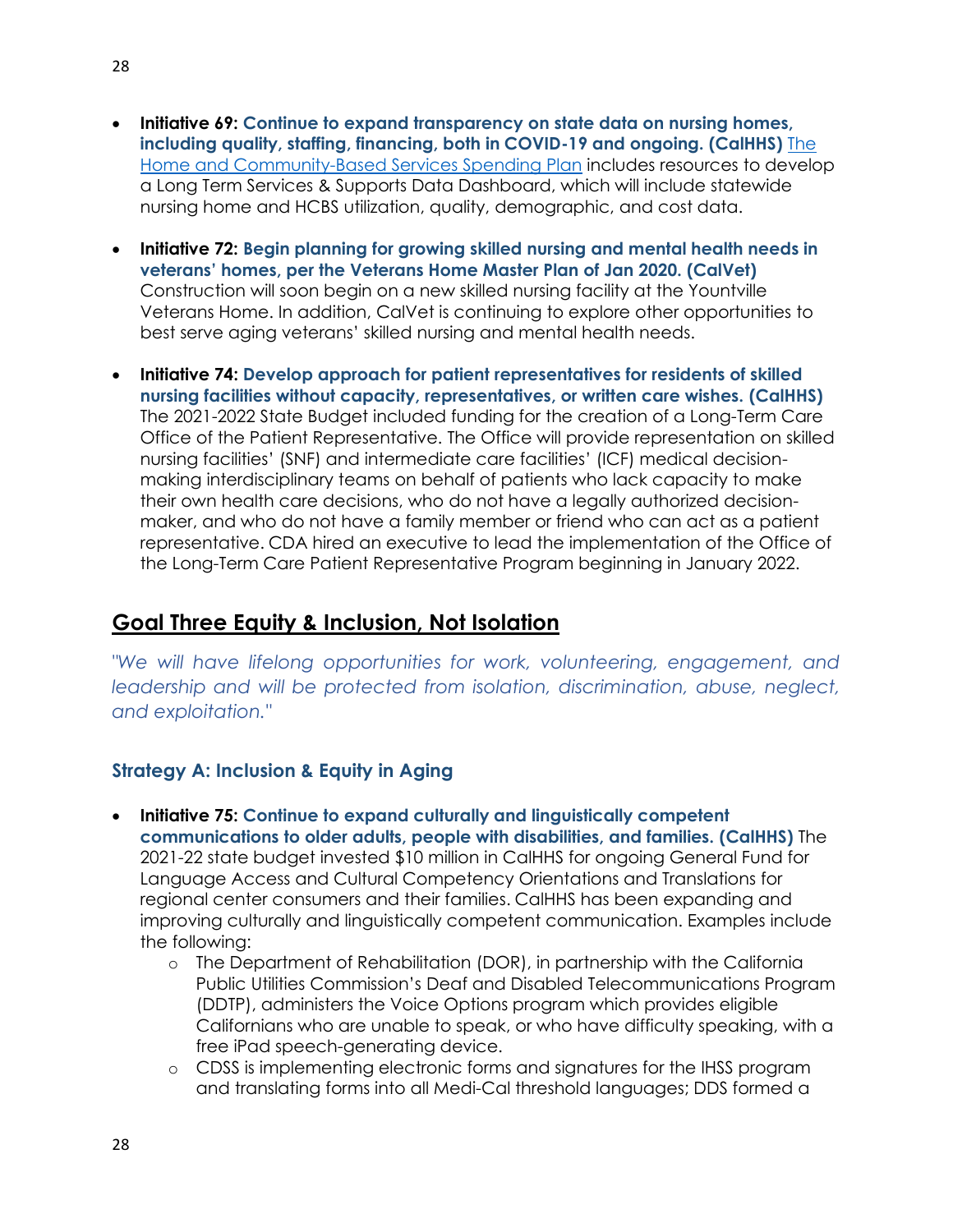Language Access & Cultural Competency Orientation and Translation Workgroup to identify language access and program priorities and projects.

o CDA launched a COVID Vaccination outreach campaign utilizing media channels that target older adults, people with disabilities, and minorities with materials and communications in English, Spanish, Chinese, Vietnamese, and Korean. Three ethnic press briefings were conducted targeting over 80 ethnic media outlets.

"COVID-19 has exacerbated long standing social inequities. The Master Plan presents an opportunity to redouble our efforts and transform our systems to combat racism, ableism, and ageism. All people, regardless of age, race, ability, gender, sexual orientation or income, should have access to the resources, services and supports that empower them to live a life with dignity, optimal health, and a strong sense of purpose."

- Cheryl Brown, Former CA State Assemblymember, 47th District and Equity in Aging Advisory Committee Member
- **Initiative 77**: **Continue new "Equity in Aging" Provider Peer-to-Peer Training for aging networks. (CalHHS)** CDA hosted nine monthly *Ensuring Equity in Aging* webinar series on culturally informed programs and policy in 2021. The monthly webinars, by and for human services providers, can be accessed at CDA's Equity in Aging Resource Center. Webinars have addressed culturally informed programs and policy with and for Tribal and Black Elders; Asian American & Pacific Islander, Latino, rural, and LGBTQ+ Older Adults; and people with disabilities. Together We EngAGE's 2022 "Webinar Wednesday" series will continue to highlight opportunities for advancing equity in aging and disability.
- **Initiative 78: Produce report on CARES funding to Older American Act programs on impact and equity. (CalHHS)** CDA is working to gather data on CARES Act funding and plans to produce a report illustrating the impact of these funds on older adults, as well as highlighting demographic data to show how funds were targeted to impacted communities.
- **Initiative 79: Set and work towards diversity, equity, and inclusion goals for representation in aging and disability departments and related State boards, such as CDA, DOR, Commission on Aging, and more. (CalHHS)** Departments across CalHHS are advancing equity and inclusion. Highlights of this work includes the following:
	- o CalHHS is currently recruiting for the Agency's first Chief Equity Officer.
	- o The CA Department of Aging concluded its participation in Capitol Cohort on Race and Equity and will develop a Racial Equity Action Plan in Q2 2022.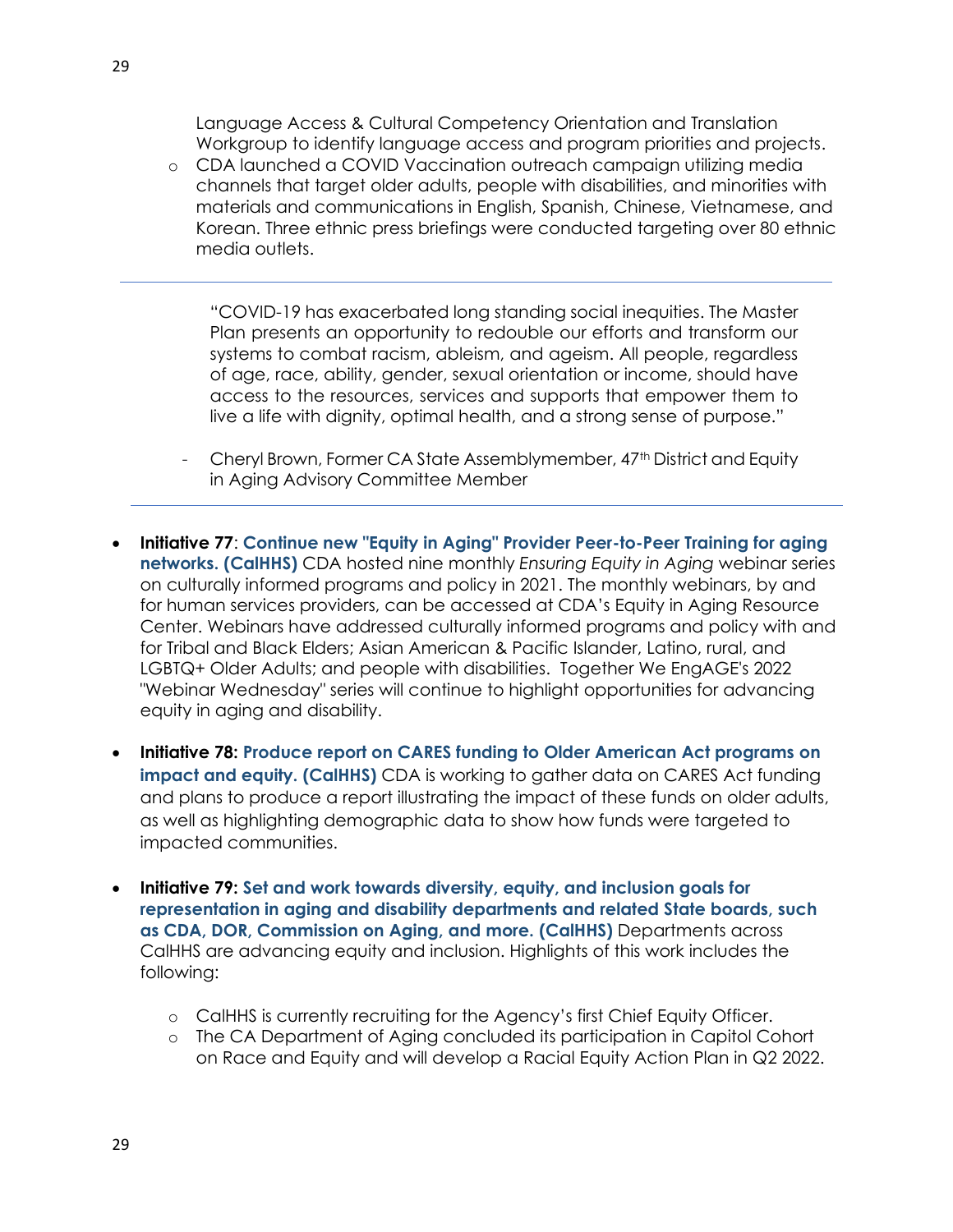- o CDA also appointed a departmental equity lead who will participate in a CalHHS Equity Workgroup to advance Agency-wide equity strategies and equity plans at each CalHHS department.
- o The Department of Rehabilitation continues to analyze DOR boards and commissions to ensure they represent the diversity in the state. DOR has a 2022 Strategic goal DEI initiative to "Inspire Organizational Culture Change for Consumers and Staff".
- o Department of Developmental Services is establishing a Chief Equity Officer. There are 68 active grants approved through DDS' Service Access and Equity Grant program, 13 of which are focused on developing self-advocate and family leadership to increase participation on stakeholder workgroups, boards, and other groups.
- o In December 2021, DHCS released its [Comprehensive Quality Strategy 2022,](https://www.dhcs.ca.gov/services/Documents/DHCS-Comprehensive-Quality-Strategy-2022.pdf) which includes a robust Health Equity Roadmap.
- o In February 2021, the Governor appointed Dr. Rohan Radhakrishna as Deputy Director of the [Office of Health Equity](https://www.cdph.ca.gov/Programs/OHE/Pages/OfficeHealthEquity.aspx) at CDPH, providing leadership to reduce health and mental health disparities experienced by vulnerable communities in California.
- **Initiative 80**: **Convene a stakeholder Equity in Aging Advisory group. (CalHHS)** The Equity in Aging Advisory Committee (EAAC) began meeting quarterly in March 2021 and recruited 6 new members expanding the diversity and expertise across the group. The EEAC will continue to meet quarterly in 2022 to advise the MPA and CDA on implementation activities.

### **Strategy B: Closing the Digital Divide**

• **Initiative 81: Execute the State Broadband Council's new Strategic Plan, including older adults and using an equity lens, per Executive Order in August 2020, within existing resources. (GovOps & CalHHS)** CDA has twice presented to the California Broadband Council on older adults and broadband access; progress on digital device deployments; digital education and literacy efforts; and low-cost internet plan options for older adults. Additionally, CDA is working with the California Department of Technology on a digital resource hub that can provide tools and resources to users and providers of digital devices.

Governor Gavin Newson signed Senate Bill 156 into law in July 2021, investing \$6 billion for broadband infrastructure for middle-mile and last-mile projects. This investment is part of a statewide plan to expand broadband infrastructure, increase affordability and enhance access to broadband for all Californians. The CPUC's California Advanced Services Fund (CASF) "Last-mile" grants are working on rules that are expected to be finalized at the end of the first quarter of 2022. At that time, CPUC anticipates accepting applications for the last-mile Infrastructure projects. Future projects could include Adoption, Public Housing, or other CASF subaccounts, subject to available funding.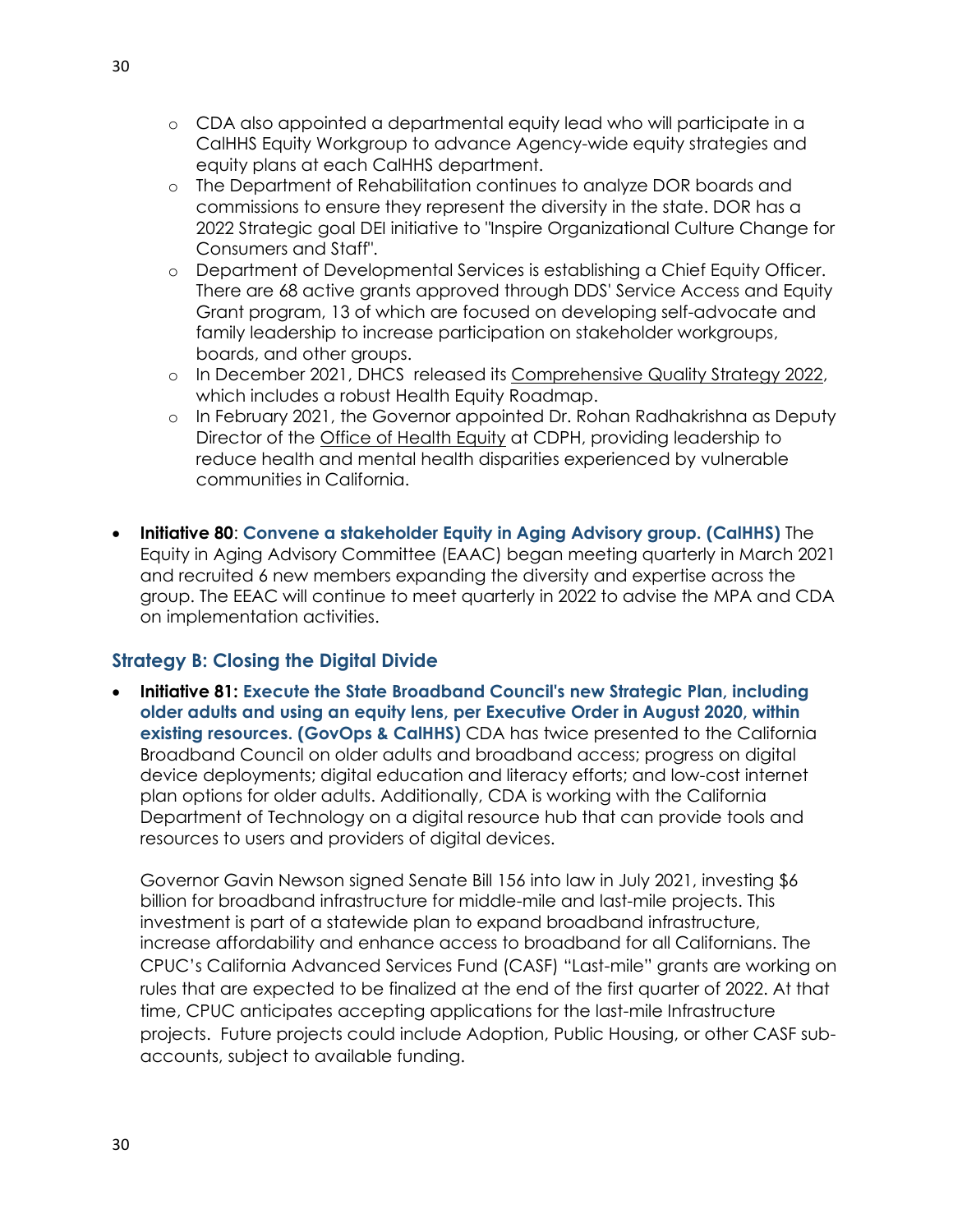• **Initiative 82: Seek private donations and use existing funds to distribute personal technology devices to OAA program participants. (GovOps & CalHHS)** In January 2021, CDA received a donation from Google of 8,573 smart speaker devices. These devices were distributed to local Area Agencies on Aging and Multipurpose Senior Services Program sites to distribute to low-income older adults throughout California. These devices can help recipients make phone calls, search for information, set up calendar reminders, and listen to music or audio books.

CDA also received two additional federal funding allocations through the 2021-22 Budget to continue to bridge the digital divide for older adults. The first is \$17 million in additional federal funding through the Home and Community Based (HCBS) spending plan to purchase additional devices, service plans, training for older adults served by various state HCBS programs. The second is \$50 million to provide funding to the counties to purchase devices, infrastructure, service plans and training for older adults in their jurisdictions.

CDA is in the process of distributing 4,000 iPads with two-year plans and dedicated training and technical assistance to low-income older adults who live alone. As part of the initiative, CDA has evaluation efforts to identify opportunities for innovation and learnings from this effort. CDA is in planning for the next phase of work which includes the HCBS spending plan as it relates to Digital Connection initiative.

Additionally, the State Long-Term Care Ombudsman (OSLTCO) initiated the [Electronic Companion Pets Project-](https://abc7.com/robots-robotics-robot-pets-cats/11295183/) Ombudsman in response to the negative impact COVID-19 has had on residents living in LTC facilities. The project is a personcentered approach to increasing engagement and enhancing meaningful interactions during and post COVID-19 pandemic. Electronic companion pets are designed to enhance meaningful interactions among residents living in LTC facilities, which are congregate living models, but may be experienced as lonely and socially isolated settings

• **Initiative 83: Develop plan to launch digital literacy support for older adults and for providers. (GovOps & CalHHS)** As part of CDA's Digital Divide and upcoming Digital Connections efforts, CDA is identifying partners and resources which would supplement the provision of devices to program participants and will seek additional opportunities for digital literacy support.

#### **Strategy C: Opportunities to Work**

• **Initiative 84: Consistent with the goals of the Future of Work Commission, explore ways to promote flexible work models, especially as people age, experience disability, or after retirement. (GovOPS & LWDA)** As the State of California responded to the pandemic, with the implementation of emergency telework, the Administration quickly realized the benefits of this new work model and the potential for remote work becoming the "new normal." As a result of the positive impact of emergency telework, the State offered ongoing guidance and support for state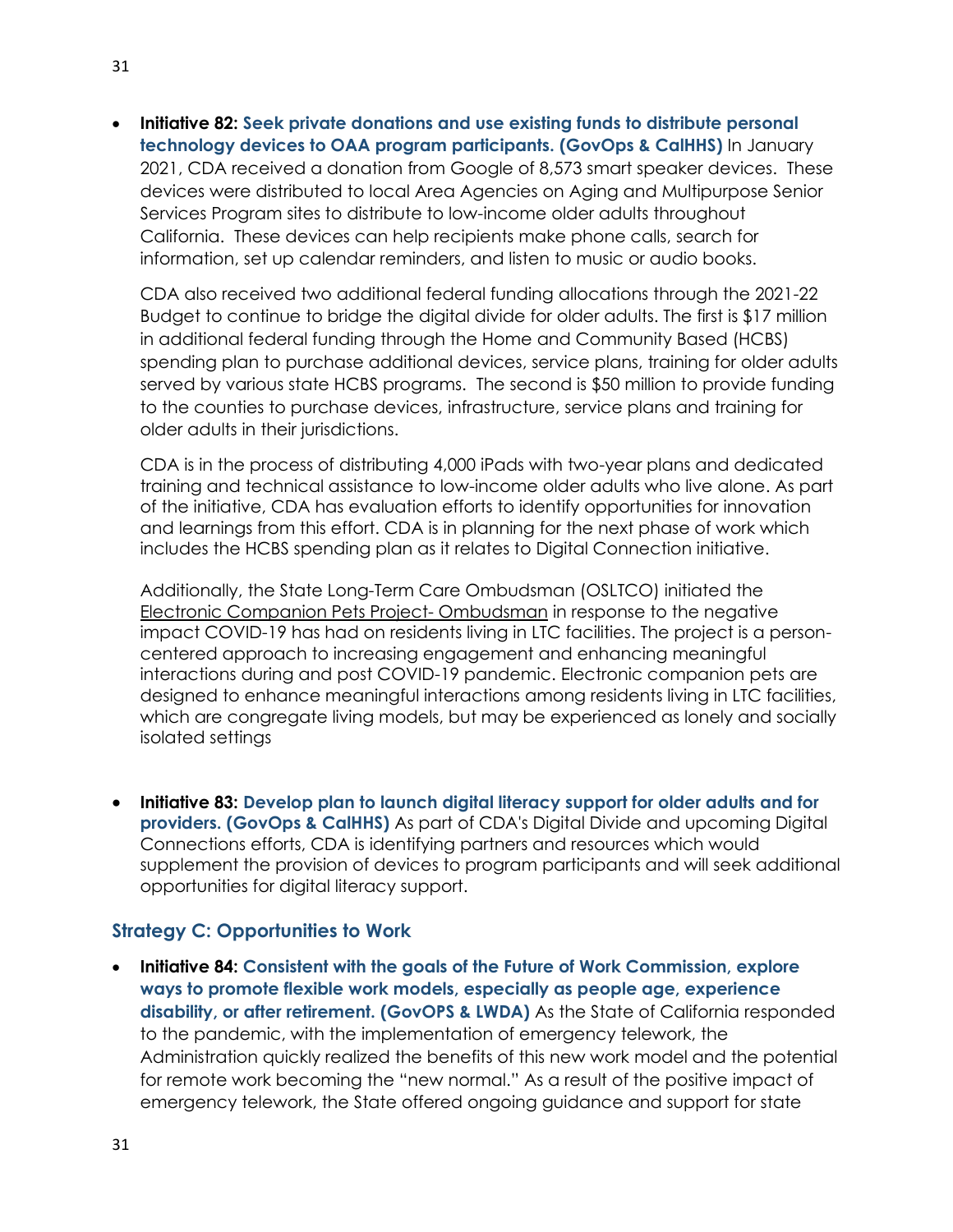departments and employees and CalHR, DGS, CDT, and GovOps recently released an updated statewide Telework Policy (State Administrative Manual, Section 181 effective 10.2021). The updated policy provides a framework for state departments to use when developing department specific remote work policies; the new statewide framework reflects updated goals, provides uniform expectations, and directs departments to establish a policy based on their business needs, and ensures that it is mutually beneficial to the both the state and employees.

- **Initiative 85: Execute State Workforce Plan's recent inclusion of older adults and CDA's employment program/Title V with local California Workforce Development Boards (CWDB) and begin mapping job training and apprenticeship opportunities available to older adults and people with disabilities to match available jobs, through all LWDA and CalHHS channels. (LWDA & CalHHS)** CDA and CWDB met in Fall 2021 as part of the Workforce Innovation Opportunity Act State Plan Modification process to revisit and update the CWDB/CDA Partnership Agreement. The identified partnership goal is to develop a best practices joint webinar featuring examples of model partnerships and "lessons learned" from National Senior Community Service Employment Program grantees. The CWDB and CDA staff will continue meeting to develop a timeline and proposed format for further collaborative efforts.
- **Initiative 86: Provide assistive technology equipment and devices available to workers with disabilities, to meet need and advance equity, within existing resources. (LWDA & CalHHS)** DOR administers the Assistive Technology (AT) Act funding to provide core state level AT activities, including state financing, reutilization, device loans, device demonstrations, and state leadership activities including AT training and information and assistance. Additionally, Independent Living Centers are required to provide AT services and supports.
- **Initiative 87: Provide re-entry services to older adults that increase employment and engagement and address inequity, to meet need and advance equity, within existing resources. (LWDA & CDCR)** Older adults receive special priority of service in all CA Workforce development Board (CWDB) programs. For older adults re-entering society from incarceration, CWDB administers two state-funded grants that offer enhanced services to this population: the Prison to Employment Initiative (P2E) and the Breaking Barriers to Employment Initiative (BBEI).
	- o P2E provides supportive services (e.g., food, clothing, and transportation assistance), occupational training, and job search assistance to formerly incarcerated and justice-involved individuals across the state, with older individuals among the categories of individuals who receive priority of service.
	- o BBEI provides similar services as P2E, but it is administered through partnerships between community-based organizations with strong ties to the population and local workforce development boards.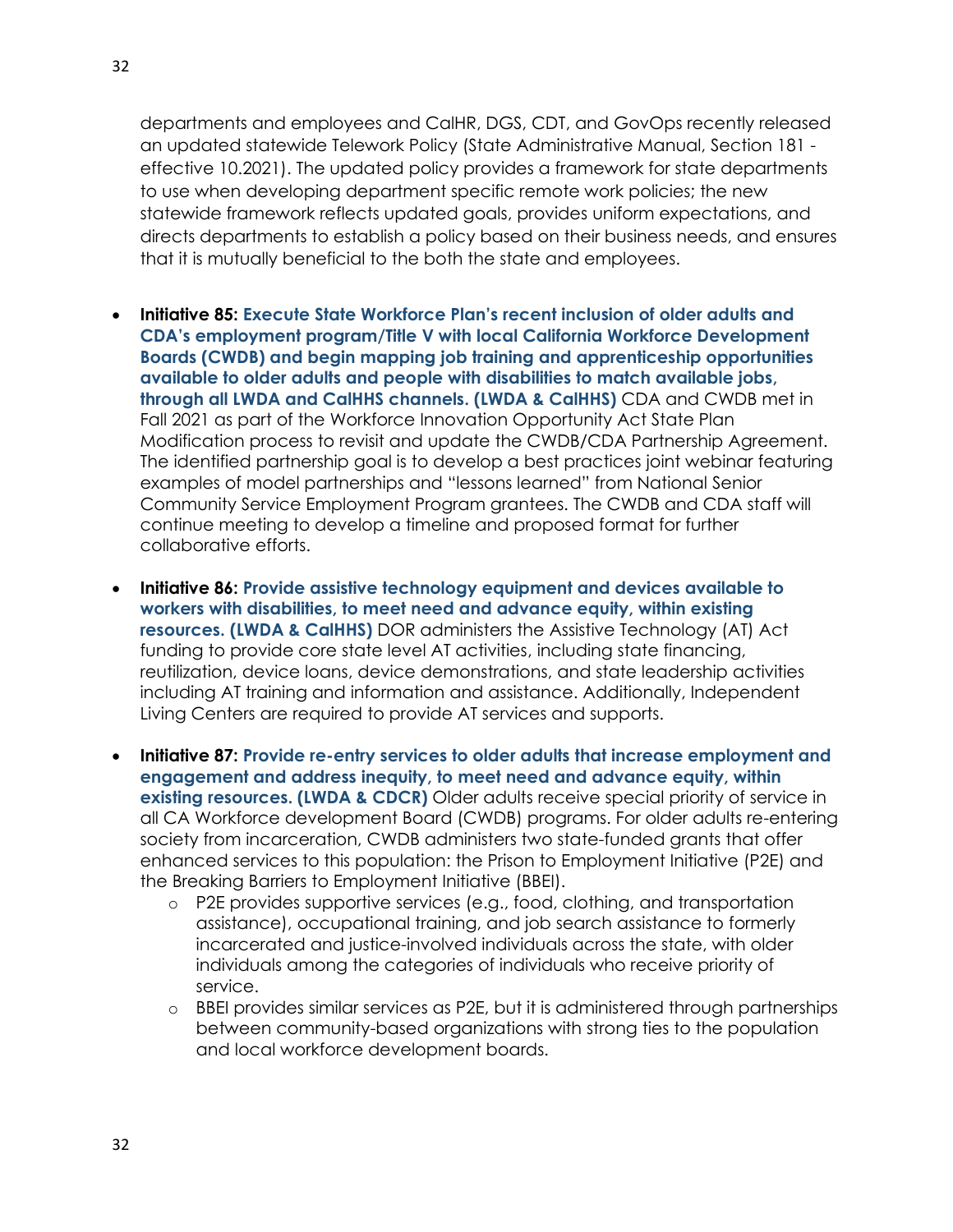Additionally, the public-private partnership [Returning Home Well,](https://www.amityfdn.org/featured-partnerships/returning-home-well-initiative) provides re-entry homelessness prevention services for adults, one-quarter of whom are estimated to be age 50 and over. The initiative aims to reduce COVID-19 transmission by expediting early releases from California's overcrowded prisons. The California Department of Corrections and Rehabilitation (CDCR) and a network of 200 community-based service providers offer housing, wrap-around services, and financial assistance to those released.

- **Initiative 88: Engage the diversity of Californians, including older adults and people with disabilities of all races and ethnicities, in #CaliforniansForAll, AmeriCorps, and all California Volunteers programs. (CalVols)** Investments in the state budget to California Volunteers will be used to ensure the Service Corps and Volunteer Cadre is reflective of the talents, experience, and skills brought to bear with multigenerational, inclusive, and diverse membership. Furthermore, the investments will include providing service corps and volunteer commitments with community organizations and marginalized communities across the state with special emphasis on age, race, ethnicity, and disability. The investment includes amplifying and centering the work through all of California Volunteers communication channels.
- **Initiative 89: Scope opportunity for new intergenerational volunteerism partnerships in schools, with philanthropic partners. (CalHHS & CDE)** DDS continues to operate the [Foster Grandparent & Senior Companion Programs.](https://www.dds.ca.gov/rc/fg-scp/) Volunteers remain physically and mentally active and they report that the quality of their lives is greatly improved. In addition, the toddlers, children, and adults with developmental and/or intellectual disabilities receive guidance which empowers them to achieve their physical, emotional, and social goals.
- **Initiative 90: Promote and adapt "village models" for older adult volunteerism and services, building on the strengths of California's diverse communities. (CalHHS)** CDA is in active discussions with the peer-to-peer Village Movement CA to assess the feasibility of expanding to underserved communities with a focus on racially and ethnically diverse older adults and seniors who are economically disadvantaged.

#### **Strategy D: Opportunities to Volunteer and Engage Across Generations**

• **Initiative 91**: **Launch an elder story project, in partnership with libraries and aging services, and engage the diversity of California elders. (CalHHS & CSL)** In partnership with the California State Library and UC-Berkeley, CDA launched [CalChronicles](https://www.calchronicles.com/) in May. [CalChronicles](https://www.calchronicles.com/) collects and shares stories from older adults that shine a light on the invaluable experiences and contributions of older Californians.

#### **Strategy E: Protection from Abuse, Neglect, Exploitation**

• **Initiative 93**: **Create a statewide California Elder Justice Coordinating Council to increase coordination and develop recommendations to prevent and address elder abuse, neglect, exploitation, and fraud. (CalHHS, OAG)** An inter-agency elder justice workgroup began developing the Council in 2021. The workgroup decided to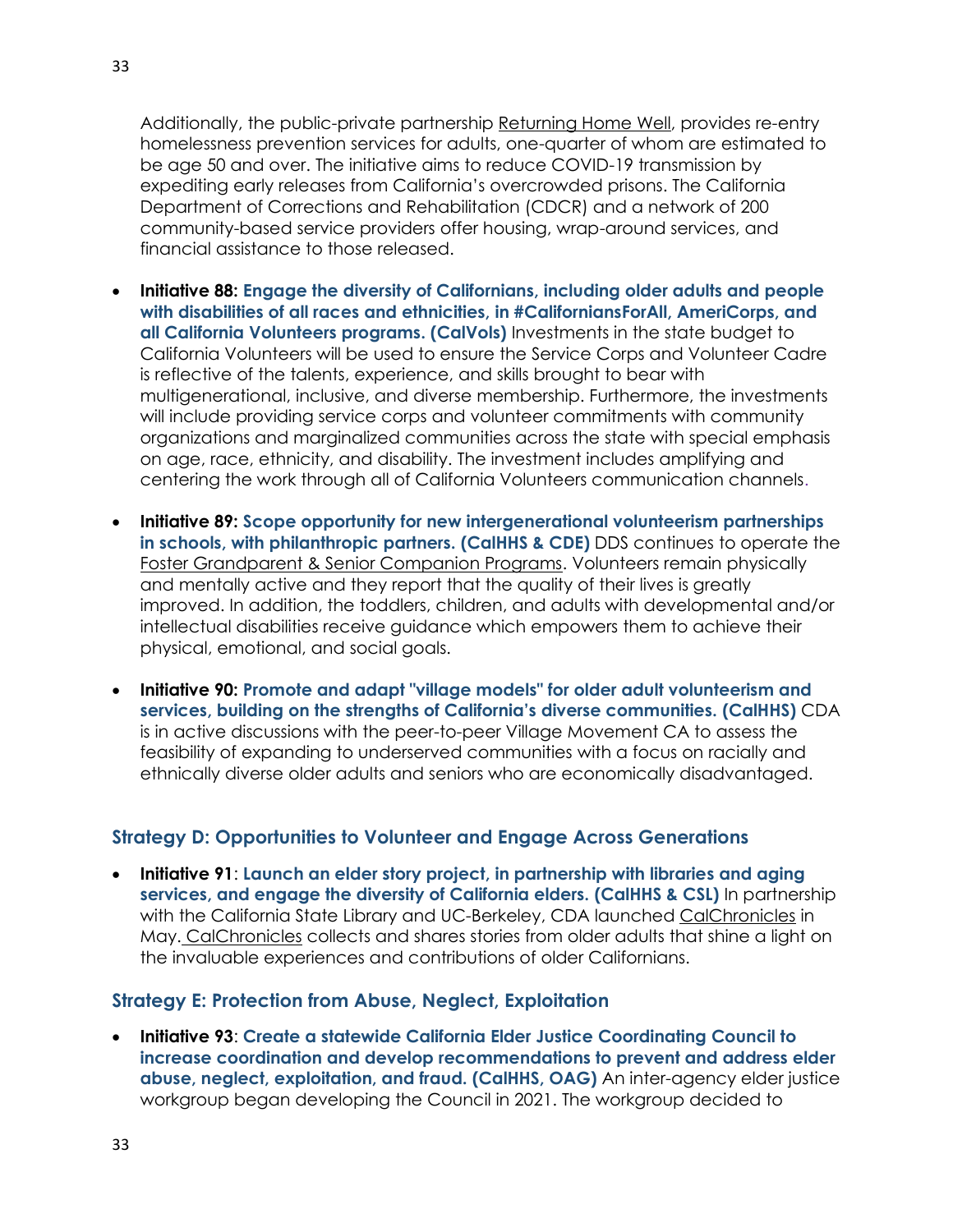expand the scope of the Council to be more inclusive of people with disabilities. The [Elder & Disability Justice Coordinating Council](https://www.chhs.ca.gov/home/committees/elder-and-disability-justice-coordinating-council/) (EDJCC) members were announced in November 2021 by CDA Director DeMarois. Twenty stakeholders representing advocates, service providers, consumers, and law enforcement have been appointed to the committee, along with representatives of State departments and agencies. CDA will chair the Council, with the first quarterly meeting scheduled for January 28, 2022.

- **Initiative 94: Review roles of Licensing, Long Term Care Ombudsmen (LTCO), and Adult Protective Services and the experiences in other states to prevent and address abuse and neglect in long-term care facilities. (CalHHS)** The interagency CA Elder & Disability Justice Coordinating Council will prioritize this initiative in 2022. A new State LTCO, Blanca Castro, was appointed in January 2022.
- **Initiative 95**: **Assess Adult Protective Services' capacity, age of people served, and services provided, especially for complex cases, given growing and changing needs. (CalHHS)** CDSS APS is currently working to create a 5-year operational plan required by the federal Administration for Community Living that will address the program's evolving needs. Additionally, CDSS is working with counties on implementation of the APS expansion mandated by AB 135 (Budget Act of 2021), \$70 million ongoing to expand APS for individuals 60 years or older, as well as implementation and support to counties around additional federal COVID-19 and American Rescue Plan Act (ARPA) funds.
- **Initiative 96: Assess needs and capacities of local Public Guardians, Public Conservators and Public Administrators, given growing and changing needs. (CalHHS)** The interagency CA Elder & Disability Justice Coordinating Council will prioritize this initiative in 2022.
- **Initiative 97**: **Assess needs and capacities of Legal Services for Older Adults, given growing and changing needs. (CalHHS)** CDA Chief Counsel will convene a series of meetings/listening sessions with AAA partners, legal services providers and internal leadership in the first half of 2022 to assess legal assistance needs from AAAs (and their clients) and providers' capacity to meet those needs. These listening sessions will then help to inform next steps of hosting a forum or similar joint convening to potentially explore a new approach to legal services.

#### **Strategy F: Leadership in Aging**

• **Initiative 98**: **Build out No Wrong Door/ "One Door" statewide for public information and assistance on aging, disability, and dementia, via upgraded web portal, statewide network of local ADRCs with shared training, tools, and technology, and continually improving cultural competency and language access. (CalHHS)** The planned expansion for a statewide "No Wrong Door" for older adult, disabled adult, and family assistance and care planning is moving ahead with a new strategic direction, informed by the ADRC Advisory Council and proposed new state budget investments. This multi-year effort includes critical infrastructure and technology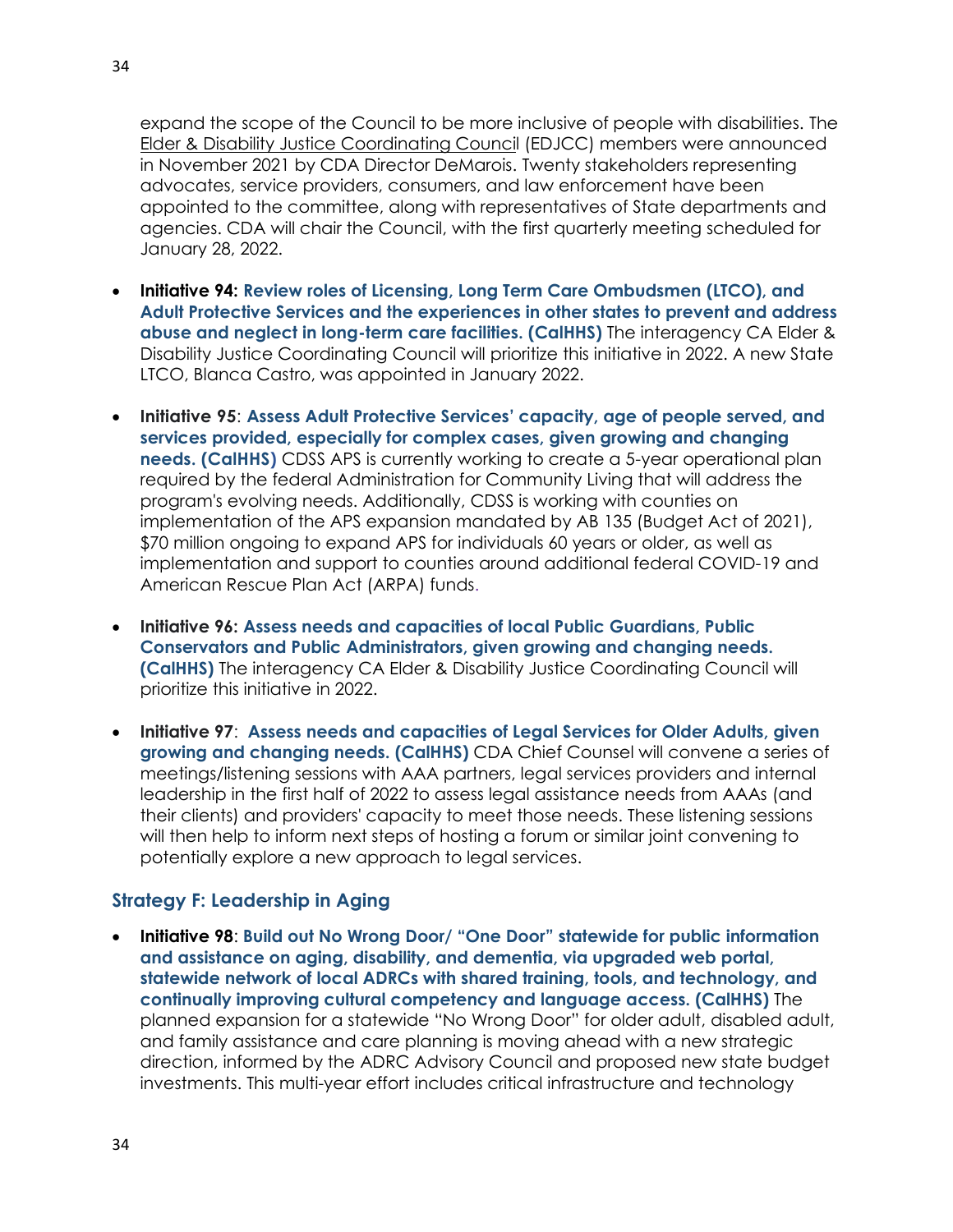investments to build a public navigation and assistance portal that is reflective of and responsive to the needs of all users.

CDA approved nine additional ADRCs with 'designated' status (an increase from six ADRCs in the prior reporting period) and seven new ADRCs with 'emerging' status. These ADRCs provide coverage to serve approximately half the state's population.

The Department of Rehabilitation, a partner in the expansion, supports the ADRC Advisory Committee, assists with approval of Emerging and State Designated ADRCs, and provides technical assistance to ILCs as an ADRC core partner.

"California is leading the nation in building an age-, disability, and dementia friendly State for all adults and families - thanks to a Master Plan for Aging developed with deep community engagement; a growing network of leaders and partners from all sectors investing in and implementing comprehensive initiatives; and the Governor's commitment to transformative changes in housing, health, caregiving, equity, and affordability for all Californians."

- Kim McCoy-Wade, Senior Advisor on Aging, Disability and Alzheimer's, Office of Governor Gavin Newsom

- **Initiative 99**: **Create a Governor's Office Leadership Position for Aging, Disability, and Alzheimer's. (GO)** Former CDA Director and MPA leader, Kim McCoy Wade, was appointed in October 2021 to serve as Senior Advisor for Aging, Disability, and Alzheimer's to advance cross-Cabinet initiatives and partnerships between government, the private sector, and philanthropy, such as closing the digital divide, transportation options beyond driving, and caregiving workforce solutions, for Californians of all ages.
- **Initiative 100**: **Begin process for California to become an AARP-Certified Age-Friendly State within existing resources. (GO & CalHHS)** California has officially joined AARP's Network of Age[-Friendly States and Communities!](https://www.aarp.org/livable-communities/network-age-friendly-communities/) On June 3rd, California became the 8<sup>th</sup> state to join the nationwide Network. Over 50 cities in California have already exhibited bold leadership, paving the way by joining the Age-Friendly Network. [AB-1118 \(Rubio 2019\)](https://leginfo.legislature.ca.gov/faces/billTextClient.xhtml?bill_id=201920200AB1118) called on California to consider joining AARP's Network of Age-Friendly States and Communities. On March 23, 2021, AARP kicked off deeper partnership by hosting an "Age-Friendly Mini-Rounds" for CDA to hear from local CA communities regarding their experiences in becoming an AARP AgeFriendly Community. Learn more here: [press release.](https://states.aarp.org/california/agefriendlyca)
- **Initiative 101**: **Revisit California's Area Aging on Agency local leadership structures including local area map, funding formulas, and designations - via California's Federal Older Americans Act State Plan 2021-2024, to meet growing and changing needs and continue to advance equity. (CalHHS)** To strengthen the structure and leadership of the Aging network, CDA conducted the following activities for its Hubs and Spokes Initiative: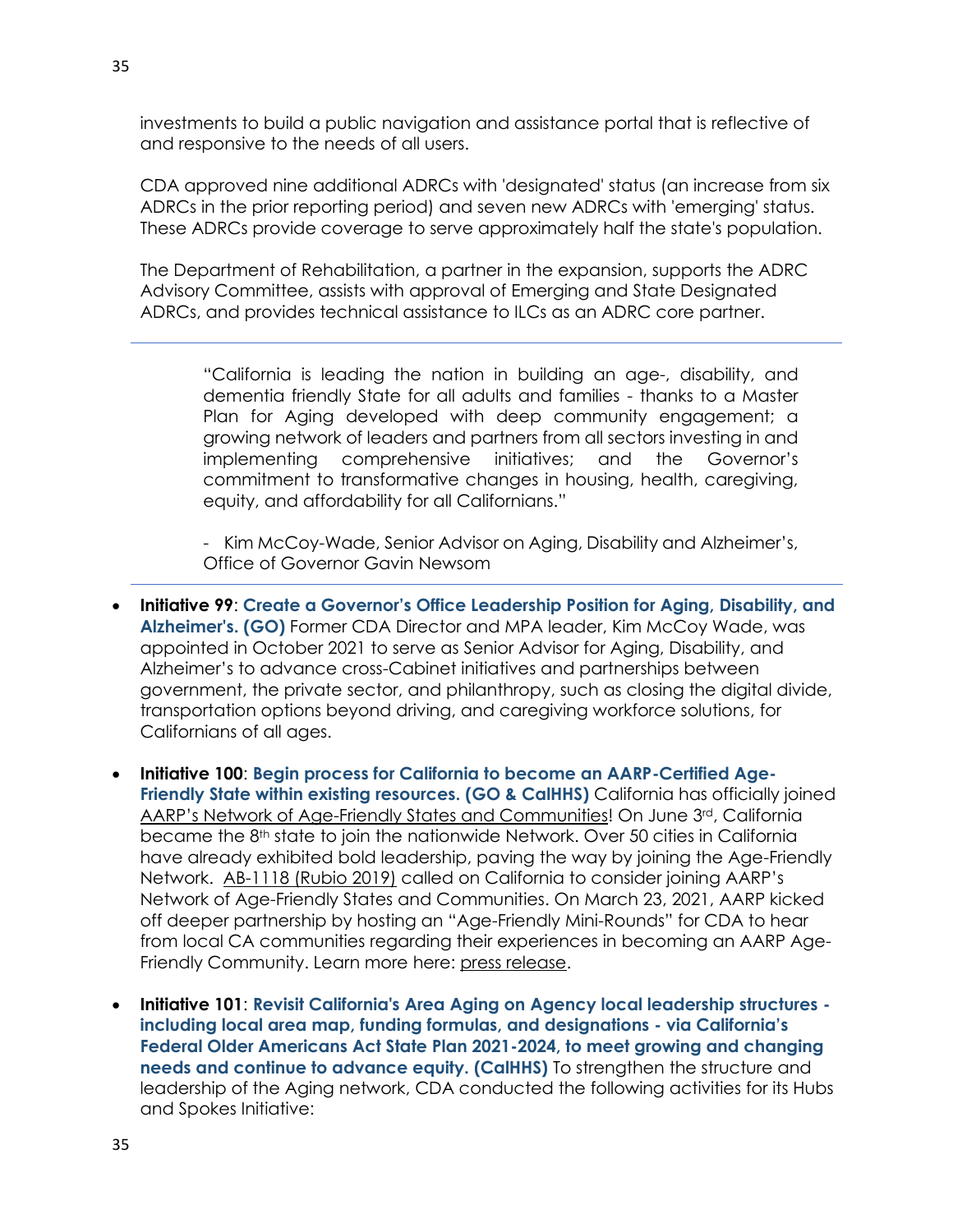- o Convened four regional townhalls, three Leadership in Aging seminars, and one townhall dedicated to the needs of older adults and individuals with disabilities.
- o Distributed a survey and received public and stakeholder input via letter and e-mail.
- o Created a webpage dedicated to the initiative.
- o Contracted with a consultant to develop a feedback report, which will be released in Quarter 1 of 2022 and help inform next steps for the Aging network
- **Initiative 102**: **Facilitate a nation-leading research partnership on aging with California's universities. (CalHHS)** Comprised of experts from across academic and research institutes, the Research Partnership Committee will be announced in Q1 of 2022. Many of these leaders participated in the MPA's Research Subcommittee and have been key architects of the MPA Data Dashboard.
- **Initiative 103**: **Seek opportunities to include aging in development of international partnership agreements between California and other nations engaged in planning and leading around aging. (GO)** The Governor's Office of Business & Economic Development (GO-Biz) and CDA are consulting informally with two nations' consulates in California on innovation and leadership in aging.
- **Initiative 104**: **Launch "Implementing MPA in California Together (IMPACT)" Committee to oversee implementation 2021-2022 and produce MPA annual report, with results and recommended updates, within existing resources. (CalHHS)** On July 1st, CalHHS announced the nine stakeholder members of the Implementing the [Master Plan for Aging in California Together \(IMPACT\) Stakeholder Committee.](https://www.chhs.ca.gov/home/master-plan-for-aging/#overview) The IMPACT committee will advise CalHHS and the Cabinet Work Group for Aging on MPA implementation, focusing on accountability, outcomes, and continuous improvement towards the MPA's five bold goals for 2030. The first IMPACT Stakeholder meeting took place on July 14, 2021and the Committee continues to meet quarterly.
- **Initiative 105: Consider stakeholder recommendations and opportunities to broaden into Master Plan for Aging and Disability. (GO & CalHHS)** The Governor's Office has met with stakeholders from within the disability community to explore ways that the MPA can be leveraged or emulated to elevate the policy, program, and service planning for adults with disabilities. In addition, disability stakeholder leadership is represented at core committees implementing the MPA, including IMPACT, DACLAC, Elder Justice and Disability Coordinating Council, Equity in Aging, and Alzheimer's Advisory Committee.
- **Initiative 106**: **Continually improve Data Dashboard for Aging (DDA), to advance equity – specifically, expand data collection and quality by age, race, ethnicity, language, citizenship status, sex, gender identity, sexual orientation, family status, disability, dementia/cognitive status, income. (CalHHS)** CDA, in partnership with CA Department of Public Health and the West Health Institute, continues to update the DDA. This year's data updates include more recent data for the entire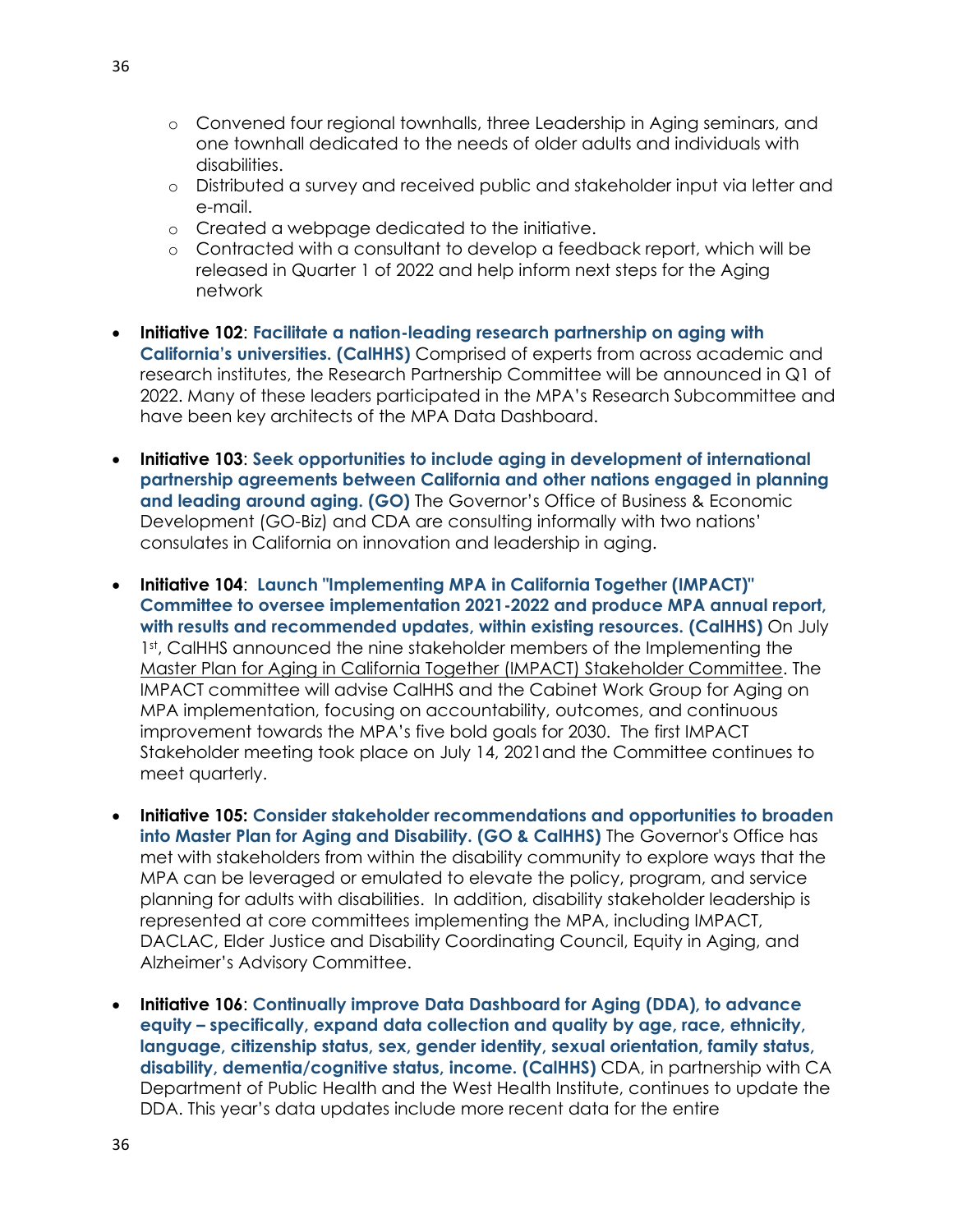[demographics dashboard](https://gcc02.safelinks.protection.outlook.com/?url=https%3A%2F%2Fletsgethealthy.ca.gov%2Fmpa-data-dashboard-for-aging%2F%23demographics-dashboard&data=04%7C01%7Camanda.lawrence%40aging.ca.gov%7Ca43f98d7d6734aabeacf08d9c63b39a8%7Ccc1525417fca4553885c4c3ac7328bb6%7C0%7C0%7C637758779945561943%7CUnknown%7CTWFpbGZsb3d8eyJWIjoiMC4wLjAwMDAiLCJQIjoiV2luMzIiLCJBTiI6Ik1haWwiLCJXVCI6Mn0%3D%7C3000&sdata=bNKvuZdAG%2BCV6ThswMCvBMKoSh6ghignX38xih1biqk%3D&reserved=0) and for the following indicators: [usual source of care,](https://gcc02.safelinks.protection.outlook.com/?url=https%3A%2F%2Fletsgethealthy.ca.gov%2Fmpa-data-dashboard-for-aging%2Fhealth-reimagined%2F%23health-care-as-we-age&data=04%7C01%7Camanda.lawrence%40aging.ca.gov%7Ca43f98d7d6734aabeacf08d9c63b39a8%7Ccc1525417fca4553885c4c3ac7328bb6%7C0%7C0%7C637758779945561943%7CUnknown%7CTWFpbGZsb3d8eyJWIjoiMC4wLjAwMDAiLCJQIjoiV2luMzIiLCJBTiI6Ik1haWwiLCJXVCI6Mn0%3D%7C3000&sdata=dqKUxK2EqZV65vKdKJtS342VzwsH9nUBjfRqBAnI9aY%3D&reserved=0) [primary care shortage areas,](https://gcc02.safelinks.protection.outlook.com/?url=https%3A%2F%2Fletsgethealthy.ca.gov%2Fmpa-data-dashboard-for-aging%2Fhealth-reimagined%2F%23health-care-as-we-age&data=04%7C01%7Camanda.lawrence%40aging.ca.gov%7Ca43f98d7d6734aabeacf08d9c63b39a8%7Ccc1525417fca4553885c4c3ac7328bb6%7C0%7C0%7C637758779945561943%7CUnknown%7CTWFpbGZsb3d8eyJWIjoiMC4wLjAwMDAiLCJQIjoiV2luMzIiLCJBTiI6Ik1haWwiLCJXVCI6Mn0%3D%7C3000&sdata=dqKUxK2EqZV65vKdKJtS342VzwsH9nUBjfRqBAnI9aY%3D&reserved=0) [psychological distress,](https://gcc02.safelinks.protection.outlook.com/?url=https%3A%2F%2Fletsgethealthy.ca.gov%2Fmpa-data-dashboard-for-aging%2Fhealth-reimagined%2F%23lifelong-healthy-aging&data=04%7C01%7Camanda.lawrence%40aging.ca.gov%7Ca43f98d7d6734aabeacf08d9c63b39a8%7Ccc1525417fca4553885c4c3ac7328bb6%7C0%7C0%7C637758779945561943%7CUnknown%7CTWFpbGZsb3d8eyJWIjoiMC4wLjAwMDAiLCJQIjoiV2luMzIiLCJBTiI6Ik1haWwiLCJXVCI6Mn0%3D%7C3000&sdata=GLGIH21mX2pzj%2B5yuKg%2B9aGaAFDu%2BtcZM%2FRKjK0%2Bs2U%3D&reserved=0) [cognitive decline,](https://gcc02.safelinks.protection.outlook.com/?url=https%3A%2F%2Fletsgethealthy.ca.gov%2Fmpa-data-dashboard-for-aging%2Fhealth-reimagined%2F%23dementia-in-focus&data=04%7C01%7Camanda.lawrence%40aging.ca.gov%7Ca43f98d7d6734aabeacf08d9c63b39a8%7Ccc1525417fca4553885c4c3ac7328bb6%7C0%7C0%7C637758779945561943%7CUnknown%7CTWFpbGZsb3d8eyJWIjoiMC4wLjAwMDAiLCJQIjoiV2luMzIiLCJBTiI6Ik1haWwiLCJXVCI6Mn0%3D%7C3000&sdata=HZQF9M4OngVPJTqyGK8jHOTX1McS3s84gSyLROc1vI4%3D&reserved=0) [community](https://gcc02.safelinks.protection.outlook.com/?url=https%3A%2F%2Fletsgethealthy.ca.gov%2Fmpa-data-dashboard-for-aging%2Finclusion-and-equity-not-isolation%2F%23inclusion-and-equity-in-aging&data=04%7C01%7Camanda.lawrence%40aging.ca.gov%7Ca43f98d7d6734aabeacf08d9c63b39a8%7Ccc1525417fca4553885c4c3ac7328bb6%7C0%7C0%7C637758779945561943%7CUnknown%7CTWFpbGZsb3d8eyJWIjoiMC4wLjAwMDAiLCJQIjoiV2luMzIiLCJBTiI6Ik1haWwiLCJXVCI6Mn0%3D%7C3000&sdata=u4fKA5HZhIO5DkK5kJ6C7bIqZa3KMrhP1dkTNH49fXg%3D&reserved=0)  [support,](https://gcc02.safelinks.protection.outlook.com/?url=https%3A%2F%2Fletsgethealthy.ca.gov%2Fmpa-data-dashboard-for-aging%2Finclusion-and-equity-not-isolation%2F%23inclusion-and-equity-in-aging&data=04%7C01%7Camanda.lawrence%40aging.ca.gov%7Ca43f98d7d6734aabeacf08d9c63b39a8%7Ccc1525417fca4553885c4c3ac7328bb6%7C0%7C0%7C637758779945561943%7CUnknown%7CTWFpbGZsb3d8eyJWIjoiMC4wLjAwMDAiLCJQIjoiV2luMzIiLCJBTiI6Ik1haWwiLCJXVCI6Mn0%3D%7C3000&sdata=u4fKA5HZhIO5DkK5kJ6C7bIqZa3KMrhP1dkTNH49fXg%3D&reserved=0) [California LifeLine program participation,](https://gcc02.safelinks.protection.outlook.com/?url=https%3A%2F%2Fletsgethealthy.ca.gov%2Fmpa-data-dashboard-for-aging%2Finclusion-and-equity-not-isolation%2F%23closing-the-digital-divide&data=04%7C01%7Camanda.lawrence%40aging.ca.gov%7Ca43f98d7d6734aabeacf08d9c63b39a8%7Ccc1525417fca4553885c4c3ac7328bb6%7C0%7C0%7C637758779945561943%7CUnknown%7CTWFpbGZsb3d8eyJWIjoiMC4wLjAwMDAiLCJQIjoiV2luMzIiLCJBTiI6Ik1haWwiLCJXVCI6Mn0%3D%7C3000&sdata=KL92kyQ%2BmPPGtkk8vOHwH%2BeD2Xmp%2BAEuYE6D8AKeTGs%3D&reserved=0) [volunteering,](https://gcc02.safelinks.protection.outlook.com/?url=https%3A%2F%2Fletsgethealthy.ca.gov%2Fmpa-data-dashboard-for-aging%2Finclusion-and-equity-not-isolation%2F%23opportunities-to-volunteer-and-engage-across-generations&data=04%7C01%7Camanda.lawrence%40aging.ca.gov%7Ca43f98d7d6734aabeacf08d9c63b39a8%7Ccc1525417fca4553885c4c3ac7328bb6%7C0%7C0%7C637758779945561943%7CUnknown%7CTWFpbGZsb3d8eyJWIjoiMC4wLjAwMDAiLCJQIjoiV2luMzIiLCJBTiI6Ik1haWwiLCJXVCI6Mn0%3D%7C3000&sdata=URYT1IP4UJleX1jK1VXr%2FZWN7nfg%2F5lN9hI0yV0WSBU%3D&reserved=0) [Adult Protective](https://gcc02.safelinks.protection.outlook.com/?url=https%3A%2F%2Fletsgethealthy.ca.gov%2Fmpa-data-dashboard-for-aging%2Finclusion-and-equity-not-isolation%2F%23protections-from-abuse-neglect-and-exploitation&data=04%7C01%7Camanda.lawrence%40aging.ca.gov%7Ca43f98d7d6734aabeacf08d9c63b39a8%7Ccc1525417fca4553885c4c3ac7328bb6%7C0%7C0%7C637758779945561943%7CUnknown%7CTWFpbGZsb3d8eyJWIjoiMC4wLjAwMDAiLCJQIjoiV2luMzIiLCJBTiI6Ik1haWwiLCJXVCI6Mn0%3D%7C3000&sdata=5KeXRmTg0IpuAWlBCf2gfUYu3O6mYt%2FFBimQFvzpRD0%3D&reserved=0)  [Services caseloads,](https://gcc02.safelinks.protection.outlook.com/?url=https%3A%2F%2Fletsgethealthy.ca.gov%2Fmpa-data-dashboard-for-aging%2Finclusion-and-equity-not-isolation%2F%23protections-from-abuse-neglect-and-exploitation&data=04%7C01%7Camanda.lawrence%40aging.ca.gov%7Ca43f98d7d6734aabeacf08d9c63b39a8%7Ccc1525417fca4553885c4c3ac7328bb6%7C0%7C0%7C637758779945561943%7CUnknown%7CTWFpbGZsb3d8eyJWIjoiMC4wLjAwMDAiLCJQIjoiV2luMzIiLCJBTiI6Ik1haWwiLCJXVCI6Mn0%3D%7C3000&sdata=5KeXRmTg0IpuAWlBCf2gfUYu3O6mYt%2FFBimQFvzpRD0%3D&reserved=0) [housing cost burden,](https://gcc02.safelinks.protection.outlook.com/?url=https%3A%2F%2Fletsgethealthy.ca.gov%2Fmpa-data-dashboard-for-aging%2Faffording-aging%2F%23end-homelessness-for-older-adults&data=04%7C01%7Camanda.lawrence%40aging.ca.gov%7Ca43f98d7d6734aabeacf08d9c63b39a8%7Ccc1525417fca4553885c4c3ac7328bb6%7C0%7C0%7C637758779945561943%7CUnknown%7CTWFpbGZsb3d8eyJWIjoiMC4wLjAwMDAiLCJQIjoiV2luMzIiLCJBTiI6Ik1haWwiLCJXVCI6Mn0%3D%7C3000&sdata=N25LexVRO7EUAtNQiz8MyukKdg2%2BhUiHtx5jiARlz%2Fs%3D&reserved=0) [food insecurity,](https://gcc02.safelinks.protection.outlook.com/?url=https%3A%2F%2Fletsgethealthy.ca.gov%2Fmpa-data-dashboard-for-aging%2Faffording-aging%2F%23protection-from-poverty-and-hunger&data=04%7C01%7Camanda.lawrence%40aging.ca.gov%7Ca43f98d7d6734aabeacf08d9c63b39a8%7Ccc1525417fca4553885c4c3ac7328bb6%7C0%7C0%7C637758779945561943%7CUnknown%7CTWFpbGZsb3d8eyJWIjoiMC4wLjAwMDAiLCJQIjoiV2luMzIiLCJBTiI6Ik1haWwiLCJXVCI6Mn0%3D%7C3000&sdata=EopiiNa2ihNoGKOMSBQXQQbz1CxxEUfp%2FJY%2FH5noiUs%3D&reserved=0) and [CalFresh participation.](https://gcc02.safelinks.protection.outlook.com/?url=https%3A%2F%2Fletsgethealthy.ca.gov%2Fmpa-data-dashboard-for-aging%2Faffording-aging%2F%23protection-from-poverty-and-hunger&data=04%7C01%7Camanda.lawrence%40aging.ca.gov%7Ca43f98d7d6734aabeacf08d9c63b39a8%7Ccc1525417fca4553885c4c3ac7328bb6%7C0%7C0%7C637758779945561943%7CUnknown%7CTWFpbGZsb3d8eyJWIjoiMC4wLjAwMDAiLCJQIjoiV2luMzIiLCJBTiI6Ik1haWwiLCJXVCI6Mn0%3D%7C3000&sdata=EopiiNa2ihNoGKOMSBQXQQbz1CxxEUfp%2FJY%2FH5noiUs%3D&reserved=0) In addition, the Dashboard now includes sexual orientation and gender identity (SOGI) demographic data and new indicators for [unintentional falls,](https://gcc02.safelinks.protection.outlook.com/?url=https%3A%2F%2Fletsgethealthy.ca.gov%2Fmpa-data-dashboard-for-aging%2Fhealth-reimagined%2F%23lifelong-healthy-aging&data=04%7C01%7Camanda.lawrence%40aging.ca.gov%7Ca43f98d7d6734aabeacf08d9c63b39a8%7Ccc1525417fca4553885c4c3ac7328bb6%7C0%7C0%7C637758779945561943%7CUnknown%7CTWFpbGZsb3d8eyJWIjoiMC4wLjAwMDAiLCJQIjoiV2luMzIiLCJBTiI6Ik1haWwiLCJXVCI6Mn0%3D%7C3000&sdata=GLGIH21mX2pzj%2B5yuKg%2B9aGaAFDu%2BtcZM%2FRKjK0%2Bs2U%3D&reserved=0) [income security](https://gcc02.safelinks.protection.outlook.com/?url=https%3A%2F%2Fletsgethealthy.ca.gov%2Fmpa-data-dashboard-for-aging%2Faffording-aging%2F%23income-security-as-we-age&data=04%7C01%7Camanda.lawrence%40aging.ca.gov%7Ca43f98d7d6734aabeacf08d9c63b39a8%7Ccc1525417fca4553885c4c3ac7328bb6%7C0%7C0%7C637758779945561943%7CUnknown%7CTWFpbGZsb3d8eyJWIjoiMC4wLjAwMDAiLCJQIjoiV2luMzIiLCJBTiI6Ik1haWwiLCJXVCI6Mn0%3D%7C3000&sdata=nkYb5w2KgPYWQ3C0BKnsWzRqkPz2W6uEGRwRjJLHdFg%3D&reserved=0)  [& poverty,](https://gcc02.safelinks.protection.outlook.com/?url=https%3A%2F%2Fletsgethealthy.ca.gov%2Fmpa-data-dashboard-for-aging%2Faffording-aging%2F%23income-security-as-we-age&data=04%7C01%7Camanda.lawrence%40aging.ca.gov%7Ca43f98d7d6734aabeacf08d9c63b39a8%7Ccc1525417fca4553885c4c3ac7328bb6%7C0%7C0%7C637758779945561943%7CUnknown%7CTWFpbGZsb3d8eyJWIjoiMC4wLjAwMDAiLCJQIjoiV2luMzIiLCJBTiI6Ik1haWwiLCJXVCI6Mn0%3D%7C3000&sdata=nkYb5w2KgPYWQ3C0BKnsWzRqkPz2W6uEGRwRjJLHdFg%3D&reserved=0) and [internet access.](https://gcc02.safelinks.protection.outlook.com/?url=https%3A%2F%2Fletsgethealthy.ca.gov%2Fmpa-data-dashboard-for-aging%2Finclusion-and-equity-not-isolation%2F%23closing-the-digital-divide&data=04%7C01%7Camanda.lawrence%40aging.ca.gov%7Ca43f98d7d6734aabeacf08d9c63b39a8%7Ccc1525417fca4553885c4c3ac7328bb6%7C0%7C0%7C637758779945561943%7CUnknown%7CTWFpbGZsb3d8eyJWIjoiMC4wLjAwMDAiLCJQIjoiV2luMzIiLCJBTiI6Ik1haWwiLCJXVCI6Mn0%3D%7C3000&sdata=KL92kyQ%2BmPPGtkk8vOHwH%2BeD2Xmp%2BAEuYE6D8AKeTGs%3D&reserved=0) In the coming months, measures for disability status, unmet needs for Long-Term Services and Supports, and caregiving will be added.

# <span id="page-36-0"></span>**Goal Four: Caregiving That Works**

*"We will be prepared for and supported through the rewards and challenges of caring for aging loved ones."*

#### **Strategy A: Family & Friends Caregiving Support**

- **Initiative 109: Develop options to include family caregivers in home and community assessments. (CalHHS)** DHCS is reviewing options to implement this initiative in various programs. For example, DHCS is currently engaged in a workgroup to update the Assisted Living Waiver (ALW) Individual Service Plan which will include increased input/participation from family caregivers in the assessment and care planning process.
- **Initiative 110: Consistent with CalAIM, expand respite care for family caregivers. (CalHHS)** DHCS is implementing CalAIM Community Supports in 2022, which includes respite care. This builds off the statewide network of Caregiver Resource Centers, federal Older American Act investments in caregiver supports administered through the state's Area Agency on Aging network, and \$2.8M in new CDA dollars dedicated to caregivers in the 2021-2022 state budget.

"The Master Plan for Aging makes clear that bold actions are required to ensure that our state's direct care workers, who are essential to the wellbeing of older adults and people with disabilities, have access to good jobs with wages, resources, and training reflective of their high value. Through new investments and cross-agency collaboration, we will strengthen and grow the sector, thus improving the health of those receiving care, as well as the livelihoods of those who devote their career to caring for others."

- Natalie Palugyai, Secretary, CA Labor & Workforce Development Agency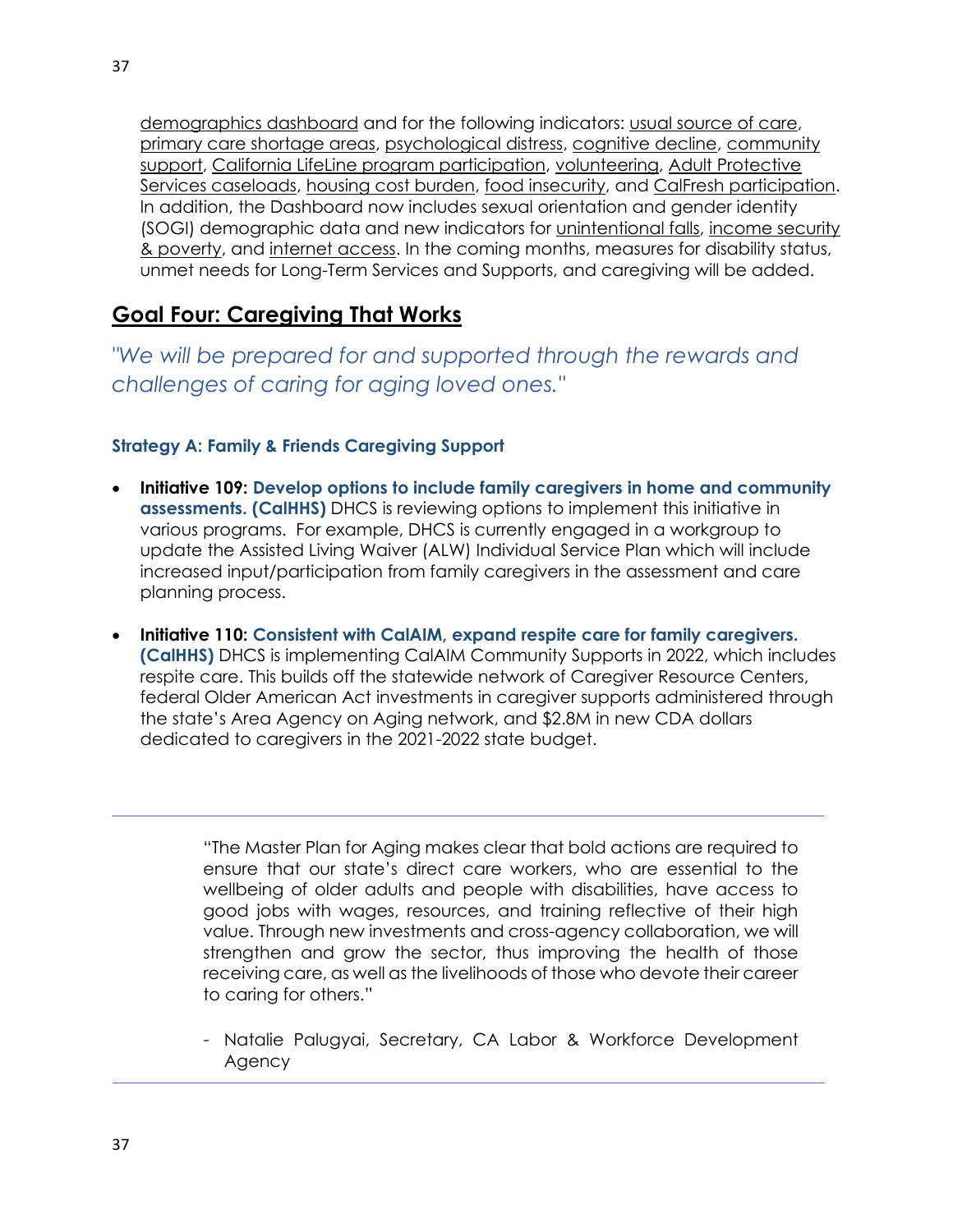### **Strategy B: Good Caregiving Jobs Creation**

- **Initiative 111: Convene a Direct Care Workforce Solutions Table to address workforce supply challenges and opportunities in skilled nursing facilities. (LWDA, CalHHS)** LWDA and CDA have taken the lead in convening a joint CalHHS/LWDA Direct Care Workforce (DCW) working group, which has prioritized the creation of a comprehensive inventory of each department's current and recently funded programs related to the direct care workforce, facilitating the mapping of existing DCW training and career pathways. This information will be used internally for strategic planning and will be presented to external stakeholders for input on February 1, 2022, as an essential first step toward identifying short- and long-term opportunities to improve direct care work and address the direct care workforce shortage.
- **Initiatives 112: Consider expanding online training platforms for direct care workers – including opportunities for dementia training for IHSS family caregivers and more. (CalHHS, LWDA)** LWDA is collaborating with CalHHS to facilitate implementation of Fiscal Year 2021-2022 Direct Care Worker investments in IHSS, non-IHSS HCBS, CNAs and unpaid family caregiver training that emphasize stipends, training, accessibility, wrap-around services, team-centered approaches, and dementia specialization. LWDA is also supporting homecare cooperatives to expand access to high-road direct care jobs.

The current year budget includes funding for the IHSS Career Pathway Initiatives, which will incentivize, support, and fund career pathways for IHSS providers, allowing these workers to build on their experience to obtain a higher-level job in the home care and/or health care industry.

• **Initiative 113: Diversify pipeline for direct care workers in home and community settings by testing and scaling emerging models to meet need as funding allows. (LWDA)** Through the High Road Training Partnerships, Worker Equity Initiative, and Social Entrepreneurs for Economic Development grants, LWDA is supporting various initiatives to raise the floor for direct care jobs. In partnership with philanthropy and community-based organizations, LWDA is exploring additional means to support scalable, high-road DCW models.

#### **Strategy C: Virtual Care Expansion**

• **Initiative 114: Identify innovative models and solutions to enhance telehealth access for Californians of all ages, races, and ethnicities, in alignment with State Broadband Council's new Strategy per August 2020 Executive Order, within existing resources. (CalHHS & Gov Ops)** DHCS is implementing Medi-Cal telehealth policies in alignment with the Governor's Executive Order on broadband access.

CDA will explore telehealth resources and trainings for consumers and families to make available on its digital divide webpage as potential training offerings to users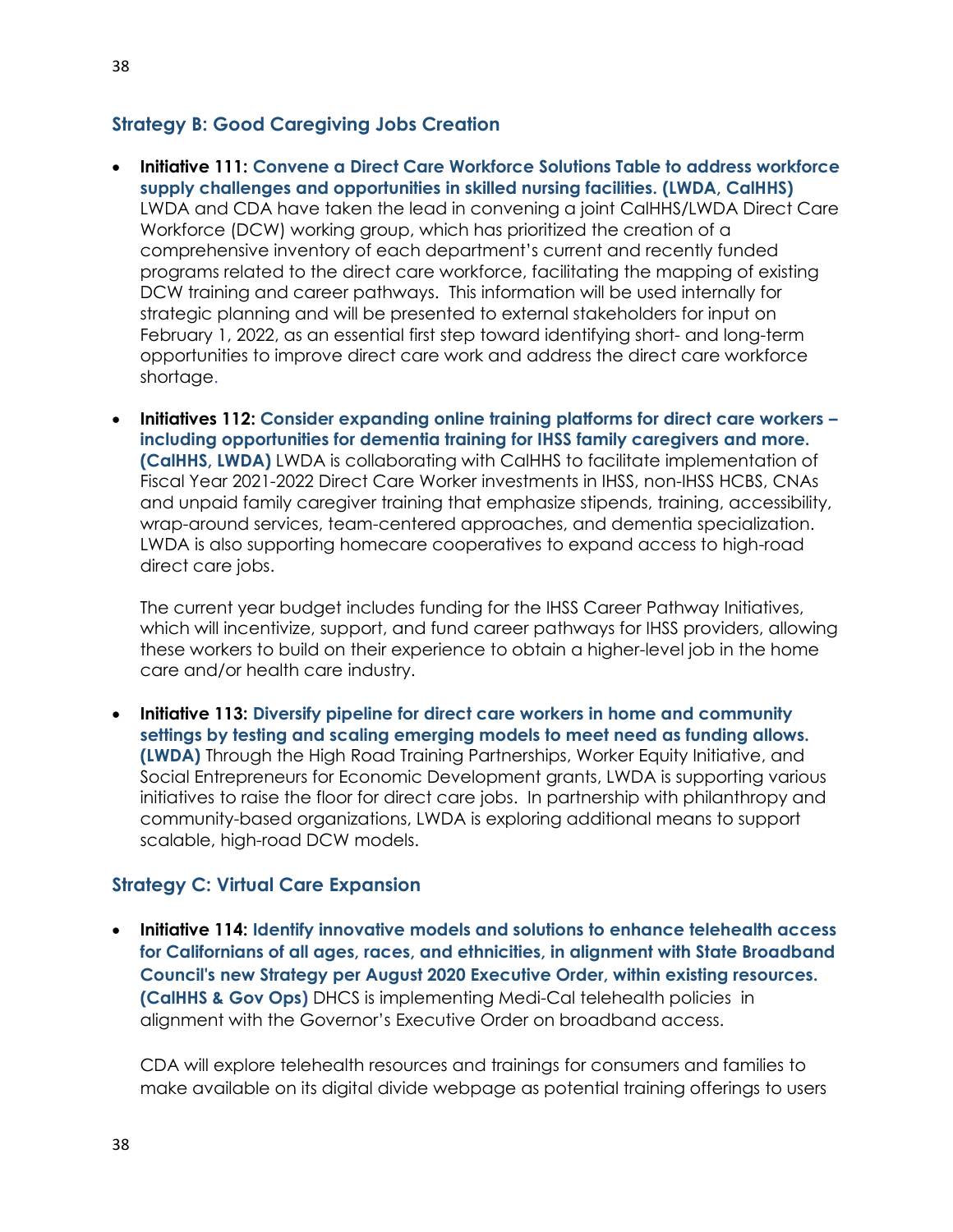that are part of its Digital Divide and Digital Connections projects, in partnership with CalHHS departments.

• **Initiative 115: Expand telehealth access to multiple Medi-Cal delivery systems, incorporating lessons from COVID-19 and including virtual communication, remote patient monitoring, provider education, beneficiary education, family caregivers, and language access considerations, within existing resources. (CalHHS)** DHCS is continuing COVID-19 public health emergency flexibilities for telehealth in Medi-Cal through December 31, 2022, pursuant to Assembly Bill 133. DHCS intends for most flexibilities to continue on a permanent basis after 2022, subject to federal approval. DHCS also convened a stakeholder group on billing and utilization management protocols for telehealth modalities to increase access and equity and reduce disparities in the Medi-Cal program. [The Medi-Cal Telehealth Advisory Workgroup](https://www.dhcs.ca.gov/provgovpart/Pages/TelehealthAdvisoryWorkgroup.aspx)  [Report is available online.](https://www.dhcs.ca.gov/provgovpart/Pages/TelehealthAdvisoryWorkgroup.aspx)

# <span id="page-38-0"></span>**Goal Five: Affording Aging**

*"We will have economic security for as long as we live."*

### **Strategy A: End Homelessness for Older Adults**

• **Initiative 117**: **Building on the success of Homekey, further develop the network of housing needed to end homelessness, prevent older and other at-risk individuals from falling into homelessness, and provide expanded supports at housing placements. (BCSH, CalHHS)** Building on the 2020 Homekey Program, The Department of Housing and Community Development (HCD) launched the second round of Homekey awards in 2021. With this program, HCD will continue to fund housing developments that serve individuals experiencing homelessness, or who are at risk of homelessness. HCD expanded the program to encourage a range of project types (including hotel and motel conversions, purchase of existing multifamily buildings, and modular construction) that expedite housing development. In the last quarter of 2021, HCD has made Homekey awards totaling \$218 million resulting in 825 homes for people exiting homelessness.

CDSS is establishing the Community Care Expansion (CCE) program which will fund the acquisition, construction, and rehabilitation of adult and senior care facilities that serve applicants and recipients of Social Security Income (SSI) or Cash Assistance Program for Immigrants (CAPI) who are at risk of or experiencing homelessness. See Initiative for additional information.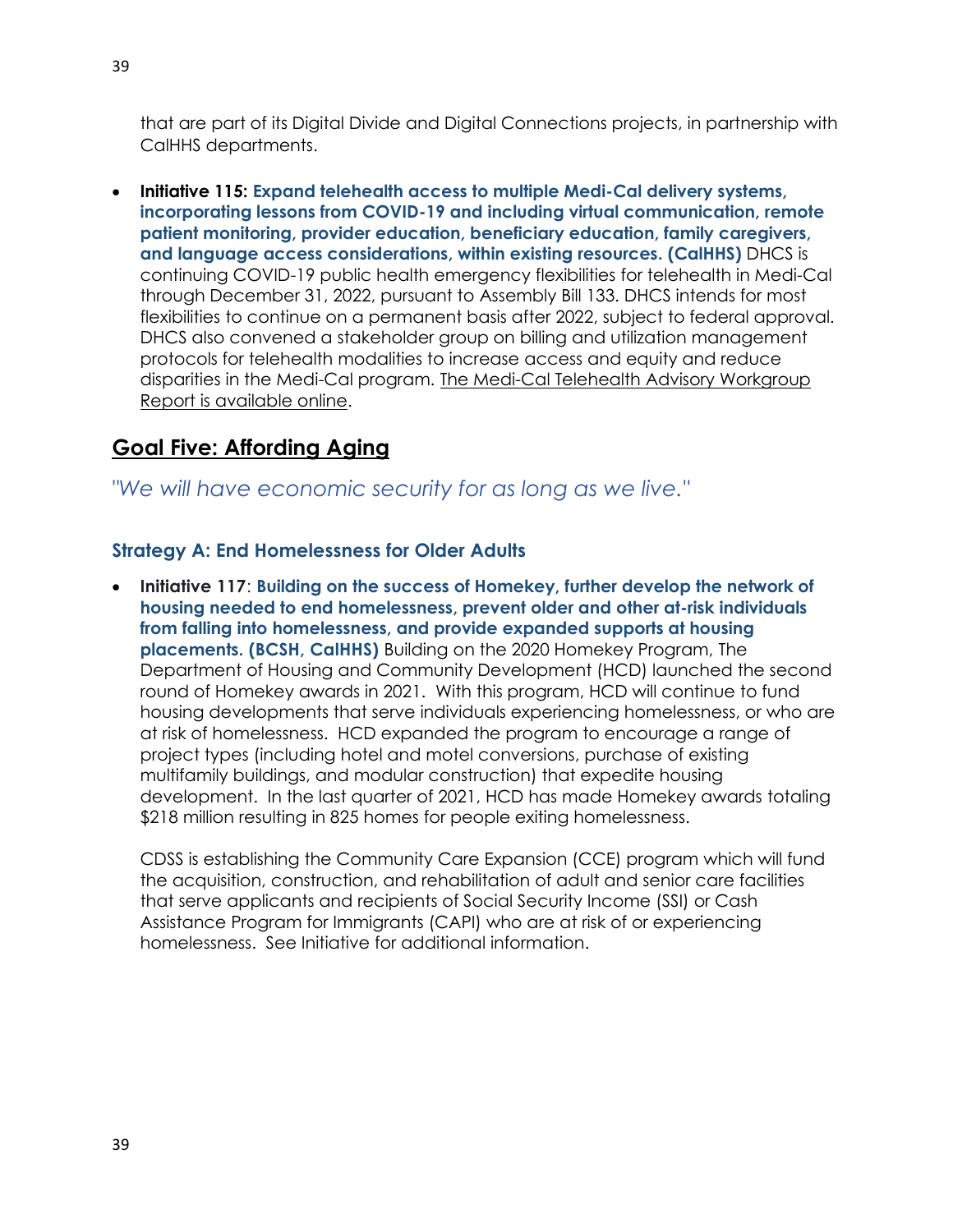"Older adults are the fastest growing age group of those experiencing homelessness in California. In 2020, over 100,000 individuals with disabling conditions and over 14,000 over the age of 65 touched the homeless system. With the number of homeless Americans expected to triple over the next decade, California is advancing solutions to blunt this trend. The Governor and Legislature enacted the 2021-22 budget which included an historic and significant \$12 billion of new investments to address housing and homelessness. Among these investments, CDSS received \$1.49 billion to administer four programs focused on older adults and people with disabilities: Home Safe, the Housing Disability and Advocacy Program, Project Roomkey, and Community Care Expansion."

- Kim Johnson, Director, CA Department of Social Services
- **Initiative 118: Expand older homelessness programs, such as HomeSafe (APS) and Housing and Disability Advocacy Program (HDAP/SSI), to meet needs as funds allow. California and exceeding the statewide goal of 15,000 rooms. (CalHHS)** The Housing and Disability Advocacy Program (HDAP) provides outreach, case management, benefits advocacy, and housing supports to individuals who are likely eligible for disability benefits and who are experiencing or at risk of homelessness. Since HDAP's inception in FY 2017-18, over 2,200 people have been permanently housed, over 4,300 disability applications have been submitted, and over 1,400 applications have been approved. In FY 21-22, \$175M was appropriated for HDAP. Grantees accepted funds in December 2021, expanding the program to 57 counties and 2 tribal grantees (up from 42 counties and 2 tribal grantees).

The Home Safe Program supports the safety and housing stability of people involved in Adult Protective Services (APS), or those in the process of APS intake, by providing homelessness assistance and prevention. Since the Home Safe program inception to June 2021, over 2,500 people have received assistance through the program, including over 2,100 instances of temporary housing being provided to clients and more than 1,200 rental payments made. Additionally, over 600 people have been connected to the local Coordinated Entry System (CES). In FY 21-22, \$92.5M was appropriated for Home Safe. Grantees accepted funds in December 2021, expanding the program from 25 to 58 county grantees.

- **Initiative 119: Assess IHSS plus Housing models. (CalHHS)** CDSS has explored the issue, which helped in the development of the Community Care Expansion program.
- **Initiative 125: Continue to promote CalABLE. (STO)** CalABLE, California's savings and investment program for individuals with disabilities, just completed its third year of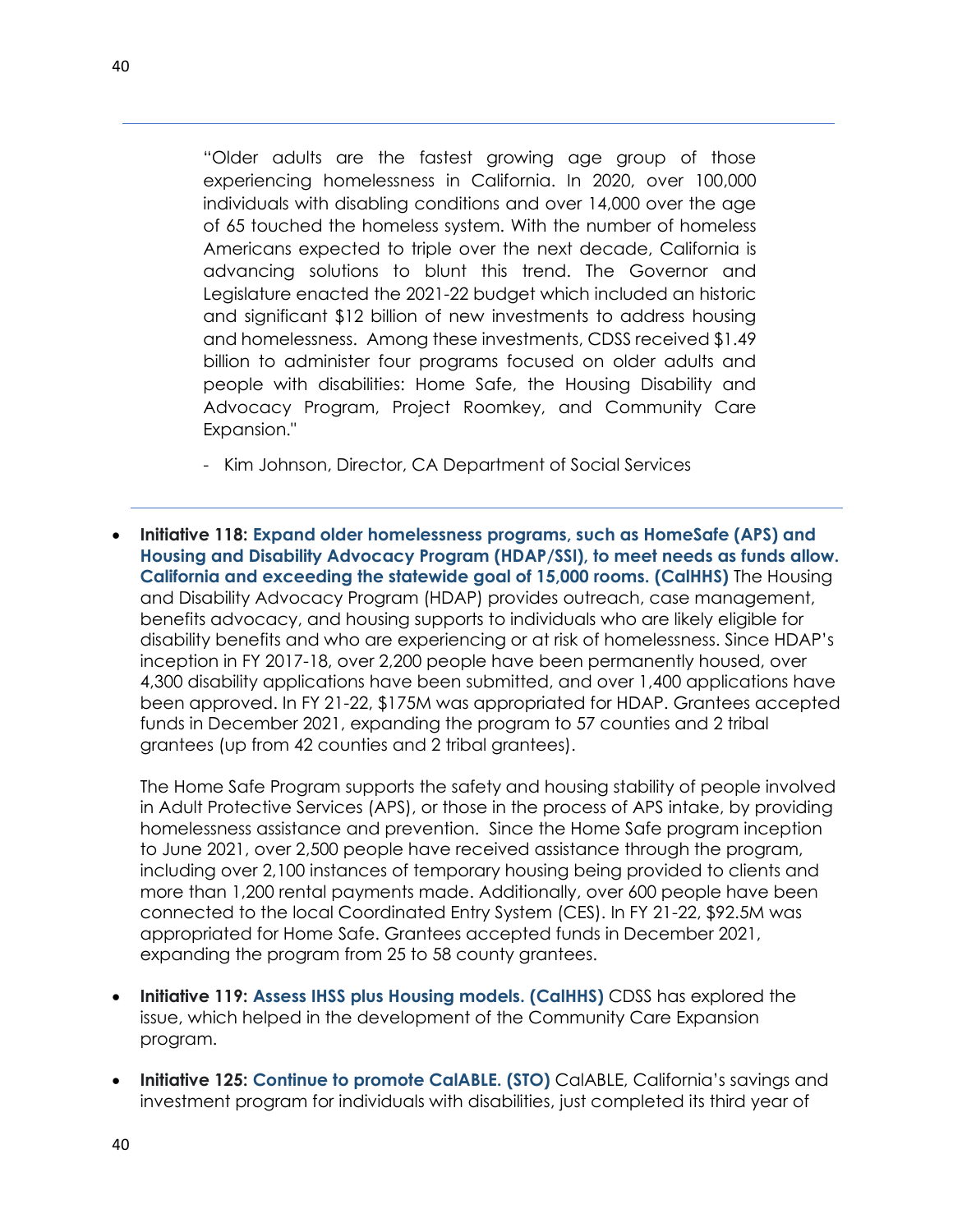successful operation. The Program launched in December of 2018 and is the California version of the Achieving a Better Life Experience (ABLE) Act, which passed into law in 2014. CalABLE protects the cash assets of people whose disabilities began before age 26 from being counted as a resource for means-tested benefits programs like SSI and Medi-Cal. It allows tax and penalty-free savings, and full access to those funds to pay for the everyday expenses of living life with a disability. In its third year of operation, CalABLE has amassed 6,473 accounts with more than \$60 million in assets under management. This represents a 74-percent increase in new accounts over the past 12 months, and a 118-percent increase in assets under management. This growth has propelled CalABLE as the fastest growing ABLE program in the nation. Compared to all other ABLE programs, CalABLE ranks 4<sup>th</sup> in active accounts (up from  $6<sup>th</sup>$  in 2020) and  $5<sup>th</sup>$  in assets under management (up from 7th in 2020).

• **Initiative 126: Review CalABLE participation data for equity and consider reforms to expand access and impact, such as expanded eligibility. (STO)** CalABLE is exploring equity and access as opportunities for growth. The program is currently working to expand account enrollment among the state's Hispanic community by bolstering direct outreach to the Hispanic community, specifically targeting Spanish-speaking populations. Enrollment data for CalABLE reveals that 16% of CalABLE account holders self-identify as Hispanic. This is far below the estimated 34.9-percent Hispanic population of the state. In 2021, the program added *CalABLE 101 en Espanol*, a prerecorded presentation in Spanish to the CalABLE YouTube channel. The program's Spanish language YouTube videos have been viewed more than 4500 times. The program is seeking to add an additional FTE who will focus directly on field outreach to the Hispanic community and provide client navigation support to individuals who may have difficulties interacting with their CalABLE accounts. The estimated timeline to bring on this outreach specialist will be in Q2 of 2022.

In 2021 CalABLE expanded accessibility options for attendees to virtual presentations as well as visitors to [www.calable.ca.gov.](https://gcc02.safelinks.protection.outlook.com/?url=http%3A%2F%2Fwww.calable.ca.gov%2F&data=04%7C01%7Camanda.lawrence%40aging.ca.gov%7C1ffd8b6d2f54472982fe08d9d084a178%7Ccc1525417fca4553885c4c3ac7328bb6%7C0%7C0%7C637770090356943642%7CUnknown%7CTWFpbGZsb3d8eyJWIjoiMC4wLjAwMDAiLCJQIjoiV2luMzIiLCJBTiI6Ik1haWwiLCJXVCI6Mn0%3D%7C3000&sdata=hM79TJj1Bjwnxc0RxDLc%2Fv0i5Vi%2BfIS48Pphgtf8Ulc%3D&reserved=0) Additionally, the CalABLE website was enhanced considerably to meet the highest standards for visual impairment accessibility for use with screen readers.

#### **Strategy B: Income Security as We Age**

• **Initiative 127: Continue to promote the California Earned Income Tax Credit (EITC), the only EITC in nation available to people 65 and over. (CalHHS)** CDA joined the Department of Community Services & Development's Earned Income Tax Credit (EITC) Outreach Coalition and promoted the state EITC, the only EITC in the nation available to older adults, through the Department's communication channels.

The Golden State Stimulus, as enacted by the Legislature and the Governor, included vital support for older adults who receive SSI to supplement low incomes; work and claim the state EITC (California is the only state where workers 65 and over are eligible); or participate in CalWorks, as primary caregivers to young children.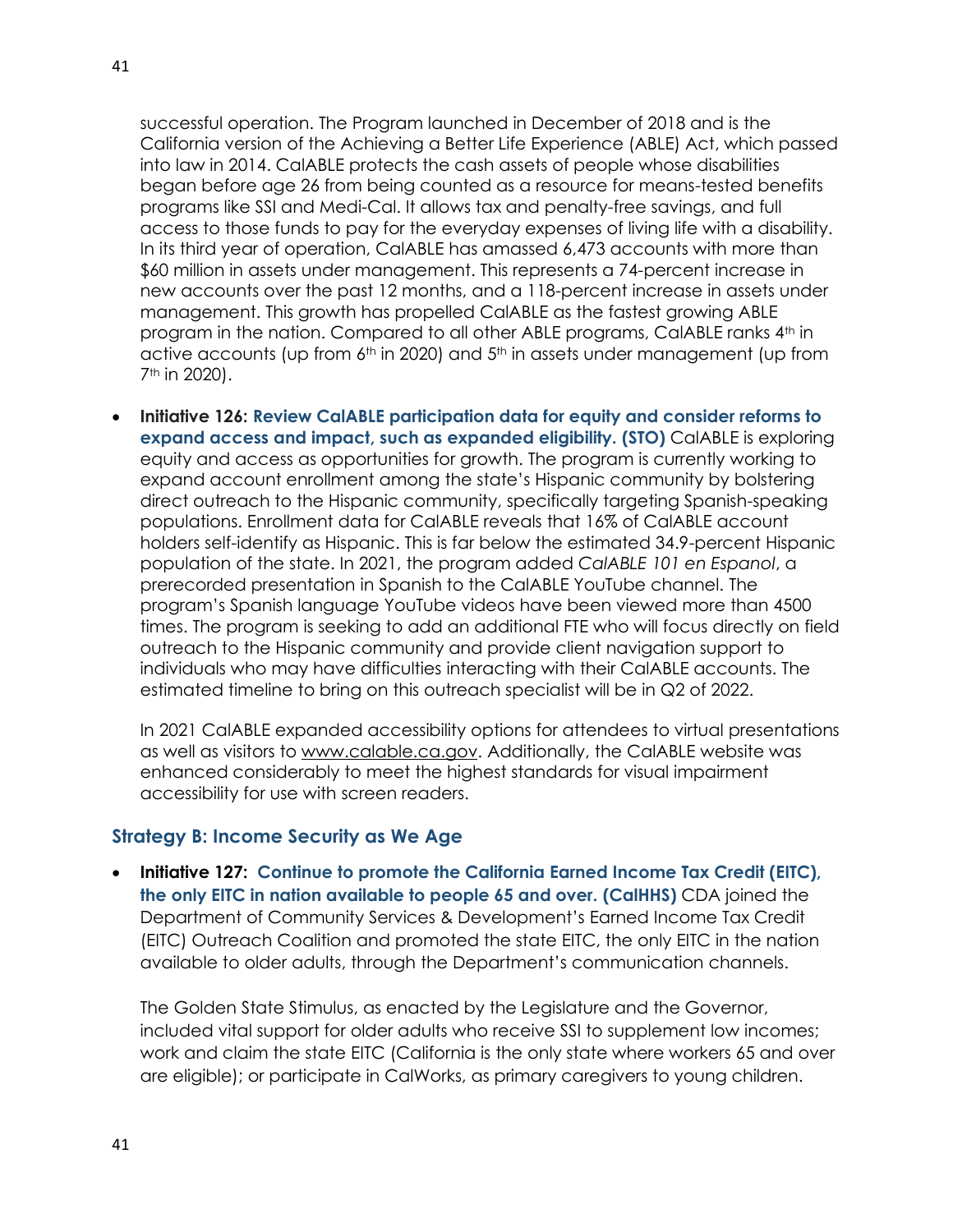CDA estimates that over 1 million adults aged 60 and older qualified for this payment.

• **Initiative 128**: **Review CalEITC participation data by older adults for equity and consider reforms to expand access and impact. (CalHHS & FTB)** CDA, in partnership with Franchise Tax Board, identified that approximately 437,000 older adults (age 60 plus) participate in the EITC.

### **Strategy C: Protection from Poverty & Hunger**

- **Initiative 129: Consistent with the Budget Act of 2018, begin to bring older adult basic income up to meet Elder Economic Index and Federal Poverty Level, to meet need as funding available. (CalHHS)** The 2021-2022 Budget includes a 24-percent grant increase to the Supplemental Security Payment (SSP) portion of the [Supplemental Security Income/Supplement Security Payment](https://www.cdss.ca.gov/inforesources/ssi-ssp) in January 2022 and January 2024.
- **Initiative 130**: **Map and identify opportunities – at federal, state, and local level - to address older Californians' needs for nutrition. (CalHHS)** California's Association of Area Agencies on Aging engaged a consultant to perform comprehensive food insecurity research and produce a report in December 2021. One result was a [data](https://djconsults.com/reports)  [dashboard and a report](https://djconsults.com/reports) led by a consultant in consultation with various stakeholders including CDSS CalFresh & Nutrition Branch. CDA is reviewing data findings and recommendations to identify the resource needed for next steps. CDA is developing a plan to implement the nutrition supports and initiatives under the proposed Home and Community Based Spending Plan.
- **Initiative 131**: **Continue to streamline older and disabled adult enrollment, renewal, and online shopping in CalFresh, as allowable. (CalHHS)** CDSS continues to work with USDA to increase Electronic Benefit Transfer (EBT) with online retailers. As of November 2021, Instacart has expanded its vendors to include SaveMart, FoodMaxx, Lucky Supermarkets, Food 4 Less, and Rancho San Miguel. Information regarding EBT online purchasing can be found on [CDSS's website](https://www.cdss.ca.gov/ebt-online).
- **Initiative 132**: **Seek federal funds to expand the senior food box program (Commodity Supplemental Food Program) statewide. (CalHHS)** CDSS received waiver approval to continue the [Elderly Simplified Application Project \(ESAP\)](http://calfresh.guide/elderly-simplified-application-project/#:~:text=CDSS%20received%20waivers%20to%20implement,households%20with%20no%20earned%20income.) [Demonstration](http://calfresh.guide/elderly-simplified-application-project/#:~:text=CDSS%20received%20waivers%20to%20implement,households%20with%20no%20earned%20income.) Project effective October 1, 2021 through September 30, 2026. The approval includes four main strategies: 1) Waiving the recertification interview requirement; 2) Making use of data matching to reduce client-provided verifications; 3) Extending the certification period to 36 months, including for ESAP cases processed by the Social Security Administration; 4) Waiving the requirement to contact the household at least once every 12 months, thereby eliminating the need to send and collect a SAR 7 Eligibility Status Report.

For the waiver of the periodic report/SAR 7 requirement, automation is anticipated to be completed by January 1, 2022 which will make March 1, 2022 as the